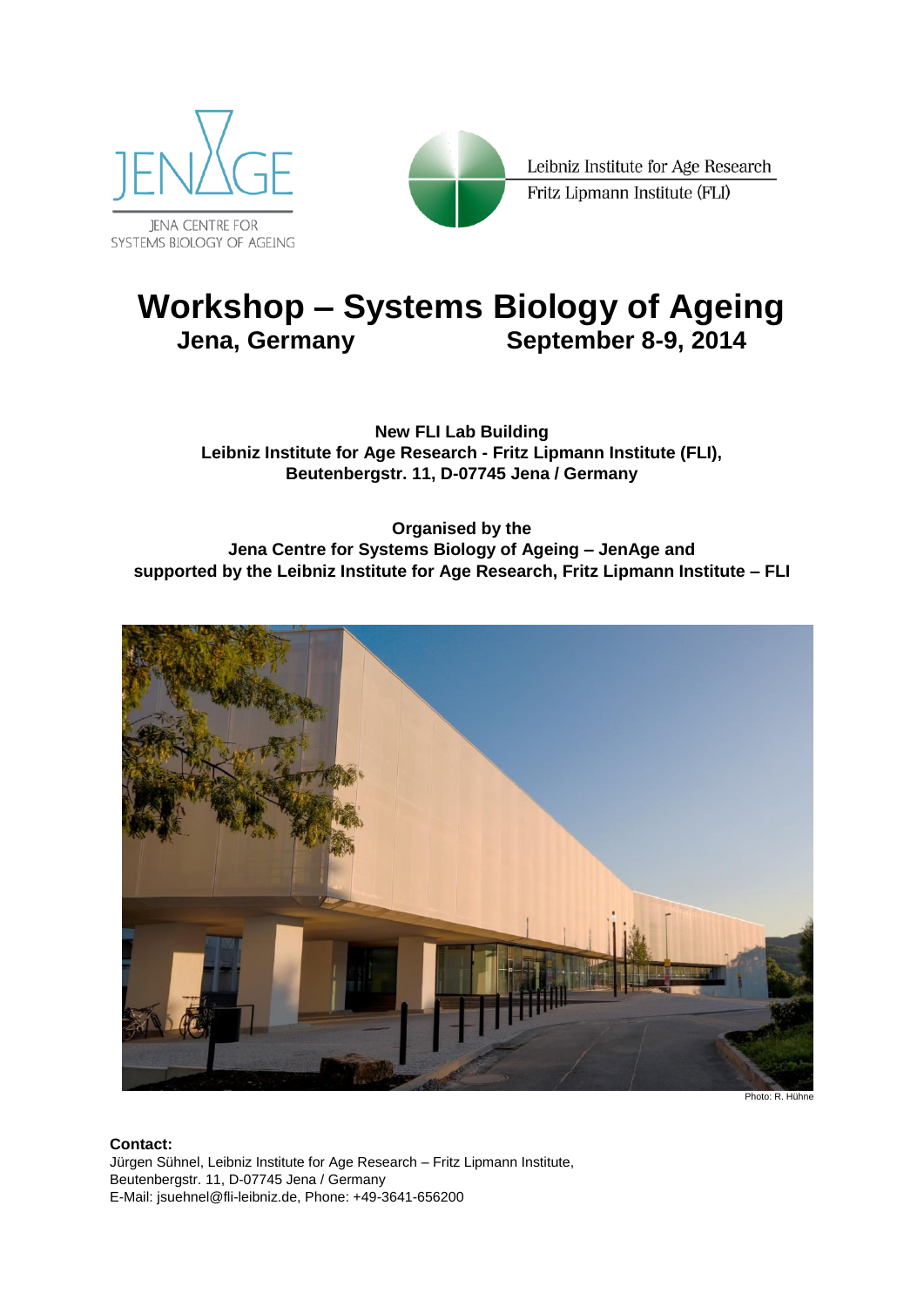# **Programme**

## **Monday, 08/09/2014**

- 09:00 Registration
- 10:00 Introduction / Welcome
- 10:15-11:00 *A. Kriete (Philadelphia / PA, USA)* **Robustness and aging – The control gap.** (Invited Talk)
- 11:00-11:30 *C. Dieterich and the SYBACOL consortium (Cologne, Germany)* **SYBACOL – Post-transcriptional gene regulation in worms and fly.**
- 11:30-12:00 *M. Moeller, G. Fuellen and the ROSAge Consortium (Rostock, Germany)* **Longitudinal Data. Hard to obtain! Closest to truth?**
- 12:00-12:30 *J. Mansfeld, K. Schmeisser, D. Kuhlow, S. Weimer, S. Priebe, I. Heiland, M. Birringer, M. Groth, A. Segref, Y. Kanfi, N. L. Price, S. Schmeisser, S. Schuster, A. Pfeiffer, R. Guthke, M. Platzer, T. Hoppe, H. Y. Cohen, K. Zarse, D. A. Sinclair, M. Ristow (Cologne, Fulda, Jena, Potsdam-Rehbrücke, Germany; Ramat-Gan, Israel; Zürich, Switzerland; Boston / MA, USA)*

**Role of sirtuins in lifespan regulation is linked to methylation of nicotinamide.**

- 12:30-13:30 Lunch
- 13:30-14:00 *M. A. Moni, P. Lio (Cambridge, UK)* **Multi omics methodologies to study the impact of infections on ageing associated comorbidities.**
- 14:00-14:30 *T. Heinemann, P. Verbruggen, E. Manders, G. von Bornstaedt, R. van Driel, T. Höfer (Heidelberg, Germany; Amsterdam, The Netherlands)* **Robust DNA repair through collective rate control.**
- 14:30-15:00 *M. Baumgart, M. Groth, S. Priebe, A. Savino, G. Testa, A. Dix, R. Ripa, F. Spallotta, C. Gaetano, M. Ori, E. Terzibasi Tozzini, R. Guthke, M. Platzer, A. Cellerino* (*Frankfurt/Main, Jena, Germany; Pisa, Italy*) **RNA-seq of the aging brain in the short-lived fish** *N. furzeri* **– Conserved pathways and novel genes associated with neurogenesis.**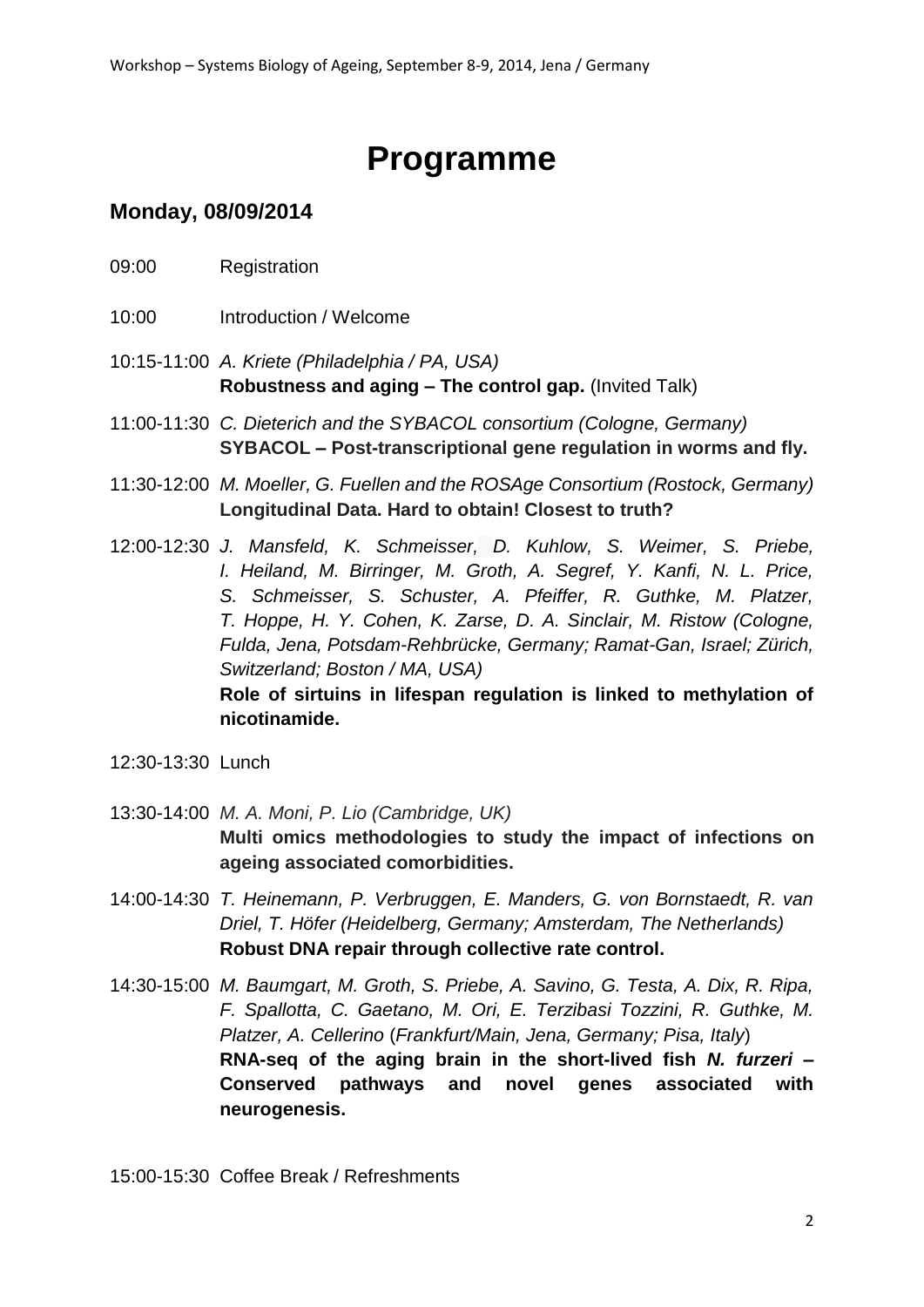- 15:30-16:00 *P. F. Thaben, K. Thurley, S. Lück, P. O. Westermark (Berlin, Germany)* **Loss of circadian rhythms in hundreds of genes in aged mouse skeletal muscle.**
- 16:00-16:30 *J. Przybilla, T. Rohlf, J. Galle (Leipzig, Germany)* **Modeling DNA-methylation profiles in ageing and cancer.**
- 16:30-18:00 Poster Session
- 18:00 Barbecue

#### **Tuesday, 09/09/2014**

09:00-09:45 *J. P. de Magalhães (Liverpool, UK)* **Bioinformatics, systems biology and ageing: Navigating the new oceans of data to discover the Fountain of Youth.** (Invited Talk)

09:45-10:15 *G. Kollarovic, M. Studencka, L. Ivanova, C. Lauenstein, K. Heinze, A. Lapytsko, S. R. Talemi, A. S. Cabrita Figueiredo, J. Schaber (Magdeburg, Germany)*

> **To senesce or not to senesce: How primary human fibroblasts decide their cell fate after DNA damage.**

- 10:15-10:45 *S. Marthandan, K. Klement, S. Ohndorf, P. Hemmerich, S. Diekmann (Jena, Germany)* **Quiescent fibroblast cells age.**
- 10:45-11:15 Coffee Break / Refreshments
- 11:15-11:45 *C. Baldow, L. Thielecke, S. Gerdes, I. Glauche (Dresden, Germany)* **On the quantification of hematopoietic tissue remodeling in aging and disease: Simulations, measures and predictions.**
- 11:45-12:15 *J. Galle, J. Przybilla (Leipzig, Germany) In vitro* **ageing of stem cells: A computational model approach.**
- 12:15-12:45 *T. Rohlf (Leipzig, Germany)* **Connecting time scales – Modeling epigenetics and evolution of ageing.**
- 12:45-13:45 Lunch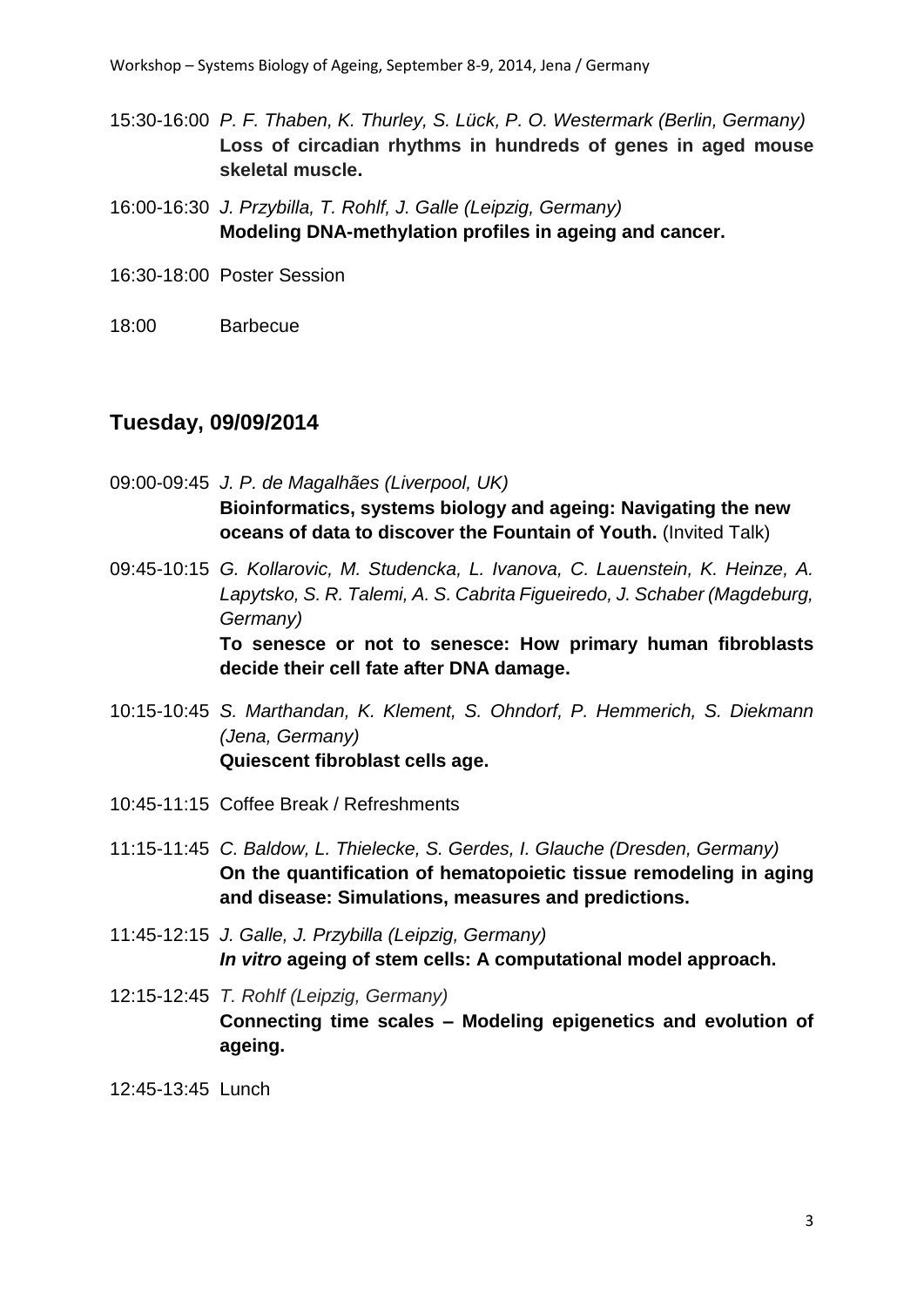- 13:45-14:15 *S. Schuster, I. Heiland, T. Gossmann, J. Gebauer, L. de Figuereido, M. Ziegler, C. Kaleta (Jena, Germany; Tromsø, Bergen, Norway; Sheffield, Cambridge, UK; Odense, Denmark)* **Computer simulation of metabolism in the framework of age research.**
- 14:15-14:45 *U. Hahn, E. Faessler (Jena, Germany)* **Natural language text analytics – Towards a novel type of contentdriven information infrastructure for ageing research.**
- 14:45-15:15 *R. Hühne, T. Thalheim, J. Sühnel (Jena, Germany)* **Towards data integration in ageing research: AgeFactDB - The JenAge Ageing Factor Database.**
- 15:15-15:30 Closing Remarks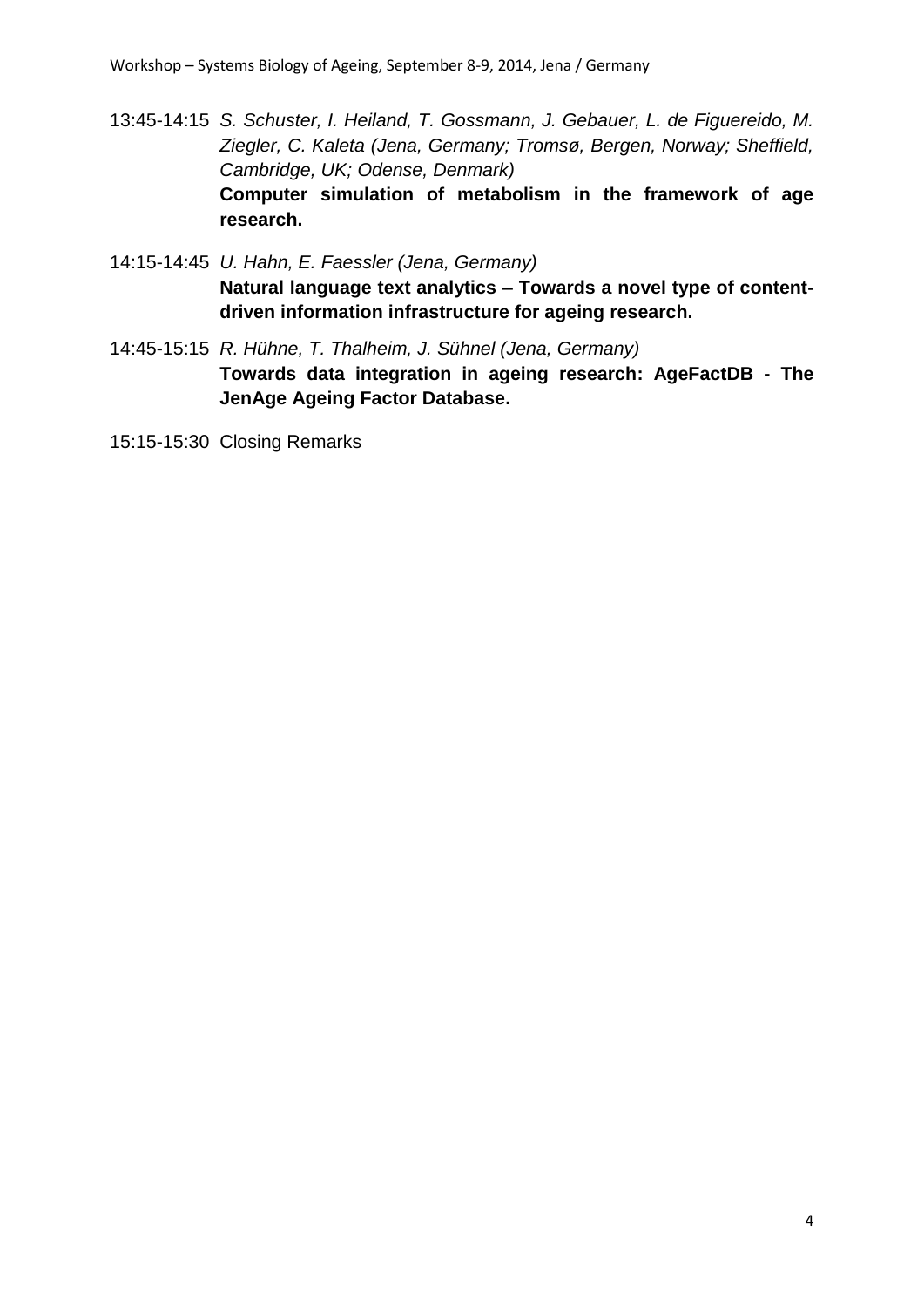## **Poster Session**

(08/09/2014, 16:30 – 18:00, Seminar room: Nucleus)

*M. Baumgart, M. Groth, A. Savino, P. Sieber, S. Priebe, U. Menzel, R. Guthke, M. Platzer, A. Cellerino (Jena)*

**MicroRNA expression during ageing – A multi-species comparison.**

*M. Bens, K. Szafranski, M. Platzer (Jena)* **High-quality assembly of the naked mole-rat transcriptome.**

*J. Gebauer, S. Schuster, L. F. de Figueiredo, C. Kaleta (Hinxton, Jena, Odense)* **Detecting and investigating substrate cycles in a genome-scale human metabolic network.**

*A. Groß, B. Kracher, J. M. Kraus, K. Luckert, O. Pötz, T. Joos, L. de Raedt, M. Kühl, H. A. Kestler (Ulm, Reutlingen, Leuven)*

**Predicting the dynamic behavior of Wnt/β-catenin and Wnt/JNK signaling by a rule based probabilistic modeling approach.**

*N. Hartmann, C. Englert (Jena)*

**Alteration of mitochondrial activity with age in the short-lived fish**  *Nothobranchius furzeri.*

*B. Hoppe, S. Pietsch, C. Englert (Jena)*

**Addressing kidney regeneration in** *N. furzeri***, a novel model organism for ageing research.**

*A. Kadlecová, D. Schubert, J. Voller, M. Strnad (Olomouc)*

*Caenorhabditis elegans* **as a model organism for testing of anti-aging activity of plant hormone cytokinins.**

*P. Koch, B. Downie, K. Reichwald, D. Chalopin, J.-N. Volff, M. Platzer (Jena, Lyon)* **Using a novel NGS read-based method for the discovery and annotation of repetitive elements in the genome of the short-lived killifish** *Nothobranchius furzeri***.**

*U. Menzel, S. Priebe, M. Baumgart, M. Groth, M. Baumgart, A. Cellerino, R. Guthke (Jena)*

**Identification of longevity biomarkers in** *Nothobranchius furzeri* **by transcriptome measurement and random forest analysis.**

*A. Petzold, P. Koch, K. Reichwald, M. Platzer (Jena)* **Annotating the N. furzeri genome assembly.**

*S. Pietsch, B. Hoppe, L. Dong, C. Englert (Jena)*

**Exploring kidney homeostasis and regeneration using high-throughput analysis.**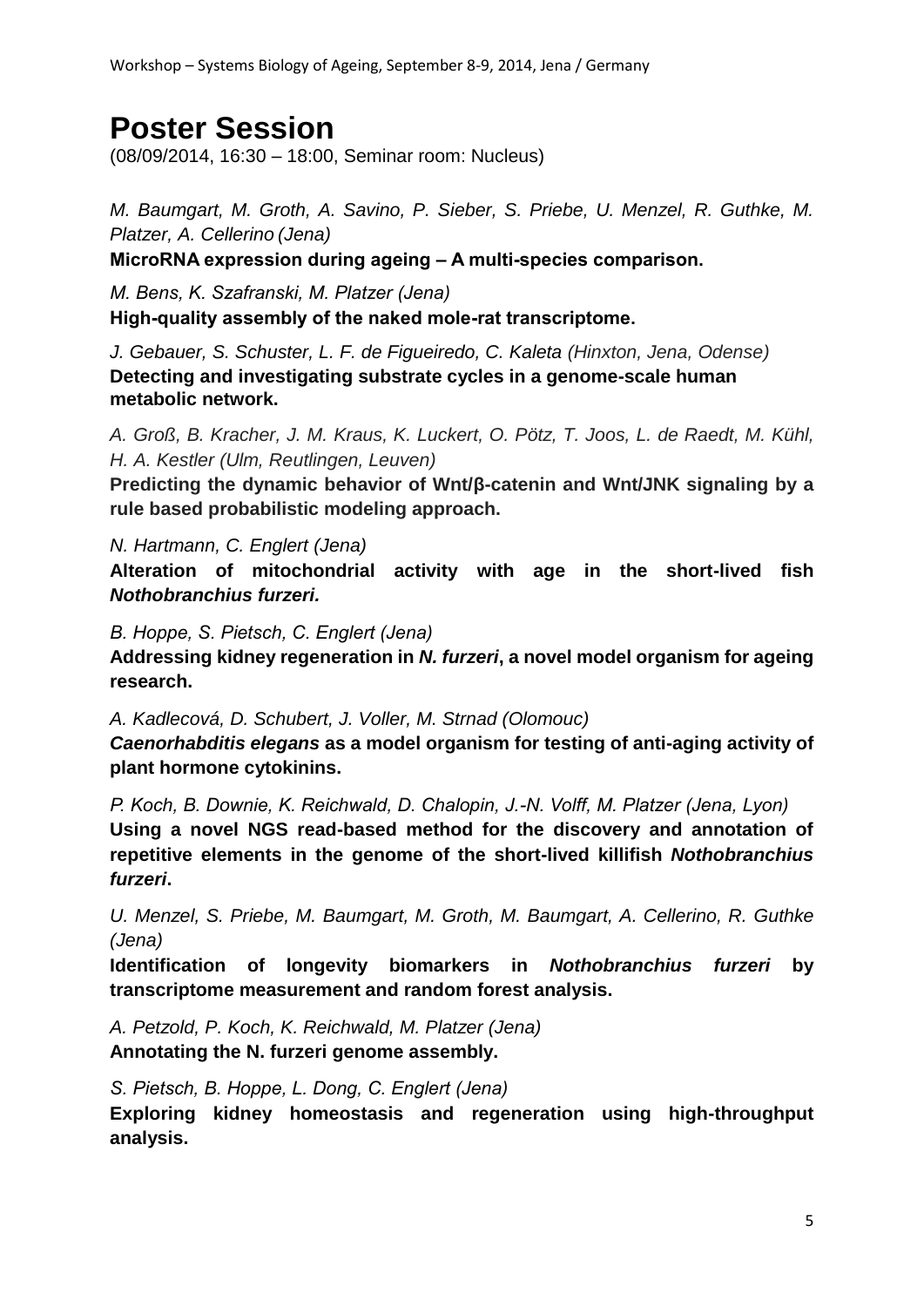*A. Sahm, K. Szafranski, M. Platzer (Jena)*

**Pipeline for identification of genes with an evolutionary history of positive selection.**

*P. Sieber, S. Schäuble, S. Schuster, S. Germerodt, C. Kaleta (Jena, Odense)* **Caloric restriction and life-time expectancy – Insights from a generic agentbased model.**

*H. Stark, S. Schuster (Jena)* **Blood is thicker than water – Calculating the optimal hematocrit.**

*J. Sühnel and the JenAge consortium (Jena, Pisa, Zürich)* **Systems biology of mild stress in healthy ageing – A multi-species approach. Research profile of the Jena Centre for Systems Biology of Ageing – JenAge.**

*T. Thalheim, J. Schleicher, K. Wagner, R. Hühne, J. Sühnel (Jena)* **The JenAge Information Centre – An information hub for ageing research and systems biology.**

*M. Thüne, J. Przybilla, T. Rohlf (Leipzig)* **Analysis of time and space dependent high-dimensional epigenetic data.**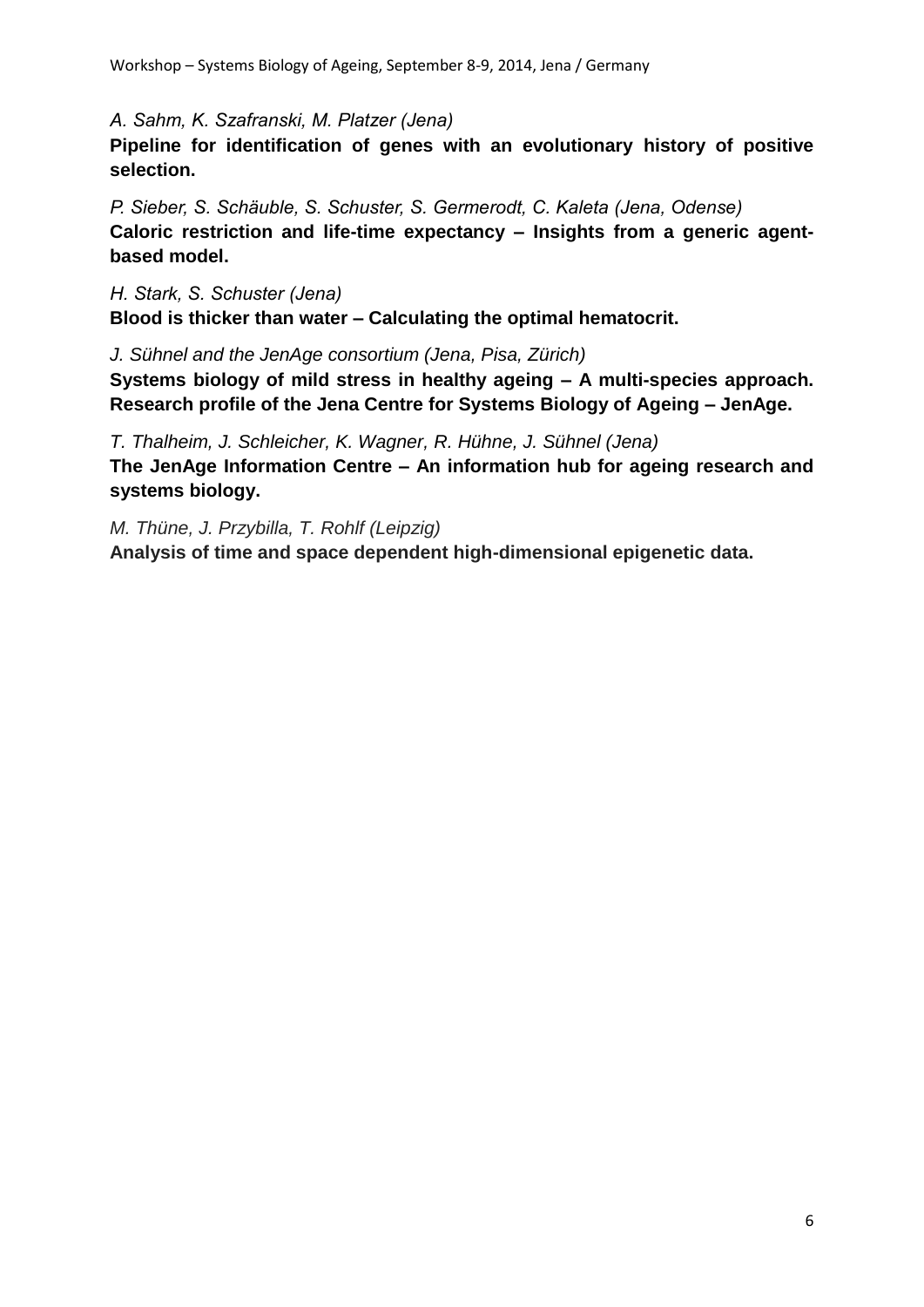Workshop – Systems Biology of Ageing, September 8-9, 2014, Jena / Germany

# **Abstracts of Talks**

Listed in order of programme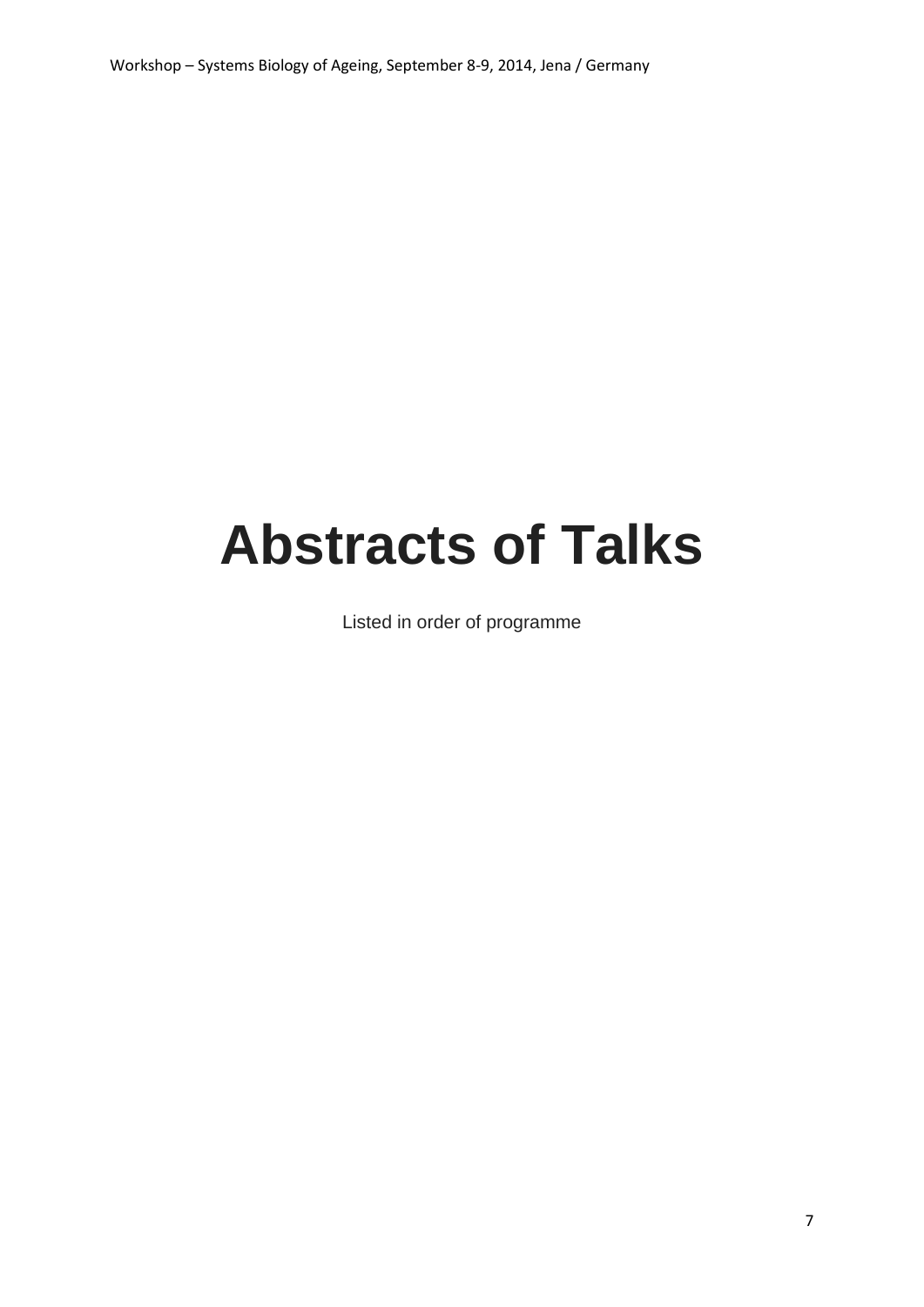*Invited Talk*

## **Robustness and ageing – The control gap.**

A. Kriete

School of Biomedical Engineering, Science and Health Systems, Drexel University, Philadelphia, USA

Robustness and aging have been discussed from two different perspectives. The first view addresses changes of robustness in aging organisms in response to perturbations. Hereby robustness is used as an aid to assess proximal mechanisms of aging. The second, more recently introduced aspect<sup>1)</sup>, considers the existence of robustness tradeoffs in biological designs and makes a contribution to the ultimate cause of aging.

Appealing to the latter view are limitations in control and regulation, which are fundamental to complex systems. It is in this area where both engineered technical systems, purposely designed, and evolved biological systems, are most alike. Control provides the ability of a system to maintain stability, perform tasks efficiently, reject perturbations, and restore structure and function if damaged. Such mechanisms are essential for open biological systems to provide survival and independence in fluctuating environments (nutrients, temperature, or perturbations by microorganisms). While optimized to perform such tasks robustly, both technical and biological systems can fail if exposed to unexpected perturbations. In this context aging appears as an inability of an organism to maintain function due to a lack of appropriate control, and this tradeoff is what is defined here as a control gap.

Limitations in molecular control mechanisms as it pertains to aging, supported by computer modeling, will be presented. Other performance and efficiency properties traded against longevity, along with a perspective on evolutionary theories, will be discussed.

1) Kriete A. Robustness and aging – a system level perspective. *BioSystems.* **2013**;112:37-48.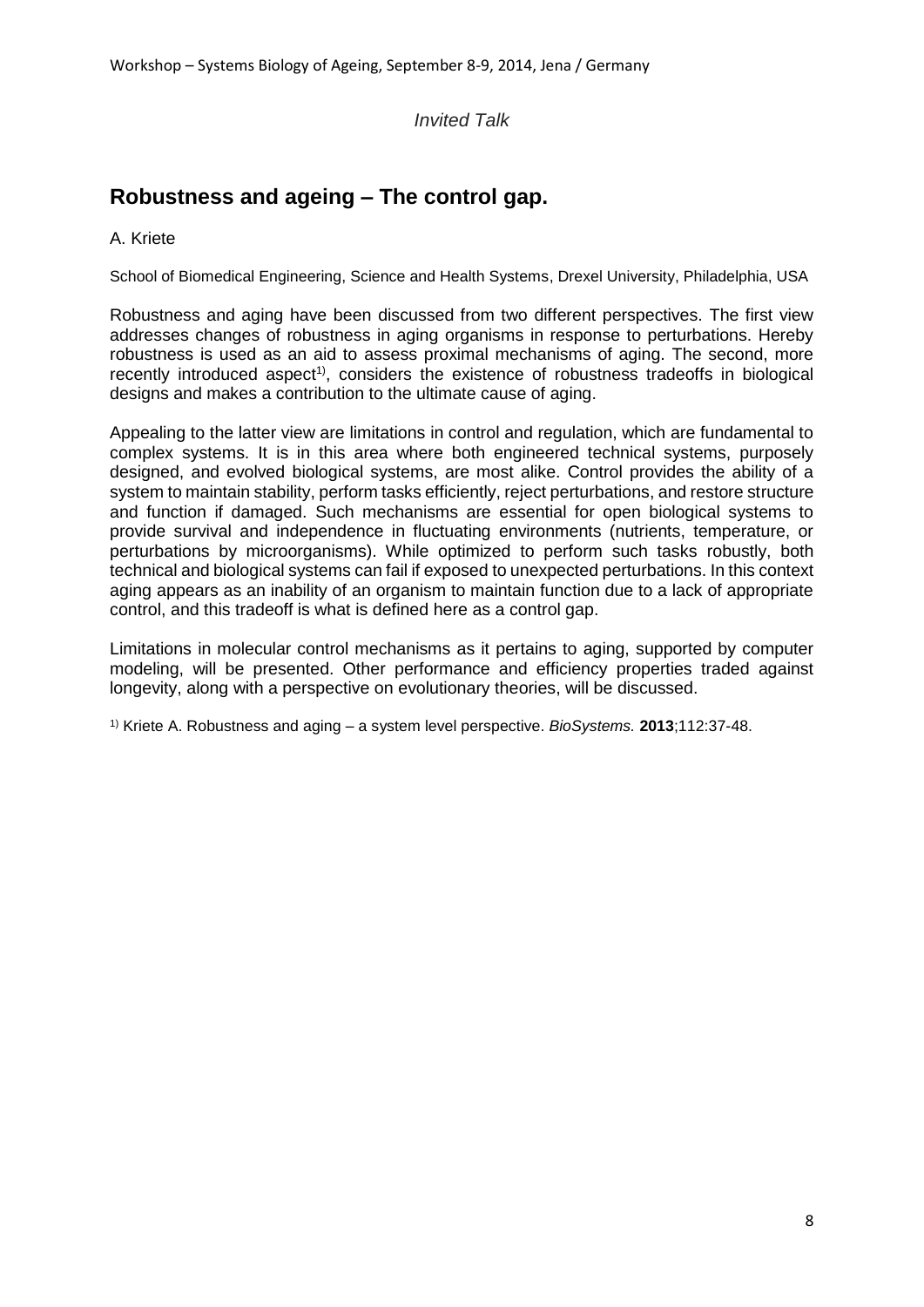## **SYBACOL – Post-transcriptional gene regulation in worms and fly.**

C. Dieterich<sup>1</sup> and the SYBACOL consortium (www.sybacol.org)

<sup>1</sup> Computational RNA Biology Lab and Bioinformatics Core, Max Planck Institute for Biology of Ageing. Joseph-Stelzmann-Straße 9b, Cologne, Germany

Several signaling pathways have been discovered to prolong life span and health span in the roundworm *C. elegans* and other species, but the underlying mechanisms are poorly understood. Within SYBACOL, comprehensive OMICS data sets from wildtype and different mutant strains in longevity pathways have been generated. My presentation focuses on data processing, quality control and meta analysis of this comprehensive data resource. We identified common signatures of longevity in terms of differentially regulated gene sets and pathways across multiple mutants, which target different longevity pathways. We also report on the effect of aging on RNA metabolism, especially on processes such as RNA editing, splicing and post-transcriptional regulation by miRNAs.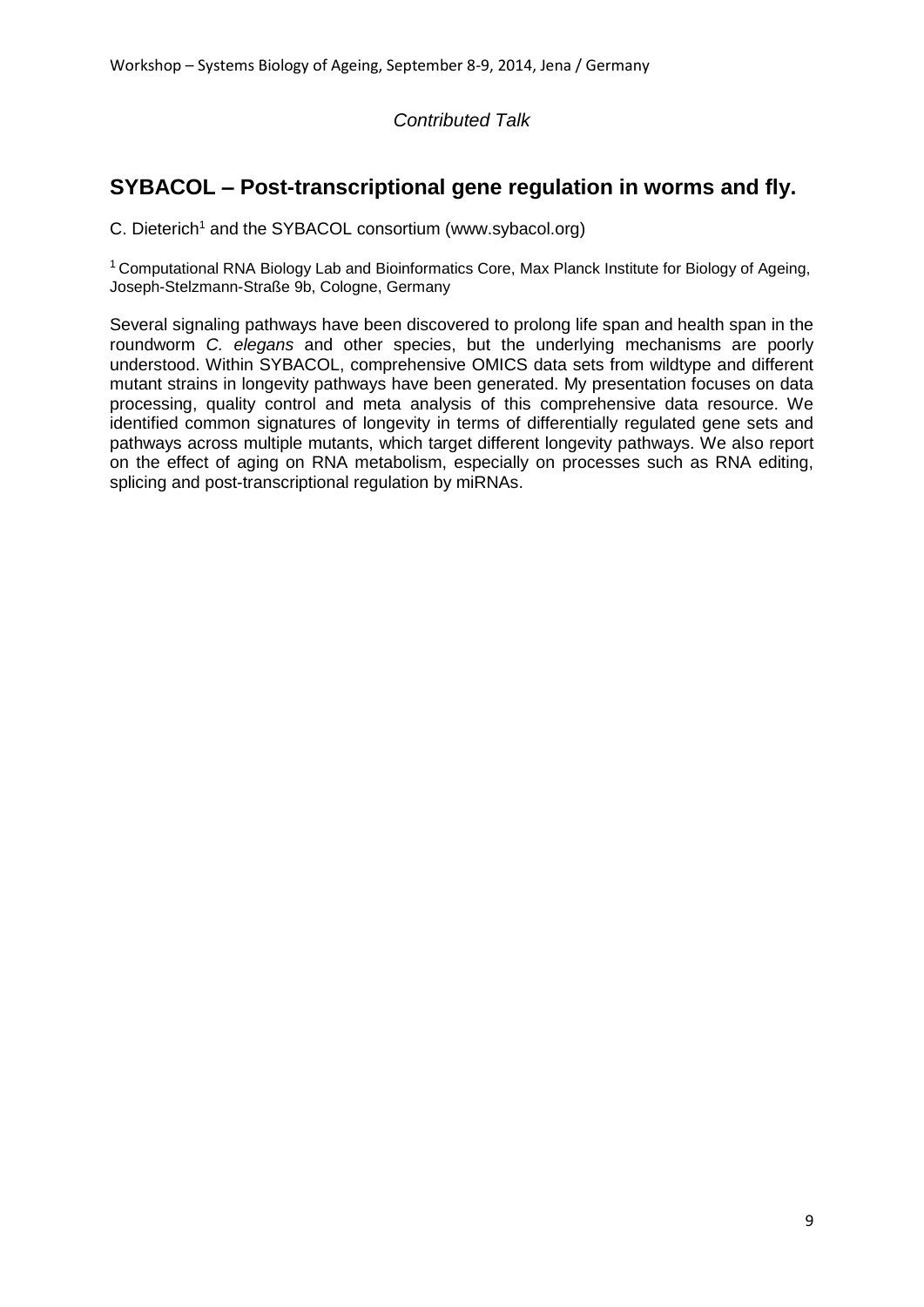## **Longitudinal Data. Hard to obtain! Closest to truth?**

M. Moeller<sup>1</sup>, G. Fuellen<sup>1</sup> and the ROSAge Consortium

1 Institute for Biostatistics and Informatics in Medicine and Ageing Research, Rostock University Medical Center, Rostock, Germany

Ultimately and necessarily, ageing can only be understood as a longitudinal phenomenon, and longitudinal data, not cross-sectional data, should be at the heart of any analyses of molecular ageing processes. In reality, however, longitudinal data are almost impossible to obtain for human, and in the data from the few cohorts followed over decades, strong confounders are expected to be present. For example, neither measurement protocols nor environmental influences can be expected to be stable.

Model organisms allow some more longitudinal analyses, and we will first recapitulate work on data from the Nathan Shock Center at the Jackson Lab, describing mostly blood-based features of around 30 strains of mice (Moeller et al, Aging Cell 2014). These data were 'weakly longitudinal' in that blood-based features were obtained repeatedly from the same mouse, but its lifespan was not known and thus replaced by the average lifespan of the strain. In April 2014, the Jackson Lab published the data in a 'strongly longitudinal' fashion, assigning features and lifespan to individual mice. We found the overall trends in the data to be the same, no matter whether the data were paired or not. Surprisingly, the statistical confidence in the results from the paired data appears to be weaker, though. This may be an artifact: weakly longitudinal data necessarily feature more stability because lifespan is invariant for all mice of the same strain. But that stability would then just be based on missing true information.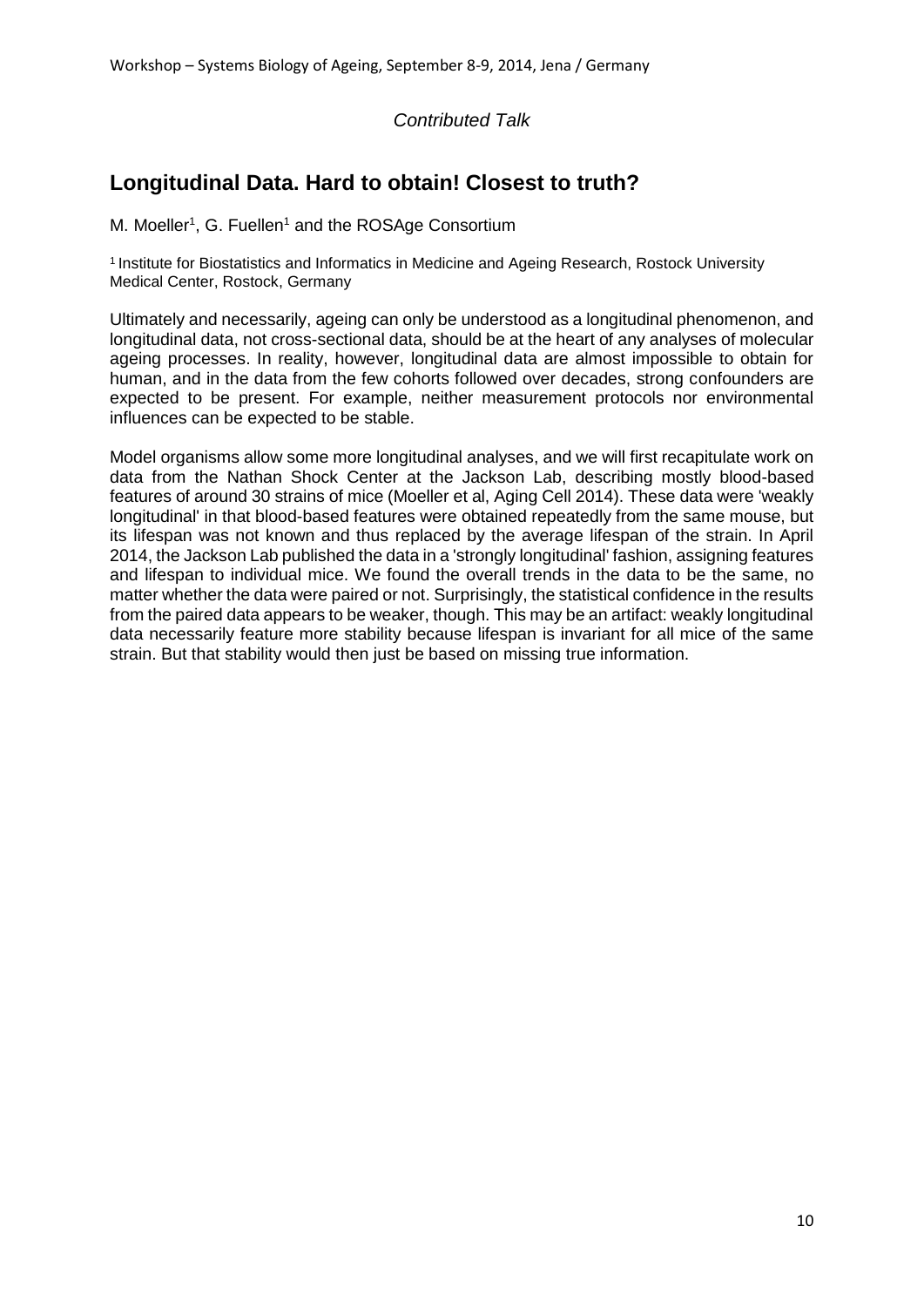## **Role of sirtuins in lifespan regulation is linked to methylation of nicotinamide.**

J. Mansfeld<sup>1,2,3,\*</sup>, K. Schmeisser<sup>1,\*</sup>, D. Kuhlow<sup>1,4</sup>, S. Weimer<sup>2,4</sup>, S. Priebe<sup>5</sup>, I. Heiland<sup>6</sup>, M. Birringer<sup>7</sup>, M. Groth<sup>8</sup>, A. Segref<sup>9</sup>, Y. Kanfi<sup>10</sup>, N. L. Price<sup>11</sup>, S. Schmeisser<sup>1,12</sup>, S. Schuster<sup>5</sup>, A. Pfeiffer<sup>4</sup>, R. Guthke<sup>5</sup>, M. Platzer<sup>8</sup>, T. Hoppe<sup>9</sup>, H. Y. Cohen<sup>10</sup>, K. Zarse<sup>1</sup>, D. A. Sinclair<sup>11</sup> and M.  $Ristow<sup>1,2,4</sup>$ 

<sup>1</sup> Dept. of Human Nutrition, Institute of Nutrition, University of Jena, Jena D-07743, Germany <sup>2</sup> Energy Metabolism Laboratory, Swiss Federal Institute of Technology (ETH) Zurich,

Schwerzenbach/Zürich, CH 8603, Switzerland

<sup>3</sup> DFG Graduate School of Adaptive Stress Response #1715, Jena D-07745, Germany <sup>4</sup> German Institute of Human Nutrition Potsdam-Rehbrücke, Dept. of Clinical Nutrition, Nuthetal D-

14558, Germany

<sup>5</sup> Systems Biology and Bioinformatics Group, Leibniz Institute for Natural Product Research and Infection Biology, Hans-Knöll-Institute, Jena D-07745, Germany

<sup>6</sup> Department of Bioinformatics, University of Jena, Jena D-07743, Germany

<sup>7</sup> Department of Nutritional, Food and Consumer Studies, University of Applied Sciences, Fulda D-36039, Germany

<sup>8</sup> Genome Analysis, Leibniz Institute for Age Research, Fritz-Lipmann-Institute, Jena D-07745, Germany

<sup>9</sup> Department of C.elegans Genetics and Development, Institute for Genetics, University of Cologne, Cologne D-50674, Germany

<sup>10</sup> The Mina & Everard Goodman Faculty of Life Sciences, Bar-Ilan University, Ramat-Gan IL-52900, Israel

<sup>11</sup> Glenn Laboratories for the Biological Mechanisms of Aging, Harvard Medical School, Boston, MA-02115, USA

<sup>12</sup> Leibniz Graduate School of Aging, Leibniz Institute for Age Research, Fritz-Lipmann-Institute, Jena D-07745, Germany

\* These authors contributed equally to the data presented.

Sirtuins, a family of histone deacetylases conserved in all higher organisms, have a fiercely debated role in regulating lifespan. Contrasting recent observations, we here find that overexpression of *sir-2.1*, the orthologue of mammalian SirT1, does extend *C.elegans* lifespan. Sirtuins mandatorily convert NAD+ into nicotinamide (NAM). We here find that NAM and its metabolite, 1-methylnicotinamide (MNA), extend *C.elegans* lifespan, also in the absence of *sir-2.1*. We identify *anmt-1* to encode a *C.elegans* orthologue of nicotinamide-Nmethyltransferase (NNMT), the enzyme that methylates NAM to generate MNA. Disruption versus overexpression of *anmt-1* has opposing effects on lifespan independent of sirtuins. However and importantly, lack of *anmt-1* fully prevents *sir-2.1*-mediated lifespan extension. MNA serves as a substrate for a newly identified aldehyde oxidase, GAD-3, to generate hydrogen peroxide acting as a mitohormetic ROS signal to promote *C.elegans* longevity. The underlying mechanisms have been revealed by transcriptomics and subsequent promoter analysis. Taken together, sirtuin-mediated lifespan extension depends on methylation of NAM, providing an unexpected mechanistic role for sirtuins beyond histone deacetylation.

Schmeisser S *et al. Nat. Chem. Biol.* **2013**;9:693-700.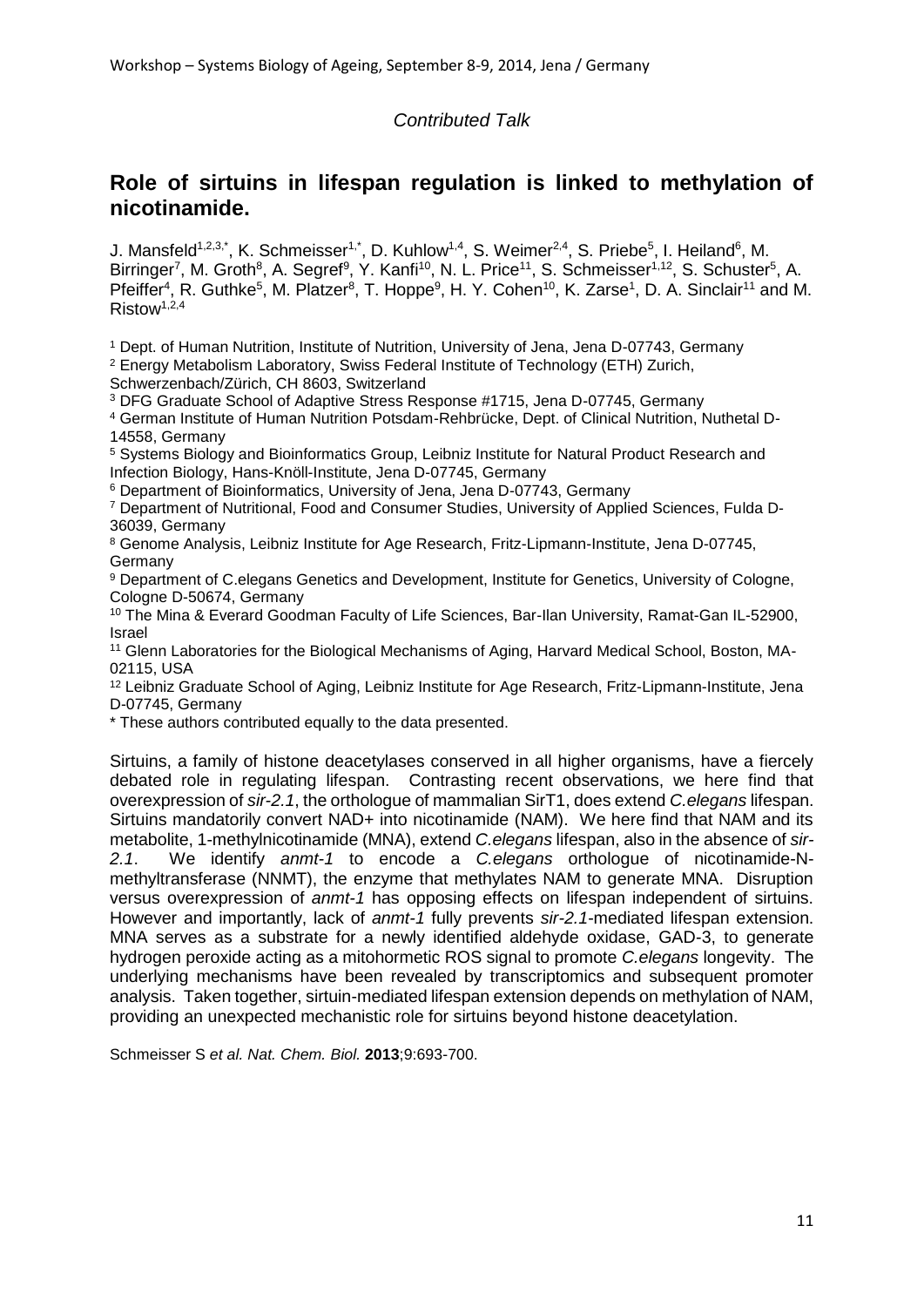## **Multi omics methodologies to study the impact of infections on ageing associated comorbidities.**

M. A. Moni and P. Lio

Computer Laboratory, University of Cambridge, Cambridge CB3 0FD, UK

**Background:** Comorbidity refers to the presence of multiple diseases or disorders in relation to a primary disease in an individual. Diseases are more likely to be comorbid if they share associated genes, proteins or molecular pathways. Infections and ageing are often associated to comorbidity that increases the risk of medical conditions which can lead to further morbidity and mortality.

**Objective:** This work presents a bioinformatics and statistical approach to estimate the prevalence, association and risk scores of the disease comorbidity. We have chosen Flu, SARS and HIV to quantify infection related comorbidity risk.

**Methods:** By using multi omics available data we have investigated pathways perturbation in HIV and SARS infections. First we have built a comorbidity profile map. Then based on the gene expression, protein-protein interactions (PPIs) and signaling pathways data, we investigate the comorbidity association of these 3 infective pathologies with other 7 diseases (heart failure, kidney disorder, breast cancer, neurodegenerative disorders, bone diseases, Type 1 and Type 2 diabetes). Phenotypic association is measured by calculating the Relative Risk and phi-correlation.

**Results:** The response to SARS seems to be mainly an innate inflammatory response; SARS dysregulates a large number of genes, pathways and PPIs sub-networks in different pathologies such as chronic heart failure (21 genes), breast cancer (16 genes) etc. HIV-1 induces comorbidities relationship with many other diseases, particularly strong correlation with the neurological, cancer, metabolic and immunological diseases. HIV significantly dysregulates a certain number of genes, pathways and PPIs sub-networks in pathologies such as kidney disorders (10 genes), bone diseases (7 genes) etc. It is notable that HIV and SARS similarly dysregulated 11 genes and 3 pathways. Only 4 significantly dysregulated genes are common between SARS-CoV and MERS-CoV, including *NFKBIA* that is a key regulator of immune responsiveness implicated in susceptibility to infectious and inflammatory diseases. Moreover, SARS and HIV infections dysregulates 4 genes (ANXA3, GNS, HIST1H1C, RASA3) and 3 genes (HBA1, TFRC, GHITM) respectively that affect the ageing process. These genes are involved in apoptosis, glycosaminoglycan degradation, lysosome, phagosome, endocytosis and metabolic pathways. We have discussed comorbidities of SARS and HIV in the context of Flu.

**Conclusion:** Bioinformatics and statistical approaches could provide important causality relationships and investigate hypotheses of ageing and senescence. Our integrated pipeline could elucidate aspects of disease progression mechanisms and disease comorbidity in a quantitative way.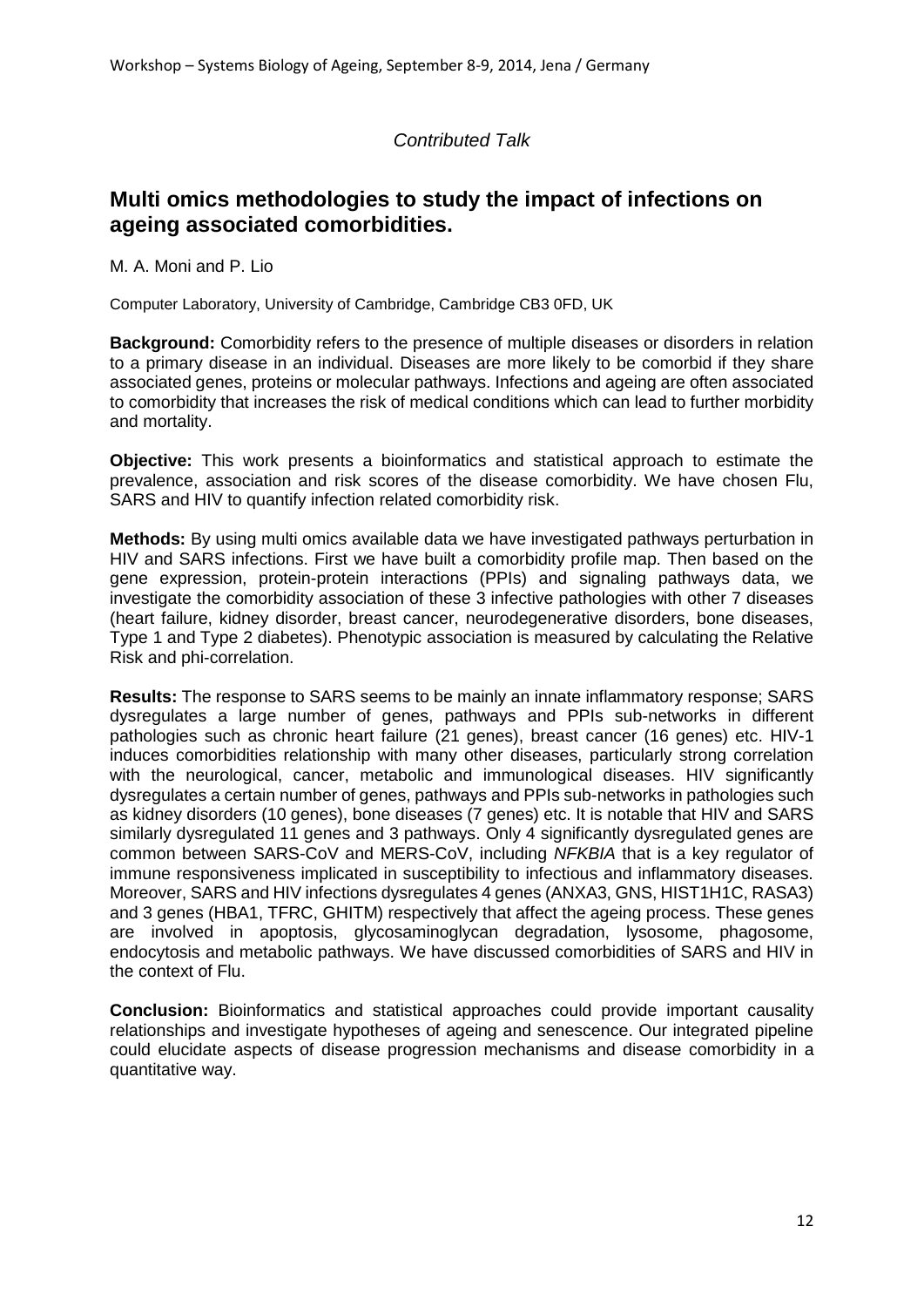## **Robust DNA repair through collective rate control.**

T. Heinemann<sup>1,2</sup>, P. Verbruggen<sup>1,3</sup>, E. Manders<sup>3</sup>, G. von Bornstaedt<sup>1,2</sup>, R. van Driel<sup>3</sup> and T.  $Höfer<sup>1,2</sup>$ 

<sup>1</sup> Division of Theoretical Systems Biology, German Cancer Research Center (DKFZ) Heidelberg, Germany

<sup>2</sup> BioQuant Center, Heidelberg, Germany

<sup>3</sup> Swammerdam Institute for Life Science, University of Amsterdam, Amsterdam, The Netherlands

DNA repair is indispensable for the intracellular protection against environmental and endogenous damaging agents. This is reflected in an increased susceptibility against cellular aging and cancer development as a consequence to impaired repair. Functional repair is carried out by enzymatic macromolecular complexes that assemble at specific sites on the chromatin fiber. How the rate of these molecular machineries is regulated by their constituent parts is poorly understood.

Here we quantify nucleotide-excision DNA repair (NER) in mammalian cells and find that, despite the pathways' molecular complexity, repair effectively obeys slow first-order kinetics. Theoretical analysis indicates that these kinetics are not due to a singular rate-limiting step. Rather, first-order kinetics emerge from the interplay of rapidly and reversibly assembling repair proteins, stochastically distributing DNA lesion repair over a broad time period. Based on this mechanism, the model predicts that the repair proteins collectively control the repair rate. Exploiting natural cell-to-cell variability, we corroborate this prediction for the lesionrecognition factors XPC and XPA.

Our findings provide a rationale for the emergence of slow time scales in chromatin-associated processes from fast molecular steps and suggest that collective rate control might be a widespread mode of robust regulation in DNA repair and transcription.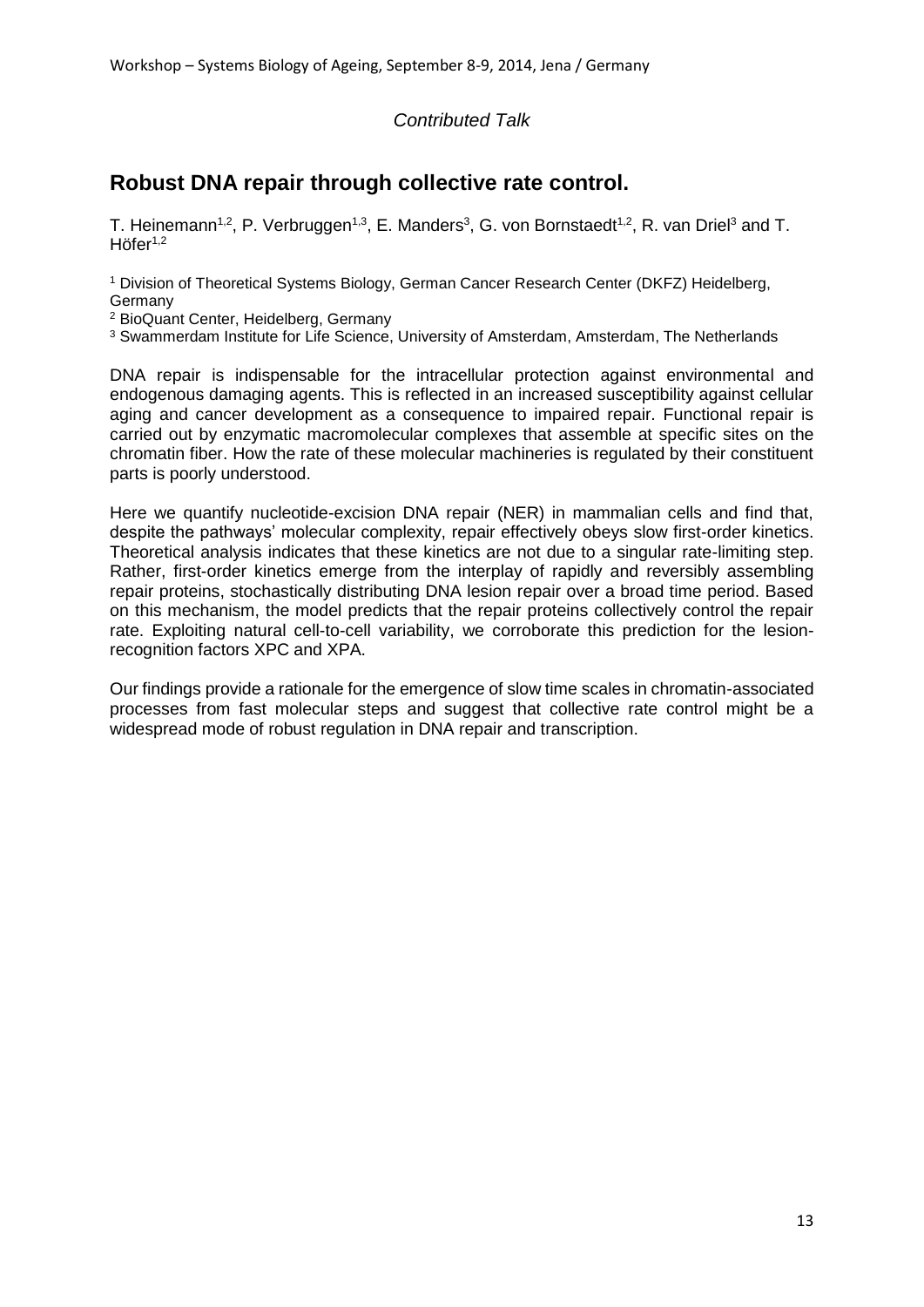## **RNA-seq of the aging brain in the short-lived fish** *N. furzeri* **– Conserved pathways and novel genes associated with neurogenesis.**

M. Baumgart<sup>1,\*</sup>, M. Groth<sup>1,\*</sup>, S. Priebe<sup>2,\*</sup>, A. Savino<sup>3</sup>, G. Testa<sup>3,4</sup>, A. Dix<sup>2</sup>, R. Ripa<sup>3</sup>, F. Spallotta<sup>5</sup>, C. Gaetano<sup>5</sup>, M. Ori<sup>4</sup>, E. Terzibasi Tozzini<sup>3</sup>, R. Guthke<sup>2</sup>, M. Platzer<sup>1</sup>, and A.  $Cellerino<sup>1,3</sup>$ 

<sup>1</sup> Leibniz Institute for Age Research - Fritz Lipmann Institute e.V. (FLI), Jena, Germany

<sup>2</sup> Leibniz Institute for Natural Product Research and Infection Biology - Hans-Knöll-Institute e.V. (HKI), 07745 Jena, Germany

<sup>3</sup> Laboratory of NeuroBiology, Scuola Normale Superiore

<sup>4</sup> Department of Biology, University of Pisa, 56126 Pisa, Italy

<sup>5</sup> Klinikum der Johann Wolfgang Goethe-Universität, 60596 Frankfurt am Main, Germany

\*=equal contribution.

The brains of teleost fish show extensive adult neurogenesis and neuronal regeneration. The patterns of gene regulation during fish brain aging are unknown. The short-lived teleost fish *Nothobranchius furzeri* shows markers of brain aging including reduced learning performances, gliosis and reduced adult neurogenesis. We used RNA-seq to quantify genomewide transcript regulation and sampled five different time points to characterize whole-genome transcript regulation during brain aging of *N. furzeri*.

Comparison with human datasets revealed conserved up-regulation of ribosome, lysosome and complement activation and conserved down-regulation of synapse, mitochondrion, proteasome and spliceosome. Down-regulated genes differ in their temporal profiles: neurogenesis- and extracellular matrix genes showed rapid decay, synaptic- and axonal-genes a progressive decay. A substantial proportion of differentially expressed genes (~40%) showed inversion of their temporal profiles in the last time point: spliceosome and proteasome showed initial down-regulation and stress response-genes initial up-regulation. Extensive regulation was detected for chromatin remodelers of the DNMT and CBX families as well as members of the polycomb complex and was mirrored by an up-regulation of the H3K27me3 epigenetic mark.

Network analysis showed extensive co-regulation of cell cycle/DNA synthesis genes with the uncharacterized zinc-finger protein ZNF367 as central hub. In situ hybridization showed that ZNF367 is expressed in neuronal stem cell niches of both embryonic zebrafish and adult *N. furzeri*. Other genes down-regulated with age, not previously associated to adult neurogenesis and with similar patterns of expression are AGR2, DNMT3A, KRCP, MEX3A, SCML4, and CBX1. CBX7, on the other hand, was up-regulated with age.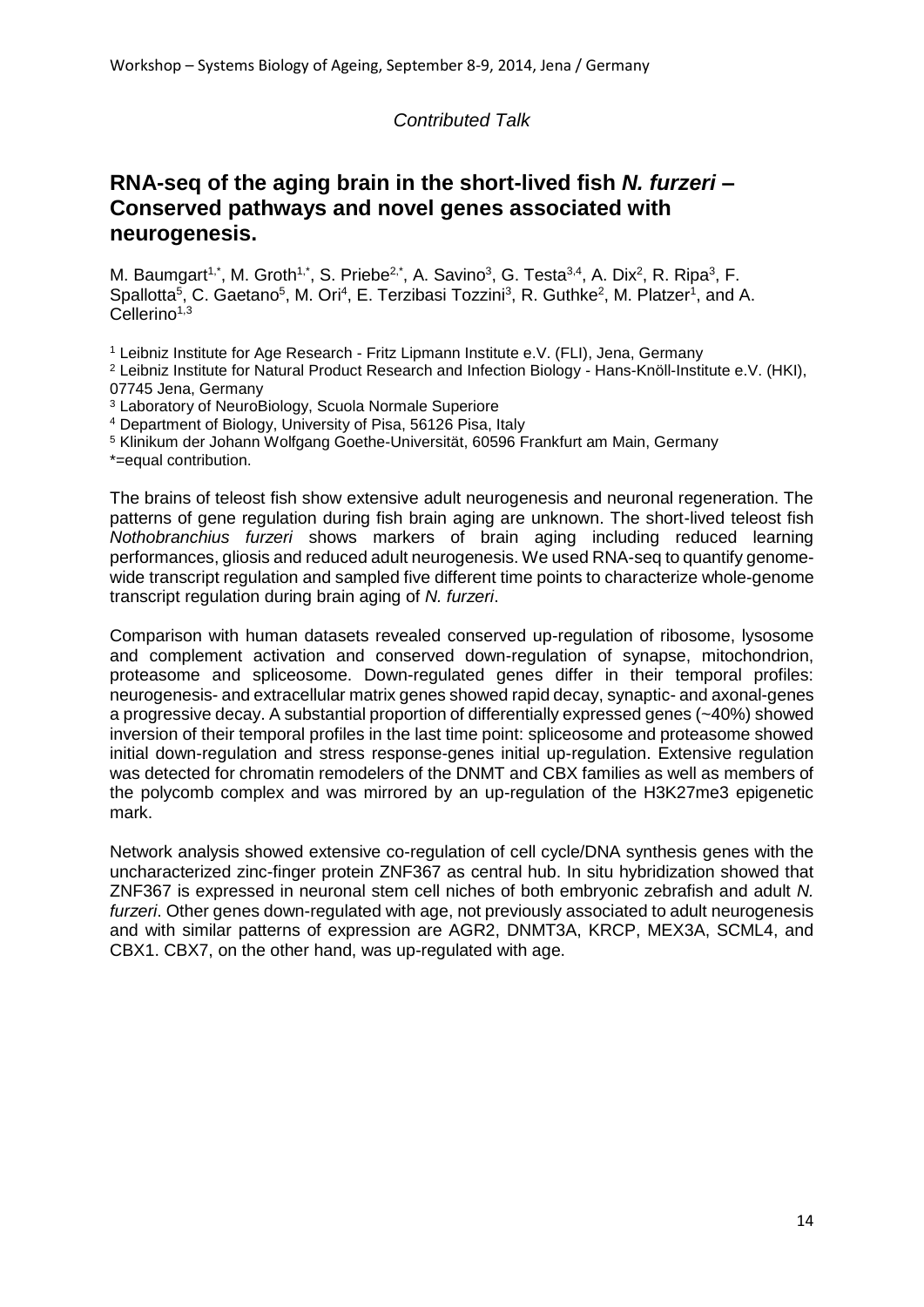## **Loss of circadian rhythms in hundreds of genes in aged mouse skeletal muscle.**

P. F. Thaben, K. Thurley, S. Lück and P. O. Westermark

Institute for Theoretical Biology, Charité – Universitätsmedizin, Berlin, Germany

The biological circadian clock generates rhythms with a period of  $\sim$  24 hours that synchronize to our daily light-dark cycles. Genetic feedback loops in single cells are the primary generator of these rhythms, but they are also observable at the tissue and organ level, and all the way to the behavior of organisms. Thousands of genes in many cell types exhibit circadian rhythms in their expression. If and how these rhythms in gene expression are influenced by cellular and organismal aging is largely unexplored, as are the possible physiological consequences. We study circadian gene expression in different tissues in young and aged mice. Here, we report a study of circadian gene expression in hindlimb skeletal muscle of mice 8 and 80 weeks old, respectively. To assess changes in gene expression rhythms on a genome-wide scale, we developed a novel statistical method called differential rhythmicity. We found a widespread reduction of amplitudes in hundreds of genes. Many of these lost rhythms were in genes coding for components of signaling pathways involved in tissue homeostasis and muscle regeneration, whereas rhythms in genes coding for metabolic enzymes and their regulation were largely unaffected by age. The physiological significance of these findings are outlined in the context of circadian response analysis, a theoretical framework for understanding the circadian control of signaling and metabolic pathways that we have developed. Implications for muscle wasting and decreased muscle function in aged animals are discussed.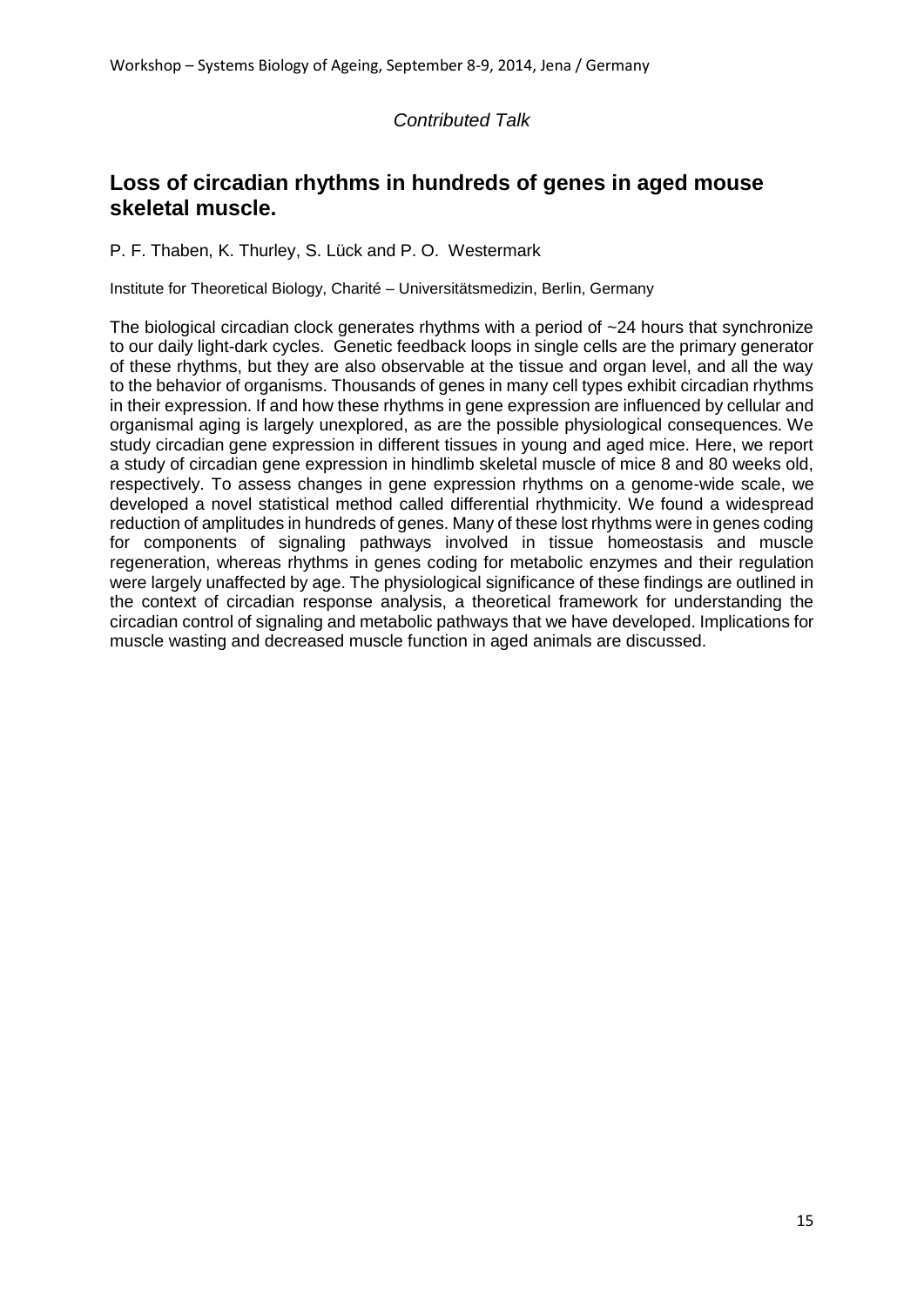## **Modeling DNA-methylation profiles in ageing and cancer.**

J. Przybilla<sup>1</sup>, T. Rohlf<sup>1,2</sup> and J. Galle<sup>1</sup>

<sup>1</sup> Interdisciplinary Center for Bioinformatics, Leipzig, Germany

<sup>2</sup> Max Planck Institute for Mathematics in the Sciences, Leipzig, Germany

The stem cell epigenome is characterized by a sensitive balance between chromatin modification- and demodification processes. During cancer development and ageing this balance becomes disturbed and results in characteristic changes of the epigenome that may also induce differences in gene expression patterns. In particular, characteristic drifts in DNAmethylation have been observed in both contexts.

Several experimental studies demonstrated that during both, cancer development and ageing, specific groups of CpGs become hyper-methylated while others become hypo-methylated compared to their normal methylation state. These changes are known to be functionally relevant as they can affect the transcription of associated genes: previously silenced genes can become active and active genes can become silenced. On the basis of differences in DNAmethylation patterns it is possible to classify cancer subtypes. In human blood, e.g., it was shown that the state of aging can be tracked by a couple of age-related CpGs (Weidner et al., 2014).

Here, we introduce a multi-scale model (Przybilla et al., 2013, Przybilla et al., 2014) that enables simulation of these epigenetic processes on the molecular, cellular and population level. We model cell populations where each cell contains an artificial genome encoding for round about 100 genes. Transcriptional regulation of these genes is controlled by cisregulatory networks, trimethylation of lysine 4 (H3K4me3) and lysine 9 (H3K9me3) and DNA methylation.

We apply the model in order to provide a mechanistic explanation of parallel local hyper- and global hypo-methylation during cancer development and ageing. For this purpose, we analyze how persistent proliferation activity and mutations that change specific histone modifiers impact DNA methylation profiles.

We find that spontaneous loss of histone modifications during cell replication can induce hyperand hypo-methlyation. These epigenetic drifts can be modified by mutations of chromatin modifiers. We present some typical simulation scenarios that are consistent with experimental findings.

Weidner CI *et al., Genome Biol.* **2014**;15(2):R24. Przybilla J *et al., Front. Life Sci.* **2013**;7(1-2):31-43. Przybilla J *et al., Aging Cell.* **2014**;13(2):320-8.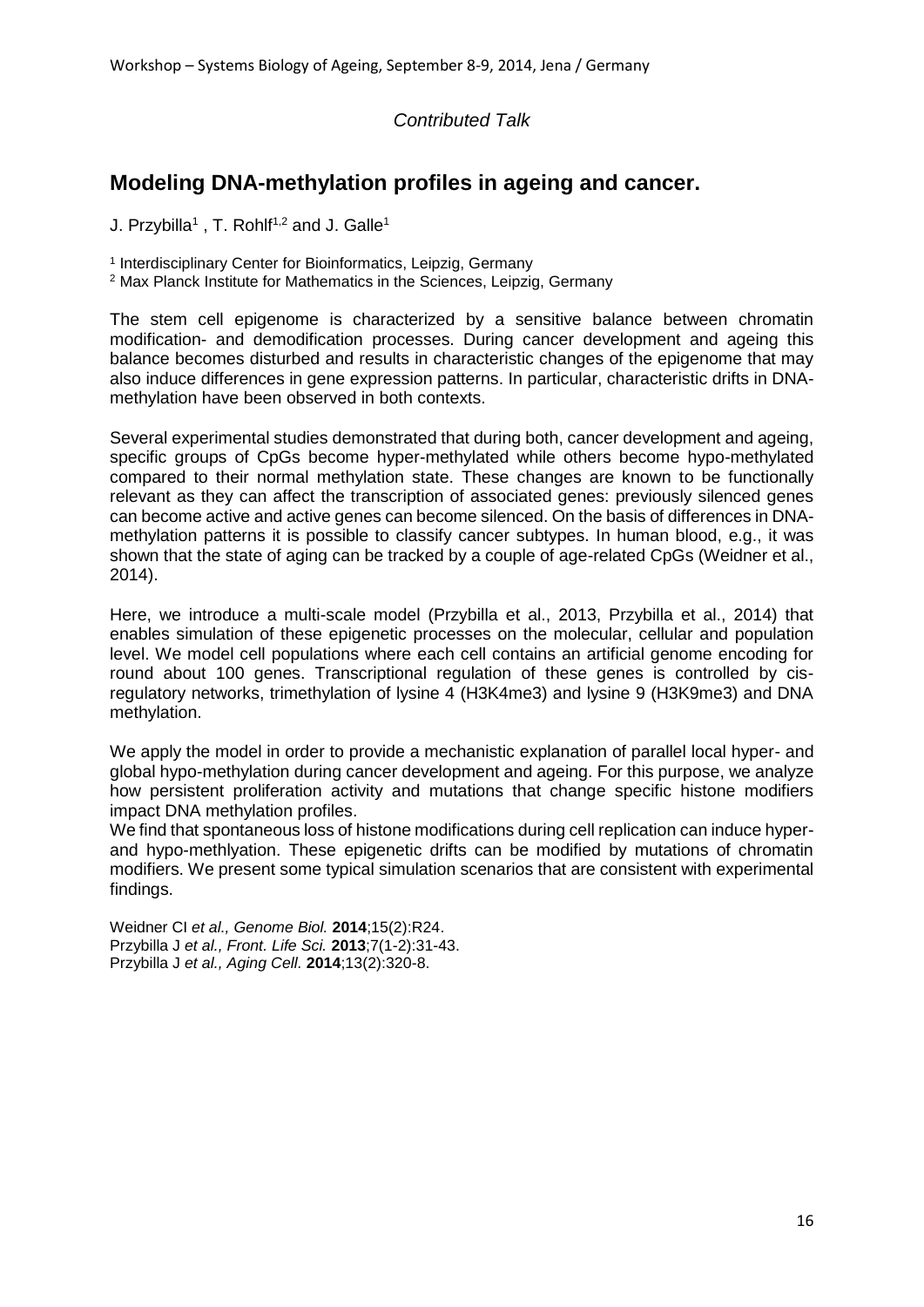#### *Invited Talk*

## **Bioinformatics, systems biology and ageing: Navigating the new oceans of data to discover the Fountain of Youth.**

#### J. P. de Magalhães

Department of Functional and Comparative Genomics, Institute of Integrative Biology, University of Liverpool, Liverpool, UK

Ageing is the major biomedical challenge of the 21<sup>st</sup> century, yet it remains largely mysterious, partly because the ageing process involves multiple genes and their interactions with each other and with the environment that remain poorly understood. In this talk, I will present genomic and computational approaches aimed at deciphering the genome and increasing our knowledge about how genes and pathways impact on ageing. We have also been employing whole transcriptome profiling (RNA-seq) to gather insights on ageing and its manipulation by diet. Moreover, I will present our work of integrating gene expression profiles with age-related changes at other biological levels and new online resources for integrative and systems biology of ageing. Lastly, I will discuss our recent work in sequencing and analyzing the genome of the longest-lived mammal, the bowhead whale, to identify longevity assurance mechanisms.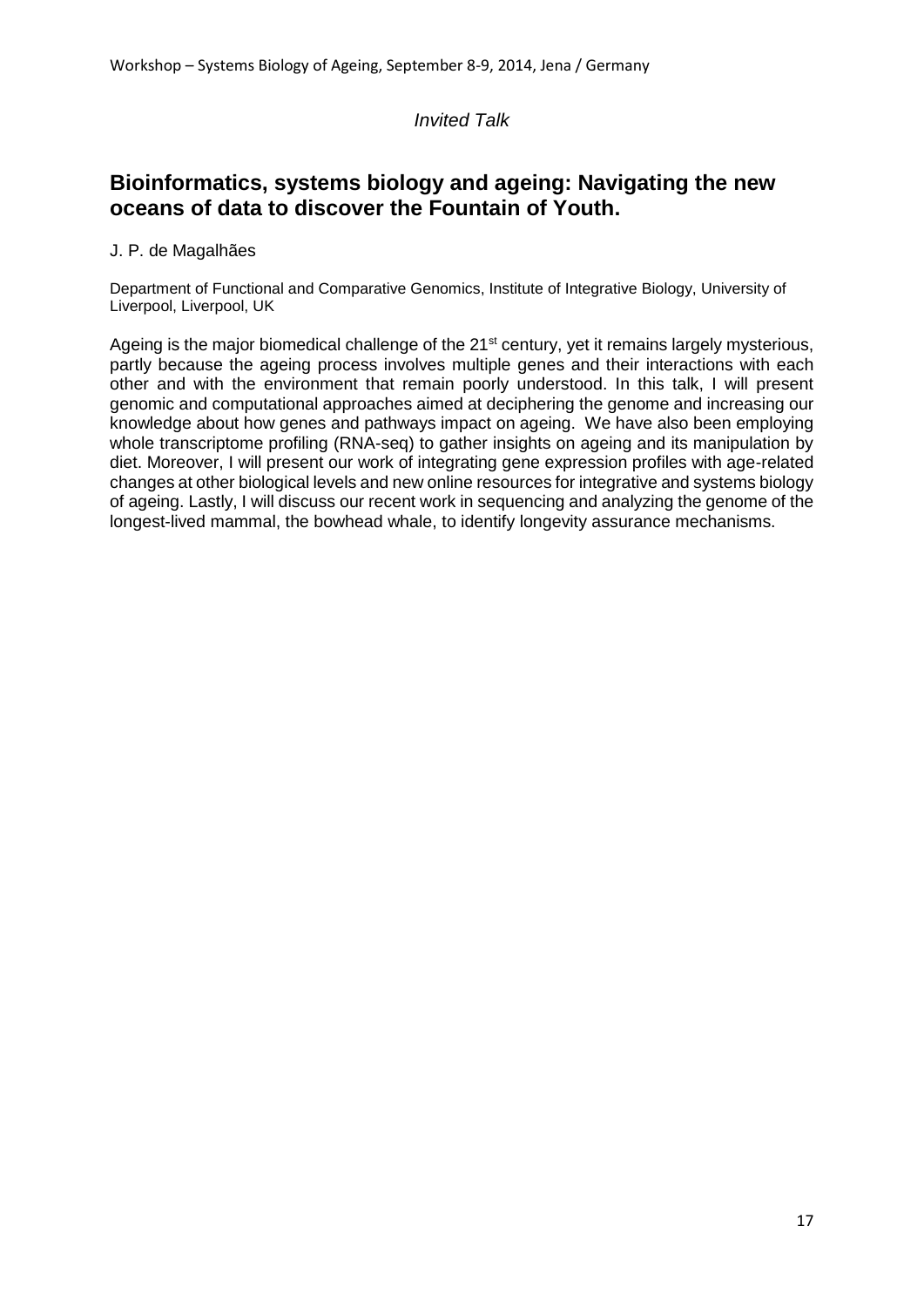## **To senesce or not to senesce: How primary human fibroblasts decide their cell fate after DNA damage.**

G. Kollarovic, M. Studencka, L. Ivanova, C. Lauenstein, K. Heinze, A. Lapytsko, S. Rastgou Talemi, A. S. Cabrita Figueiredo and J. Schaber

Institute for Experimental Internal Medicine, Medical Faculty, Otto von Guericke University, Magdeburg, Germany

Senescence is generally perceived as an important tumour-suppressor mechanism. It was suggested that the cell fate decision between permanent arrest, i.e. senescence, and transient arrest is mediated by a permanent DNA damage signal emanating from unrepairable telomeric DNA damage. Here, we address the question how cells discriminate between high initial and low background DNA damage including telomere associated DNA damage in order to make a cell fate decision. Specifically, we focus on the G1-S transition. To this end, we measured the dynamics of DNA double strand breaks after different doses of ionising radiation and corresponding dynamics of well-known players that mediate the DNA damage signalling and cell cycle arrest for MRC5 normal human diploid fibroblasts (HDFs). In order to come to a quantitative and mechanistic understanding of the underlying molecular network, we combined our experiments with mathematical models. We present the first parameterized mechanistic model for DNA-damage regulated G1-S transition in HDFs. The model well recapitulates DNAdamage dynamics for different ionizing radiation regimes. Moreover, the model is able to explain the dynamics of several key proteins involved in the G1-S checkpoint. The model predicts that G1-S arrest is regulated by a robust hysteresis-switch, whose bi-stable region, i.e. the region where the cell fate decision between proliferation and senescence is taken, is precisely between six and 12 double strand breaks. Thus, the model provides a quantitative and mechanistic explanation how cells count their double strand breaks and decide whether the amount of non-repairable DNA damage does not allow for proliferation. Accordingly, the model predicted that IR up to 10 Gy is not sufficient to permanently arrest the cells, which was experimentally corroborated. The model also suggests that, opposed to the commonly accepted opinion of a cyclin-regulated G1-S transition, it is the abundance of the cyclindependent kinases Cdk1 and Cdk2 that control DNA damage induced G1-S arrest. Cdk abundance in turn is mainly regulated by p21. Consequently, the model predicted that p21 silencing would not only rescue G1-S arrest, but up-regulate Cdk1,2, which was also experimentally corroborated.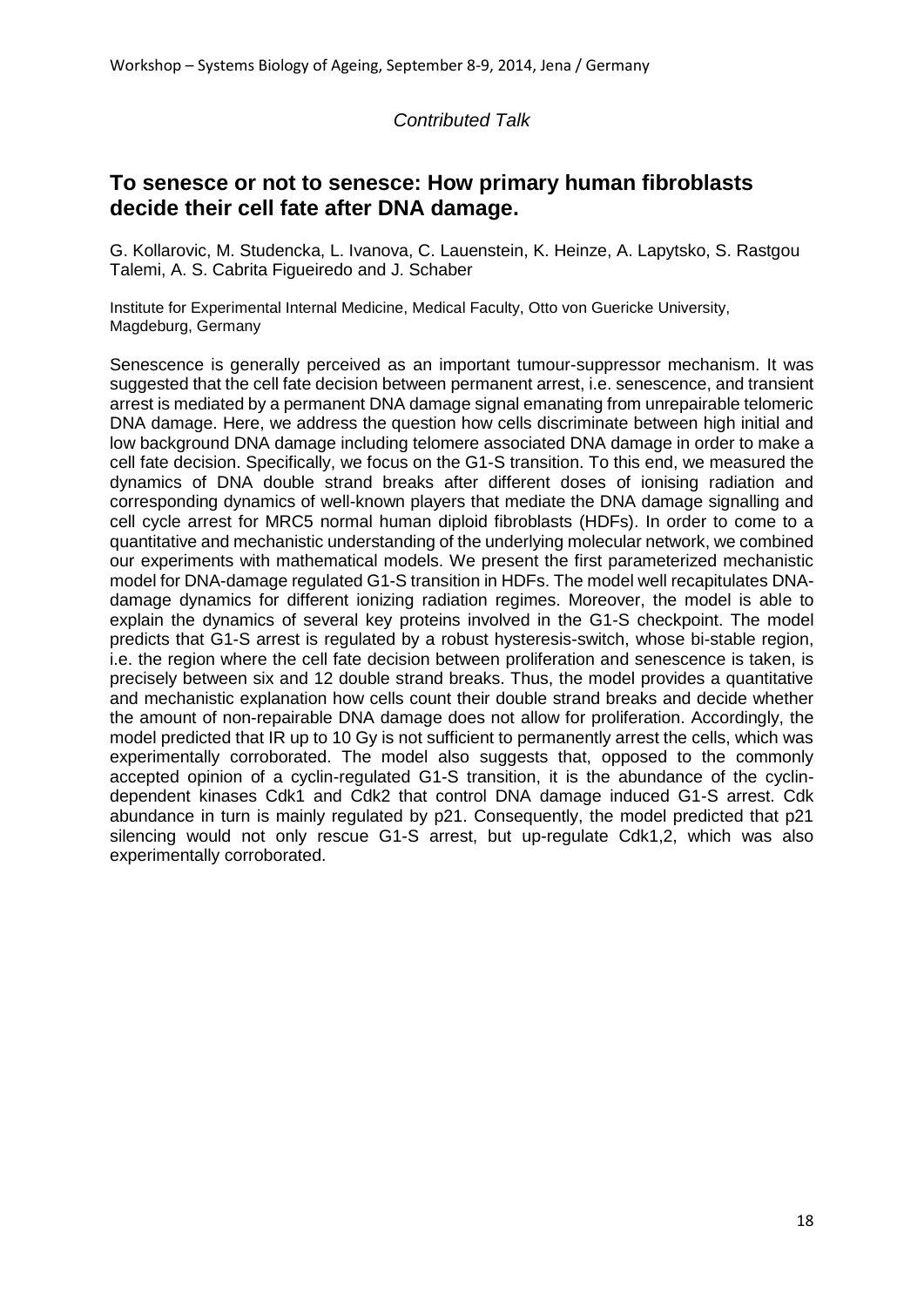## **Quiescent fibroblast cells age.**

S. Marthandan, K. Klement, S. Ohndorf, P. Hemmerich and S. Diekmann

Leibniz Institute for Age Research - Fritz Lipmann Institute e.V. (FLI), Jena, Germany

Cellular senescence has been postulated to be a consequence of stepwise telomere shortening in each round of replication. If telomere attrition is the main mechanism triggering transition into senescence, quiescence should not contribute to this process and should extend lifespan to an amount the cells spent in the quiescent state. In contrast, we observed here that quiescent human fibroblast cells age and transit into senescence, clearly indicating that telomere attrition cannot be the main mechanism triggering senescence. Instead, cell maintenance due to oxidative stress might be the mechanism inducing senescence. Lowering oxygen levels from 20% to 3% indeed delays transition into senescence of MRC-5 however, not WI-38 fibroblasts, suggesting cell strain-specific stress responses. We also show that both, long-term quiescence and senescence are also protected against transition into apoptosis. Significant DNA damage accumulation over time occurs during senescence as well as quiescence and is also independent of oxygen levels suggesting primarily endogenous sources eliciting DNA damage accumulation. Since long-term quiescent fibroblasts do not transit into the irreversible states, terminal differentiation and apoptosis, quiescent cells are prone to tumor development. To counterbalance this risk, with time also quiescence cells transit into senescence, a state known to suppress tumor development.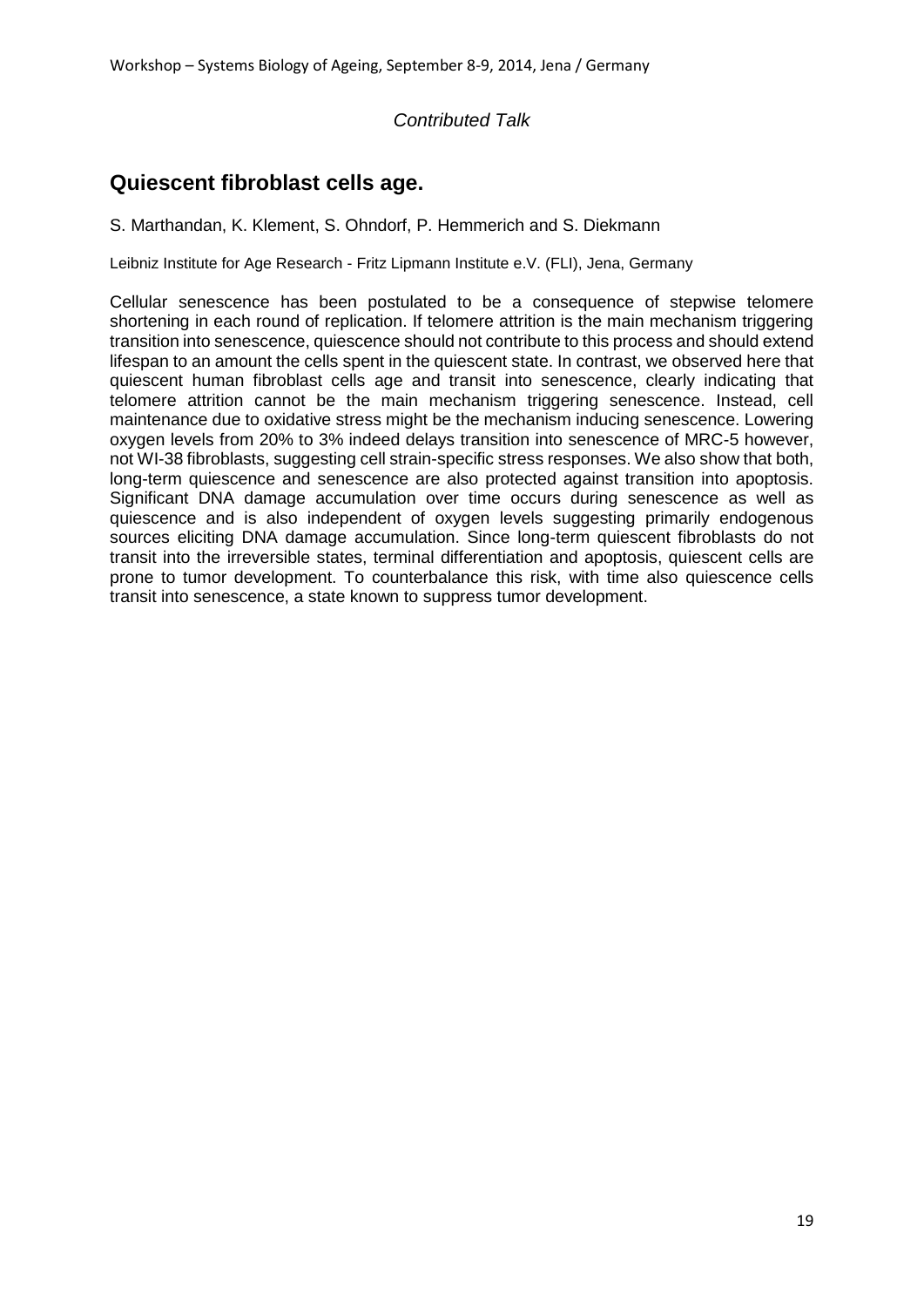## **On the quantification of hematopoietic tissue remodeling in aging and disease: Simulations, measures and predictions.**

C. Baldow, L. Thielecke, S. Gerdes and I. Glauche

Research Group MessAge, Institute for Medical Informatics and Biometry, TU Dresden, Dresden, Germany

Aging is most apparent on the tissue level as a progressive decline of functional ability. Although a wide range of molecular mechanisms has been identified that are closely connected to cellular aging, it is rarely understood how such intra-cellular aging processes translate on the phenotypic level of the overall tissue. The distinct age-related increase in the incidence of hematopoietic diseases, such as myeloproliferative neoplasms and leukemias, has long been associated with alterations of hematopoietic tissue structure with age. Novel methods for cell fate analysis, such as the use of genetic barcodes, allow assessing the clonal architecture of hematopoiesis even in *in-vivo* situations. However, it is still a challenging problem to quantify clonal contributions over time and, therefore, to estimate and predict future developments.

We developed a simple mathematical model of a self-stabilizing hematopoietic stem cell population to generate a wide range of possible clonal developments, reproducing typical, experimentally and clinically observed scenarios. We use the resulting model scenarios to suggest and test a set of statistical measures that should allow for an interpretation and classification of relevant clonal dynamics. In particular, we apply machine-learning approaches to identify measures for the reliable classification of clearly distinguishable scenarios, such as the early distinction between normal and potentially pathological developments. We report on our results to which extent these measures are suitable to prospectively predict atypical developments.

Additionally to the insights into structural principles of age-related tissue remodeling, our effort to establish a reliable classification of pathological and non-pathological clonal dynamics has a direct potential for clinical applications. Leukemogenesis is a well-known and severe problem in gene therapy patients. Based on the tight post-therapy monitoring of clonal developments in these patients our identified measures and the resulting categorization can aggregate time course data and provide estimates for the risk of atypical clonal developments and predict the manifestation of leukemia.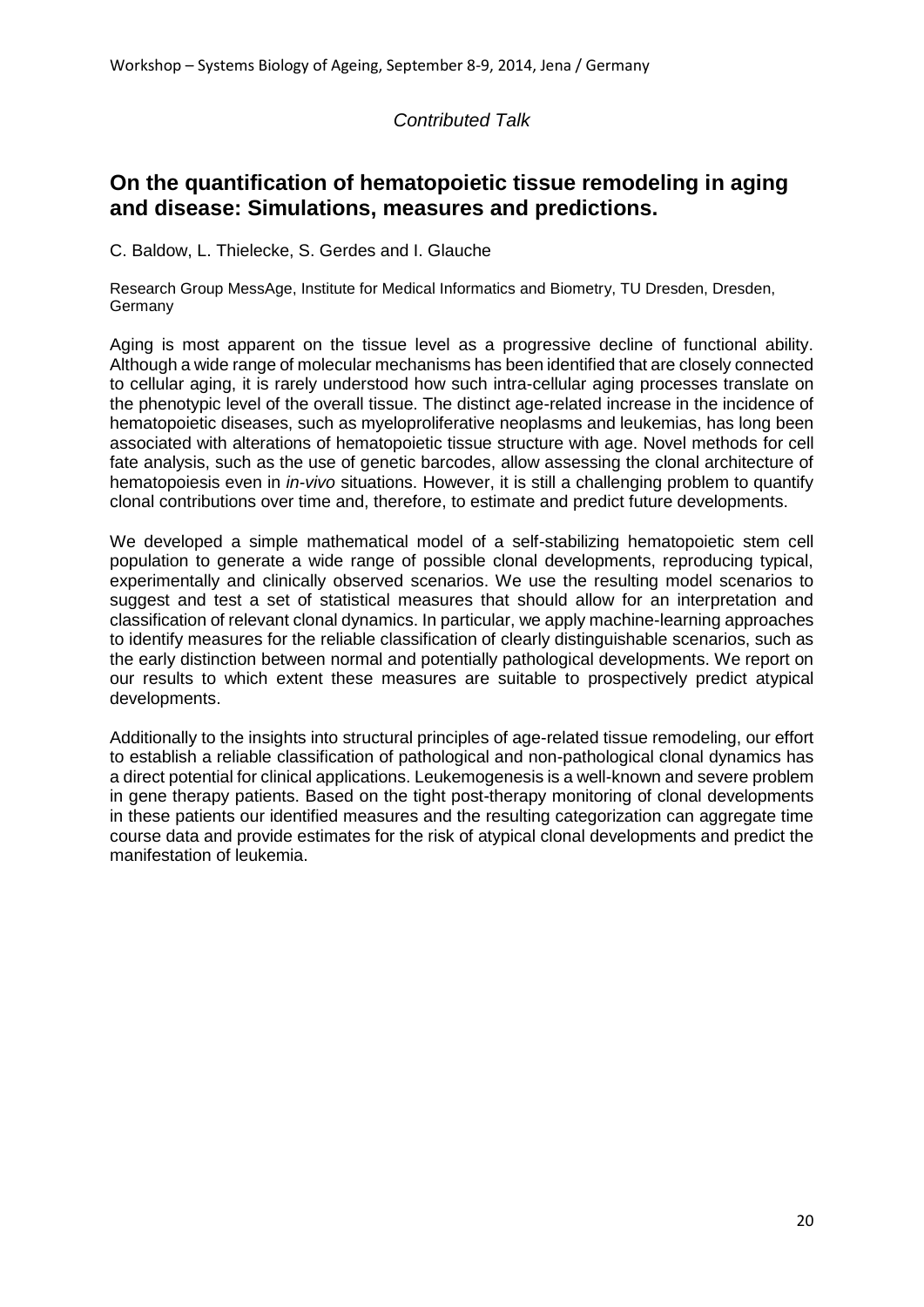## *In vitro* **ageing of stem cells: A computational model approach.**

J. Galle and J. Przybilla

Interdisciplinary Center for Bioinformatics, University Leipzig

During ageing a decline in stem cell function is observed in many tissues. This decline is accompanied by complex changes of the chromatin structure among them are changes in histone modifications and DNA-methylation. Similar changes have been detected also during massive in vitro expansion, i.e. during in vitro ageing. In our opinion, understanding these ageassociated processes is prerequisite to safe stem cell transplantation protocols. Using a computational tissue approach we study related questions on the molecular, cellular and population level.

For this purpose, we combine an individual cell-based model of stem cell populations with a model of epigenetic regulation of transcription. The combined model enables to simulate agerelated changes of tri-methylation of lysine 4, 9 and 27 at histone H3 and of DNA methylation. These changes in chromatin structure entail expression changes of genes which induce agerelated phenotypes of cells.

Applying the model in simulation studies, we demonstrate that massive in vitro expansion of stem cells can induce epigenetic reorganization which potentially affects the clonal competition in the culture and might facilitate expansion of transformed clones. Thereby, all the changes observed originate in the limited cellular capability to inherit epigenetic information, and thus are linked to cell proliferation. Whether significant drifts in regulatory states occur, depends on the ratio of time scales, e.g. of histone modification and cell replication. The time scale required for global chromatin re-organization and the degree to which the changes become stabilized depend on the properties of the histone and DNA modification machinery.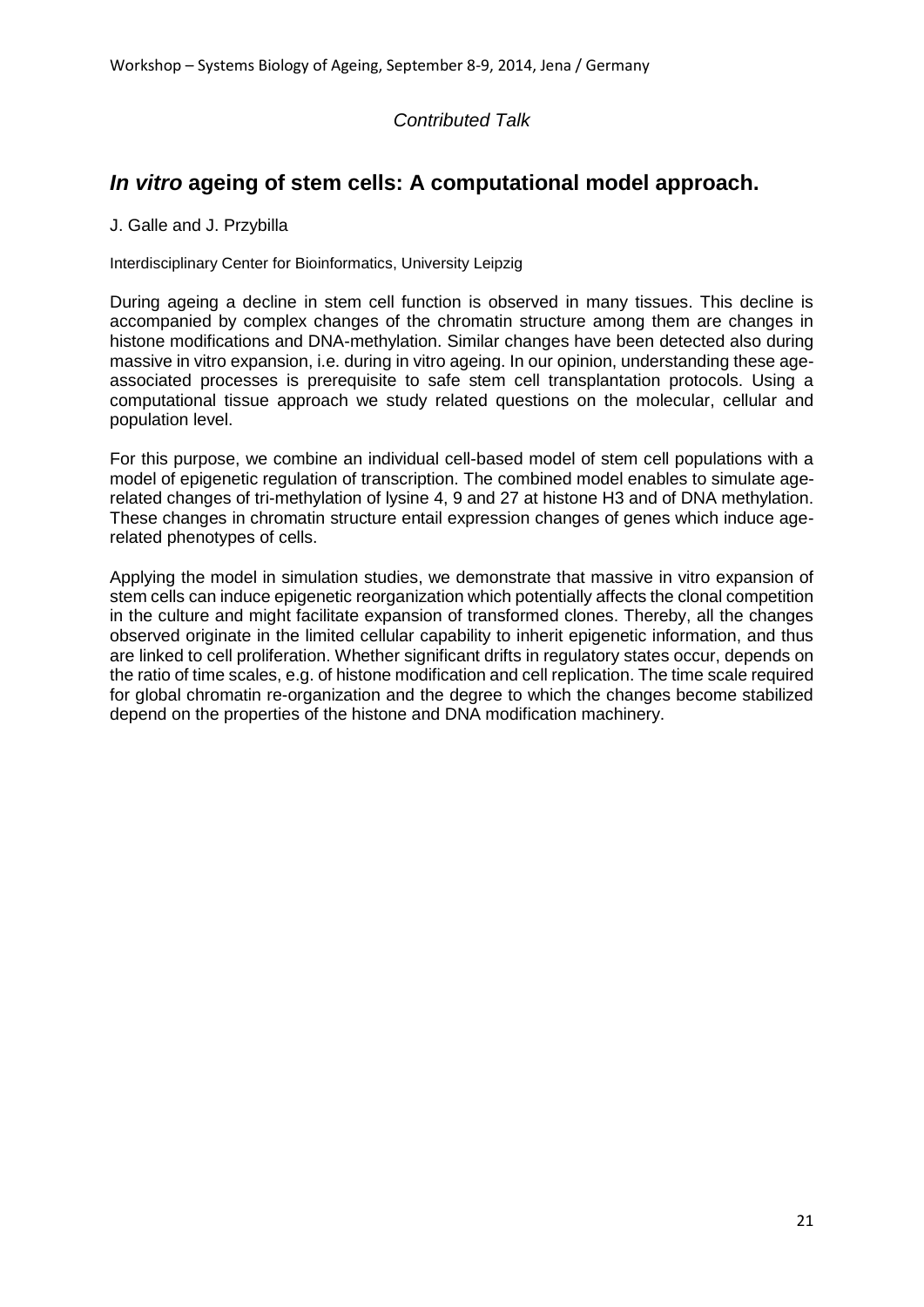## **Connecting time scales – Modeling epigenetics and evolution of ageing.**

T. Rohlf

Interdisciplinary Center for Bioinformatics, Härtelstr. 16-18, 04109 Leipzig, Germany

From the viewpoint of classical evolutionary biology, ageing represents a rather puzzling phenomenon, as it tends to limit individual reproductive success.

Furthermore, recent studies indicate an extreme diversity of ageing (and resulting mortality distributions) across biological clades [1], which clearly shows that the typical mammalian ageing pattern (e.g. approximately characterized by the Gompertz law) is far from being universal. Strong epigenetic drifts observed in mammalian (in particular, human) ageing suggest that chromatin-based phenomena, with probably high impact on self-renewal and differentiation of functional adult stem cells, play an important role for the emergence of aged phenotypes. We recently developed a mathematical model based on dynamic interactions between histone modifications and DNA methylation, showing that the observed epigenetic changes may originate in the limited cellular capability to inherit epigenetic information [2,3]. Spontaneous loss of histone modifications due to fluctuations on short time scales, e.g. caused by incorporation of de novo synthesized histones, can give rise to stochastic, and thus dysfunctional gene silencing by DNA methylation. In principle, these mechanisms are at work both in somatic and in germ line cells during the life time of an individual. In the latter, however, they can have evolutionary consequences e.g. through increased mutation (deamination) rates at methylated CpGs.

Here, we investigate effects on the evolution of CpG distributions resulting from epigenetic interactions. We simulate how different protective mechanisms (e.g. negative feedback between H3K4me3 and DNMT3a recruitment), and selective pressure on transcriptional states may stabilize regions of low methylation and resulting low, local CpG loss, and thereby explain empirical CpG distributions. A surprising prediction from this model is that CpG density and longevity of (mammalian) species should be correlated, which is indeed supported by publicly available data.

[1] Jones OR *et al.*, *Nature.* **2014**;505(7482):169-73.

- [2] Przybilla J, Galle J, Rohlf T. *Bioessays*. 2012:34:841-848.
- [3] Przybilla J *et al.*, *Aging Cell.* **2014;**13(2):320-28.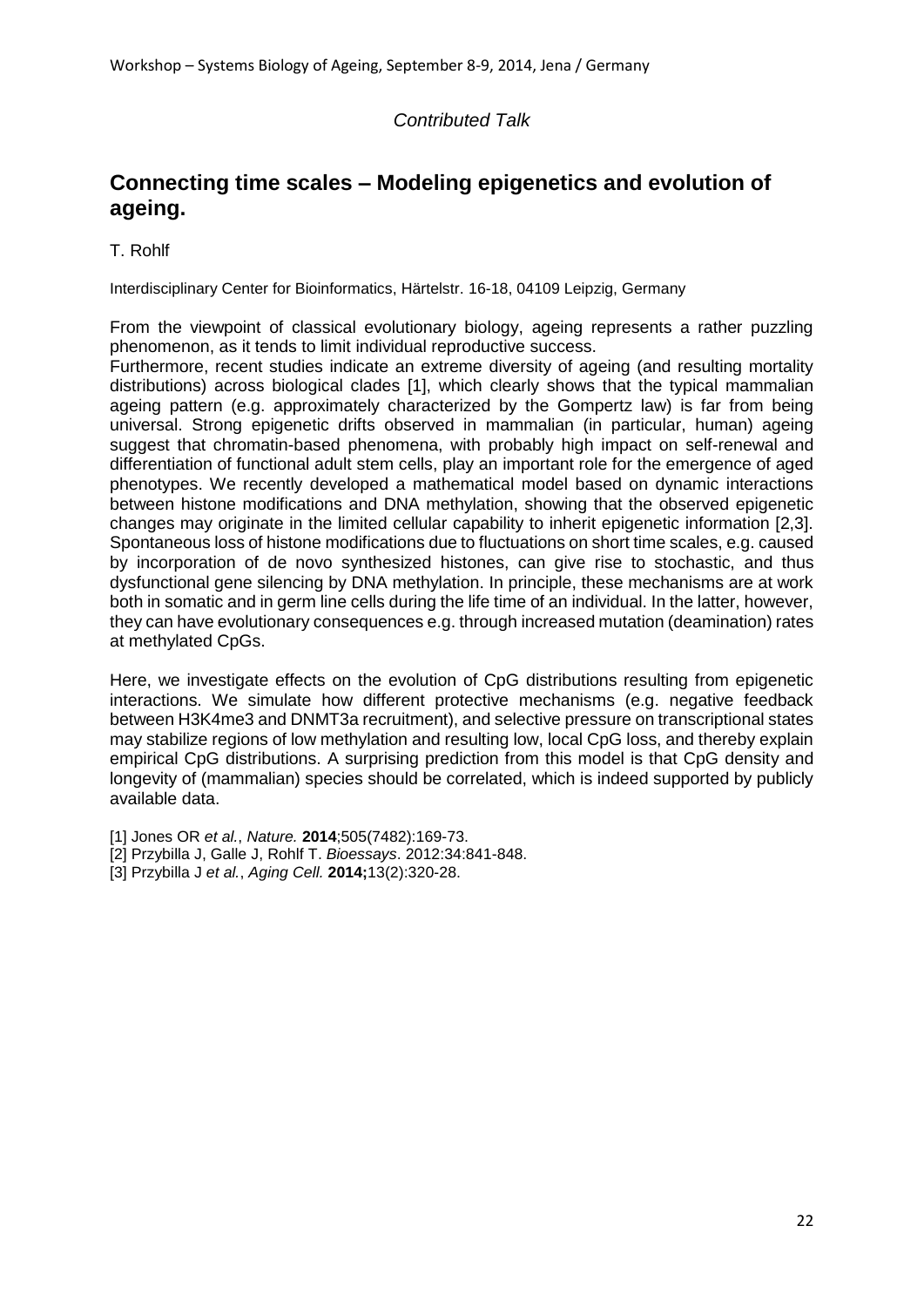## **Computer simulation of metabolism in the framework of age research.**

S. Schuster<sup>1</sup>, I. Heiland<sup>2</sup>, T. Gossmann<sup>3</sup>, J. Gebauer<sup>1,4</sup>, L. de Figuereido<sup>5</sup>, M. Ziegler<sup>6</sup> and C. Kaleta $1,4,7$ 

- <sup>1</sup> Department of Bioinformatics, Friedrich Schiller University Jena, Ernst-Abbe-Pl. 2, 07743 Jena, Germany; email: stefan.schu@uni-jena.de
- <sup>2</sup> Dept. of Arctic and Marine Biology, University of Tromsø, Norway
- Dept. of Animal & Plant Sciences, University of Sheffield, U.K.
- <sup>4</sup> Theoretical Systems Biology Group, Friedrich Schiller University Jena, Germany
- $5$  Discuva Ltd., Cambridge, U.K.
- <sup>6</sup> Dept. of Molecular Biology, University of Bergen, Norway
- <sup>7</sup> University of Southern Denmark, Odense, Denmark

Numerous metabolic processes are linked with ageing. Due to their complexity, computer simulation can help us enormously to understand the effects of changes in metabolism and even to predict hitherto unknown phenomena.

In this talk, the use of computer simulation is demonstrated by two examples. The first concerns nicotinamide adenine dinucleotide (NAD+), which is well known as a crucial cofactor in the redox balance of metabolism. Moreover, NAD+ is degraded in ADP-ribosyl transfer reactions which are important components of multitudinous signalling reactions. These include reactions linked to DNA repair and ageing. Proteins are modified by mono-ADP-ribosylation and poly-ADP-ribosylation. Histones are subject to NAD+-dependent deacetylation catalyzed by SIRTUINs, which have been shown to increase lifespan in a number of species. Several hypotheses on the relation of calorie restriction to NAD+ metabolism have been put forward.

Using the concept of elementary flux modes (EFMs), we determined all potential routes in a network describing NAD+ biosynthesis and degradation. All known biosynthetic pathways, which include *de novo* synthesis starting from tryptophan as well as the classical Preiss-Handler pathway and NAD+ synthesis from other vitamin precursors, are detected as EFMs. Moreover, several elementary modes are found that degrade NAD+, represent futile cycles or have other functionalities. A phylogenetic analysis of NAD metabolism in 45 species was performed, which documents significant differences between species. We critically examine the hypothesis that calorie restriction increases NAD+ turnover without altering steady-state NAD+ levels.

The second example concerns the detection of futile cycles in a genome-scale human metabolic network. While it is, so far, impossible to detect all of them due to combinatorial explosion, a representative sampling can be performed. We compared the extent of futile cycling in brain and liver cells with the expected extent in a generic human model. Moreover, we compared young and aged human brain cells.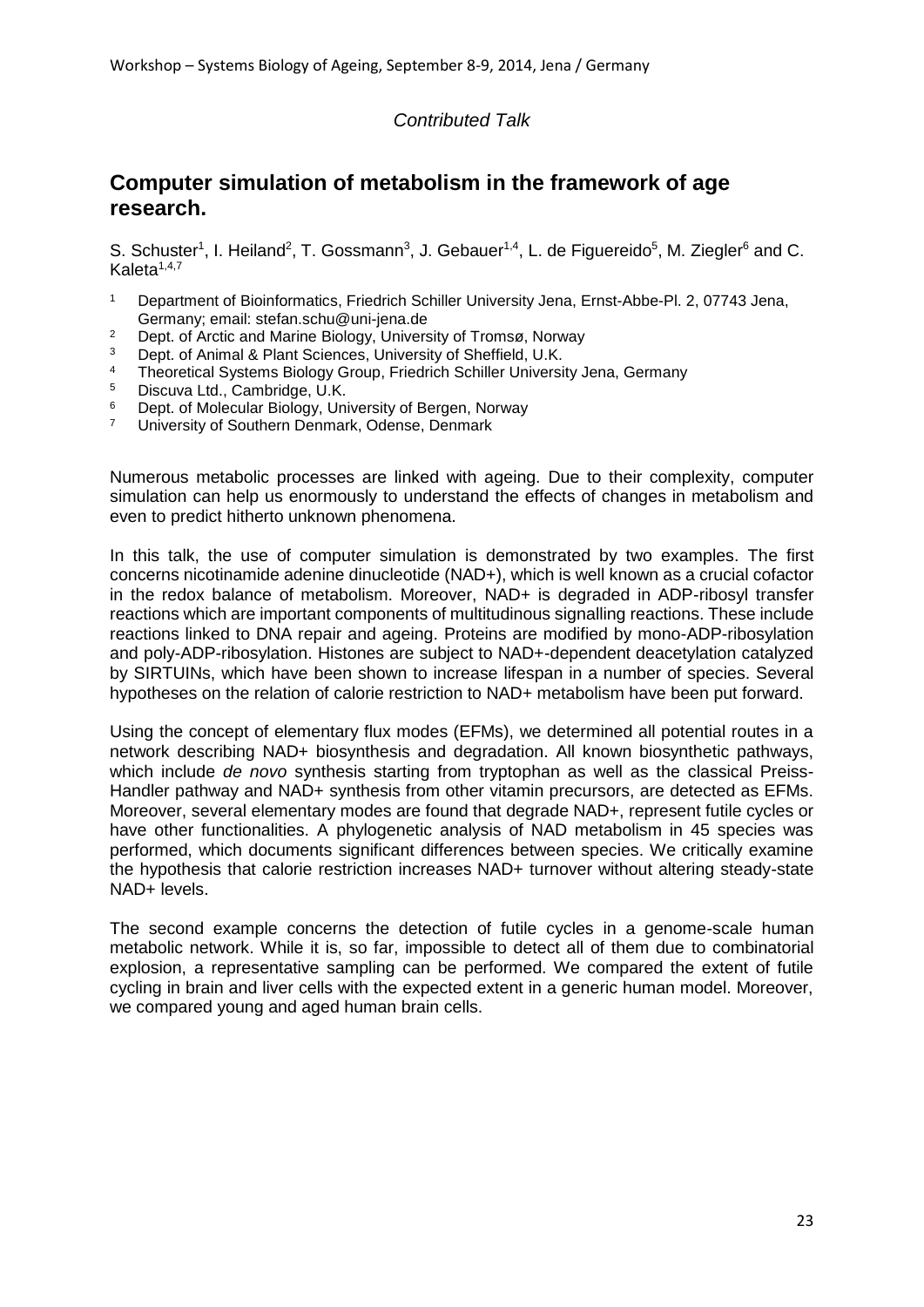## **Natural language text analytics – Towards a novel type of contentdriven information infrastructure for ageing research.**

U. Hahn and E. Faessler

Jena University Language & Information Engineering (JULIE) Lab, Friedrich-Schiller-Universität Jena, Germany

The JenAge project was probably the first German systems biology project that incorporated biomedical natural language processing (NLP) as crucial part of its information infrastructure. Text analytics were used to automatically unlock aging-relevant information from unstructured biomedical documents and thus complemented information available in manually created structured biological databases.

The range of functionalities which were available due to NLP techniques includes a wide variety of content-driven services. Among them are the support for semantic search of Medline documents, the extraction of ageing-relevant information to feed the central databases of JenAge (such as AgeFactDB: http://agefactdb.jenage.de/) as well as relational information incorporating RDF-style facts, e.g. relating to ageing-relevant protein-protein or mRNA interactions, the search for information at varying degrees of certainty of information and, finally, generating and modifying ageing-specific scientific hypotheses on the fly. All these different functionalities have been bundled into a common framework, the Semedico system, which provides an interactive graphic interface as well as visualization aids for document or fact retrieval.

These different functionalities are grounded in flexibly configurable NLP pipelines mainly based on automatically trained statistical models for named entity recognition (e.g. for recognizing instances of genes, mRNA, diseases) and relation extraction (e.g. linking specific proteins, mRNA, species or diseases). Complementing these machine learning-based approaches, the development of Semedico was also based on a large number of terminological resources publicly available in the biomedical community (e.g. the UMLS, BioPortal and OBO). The quality of these components has been demonstrated by outstanding results achieved on various benchmark data sets and the participation in international challenge competitions (such as BioCreative, BioNLP, CLEF-ER). Its usefulness for JenAge will be demonstrated by collaborative work with the Cellarino Lab on mRNA relation extraction.

Wermter J, Tomanek K, Hahn U. High-performance gene name normalization with GeNo. *Bioinformatics.* **2009**;25(6):815-821.

Buyko E, Faessler E, Wermter J, Hahn U. Syntactic simplification and semantic enrichment: trimming dependency graphs for event extraction. *Computational Intelligence.* **2011**:27(4):610-644.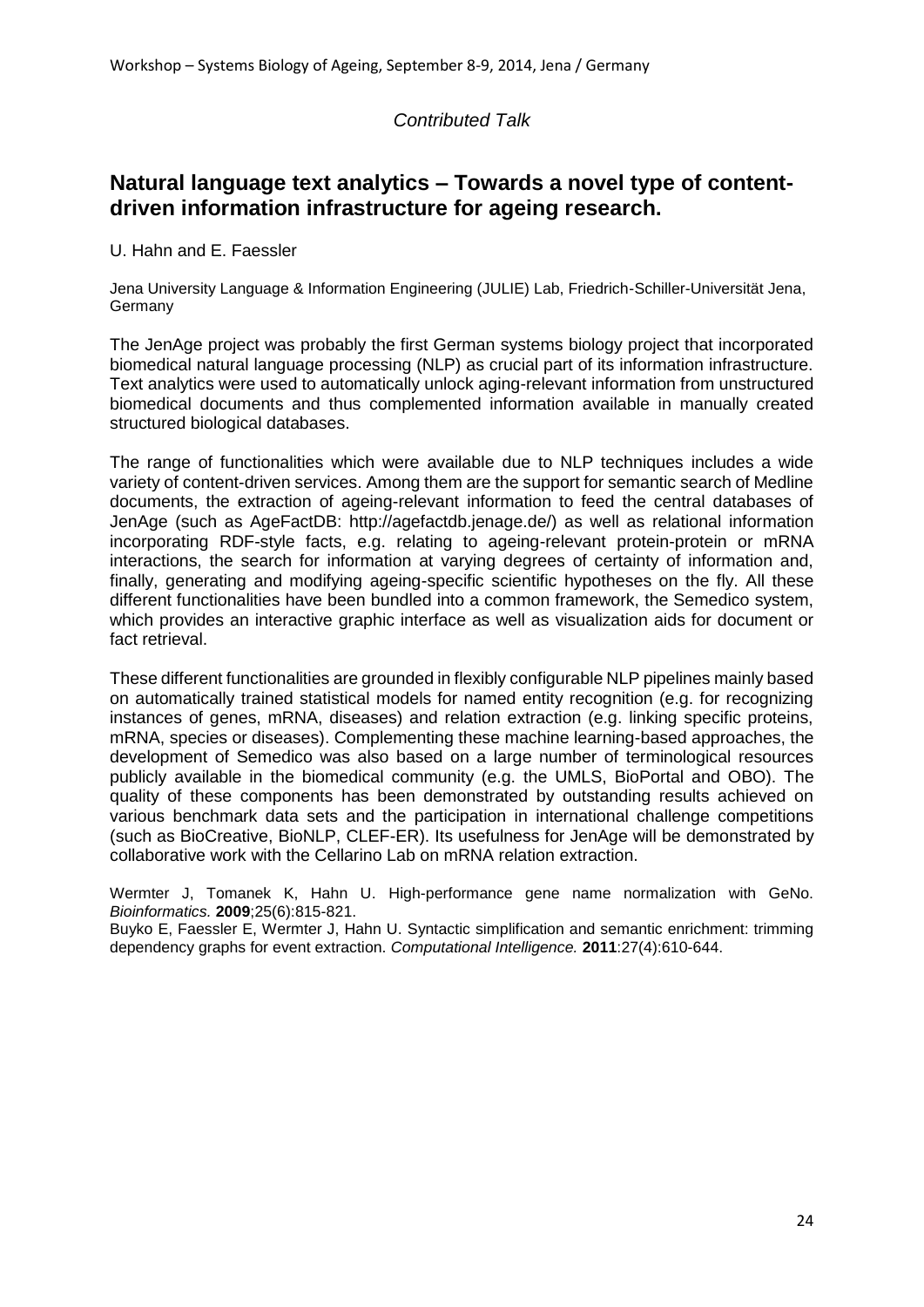## **Towards data integration in ageing research: AgeFactDB — the JenAge Ageing Factor Database.**

R. Hühne, T. Thalheim and J. Sühnel

Leibniz Institute for Age Research, Fritz Lipmann Institute, Jena, Germany

Research into ageing and age-associated diseases can greatly benefit greatly from a systems biology or integrative biology approach. One important aspect of this development would be integration of data taken either from existing databases or directly from the scientific literature. We have therefore developed AgefactDB (http://agefactdb.jenage.de) a database aimed at the collection and integration of ageing phenotype data including lifespan information. Ageing factors are considered to be genes, chemical compounds or other factors such as dietary restriction, whose action results in a changed lifespan or another ageing phenotype. Any information related to the effects of ageing factors is called an observation and is presented on observation pages. To provide concise access to the complete information for a particular ageing factor, corresponding observations are also summarized on ageing factor pages. In a first step, ageing-related data were primarily taken from existing databases such as the Ageing Gene Database—GenAge, the Lifespan Observations Database and the Dietary Restriction Gene Database—GenDR. In addition, we have started to include new ageing-related information. Based on homology data taken from the HomoloGene Database, AgeFactDB also provides observation and ageing factor pages of genes that are homologous to known ageingrelated genes. These homologues are considered as candidate or putative ageing-related genes. AgeFactDB offers a variety of search and browse options, and also allows the download of ageing factor or observation lists in TSV, CSV and XML formats.

Hühne R, Thalheim T, Sühnel J. AgeFactDB - the JenAge Ageing Factor Database - towards data integration in ageing research. *Nucleic Acids Res.* **2014**;42(Database issue): D892-6.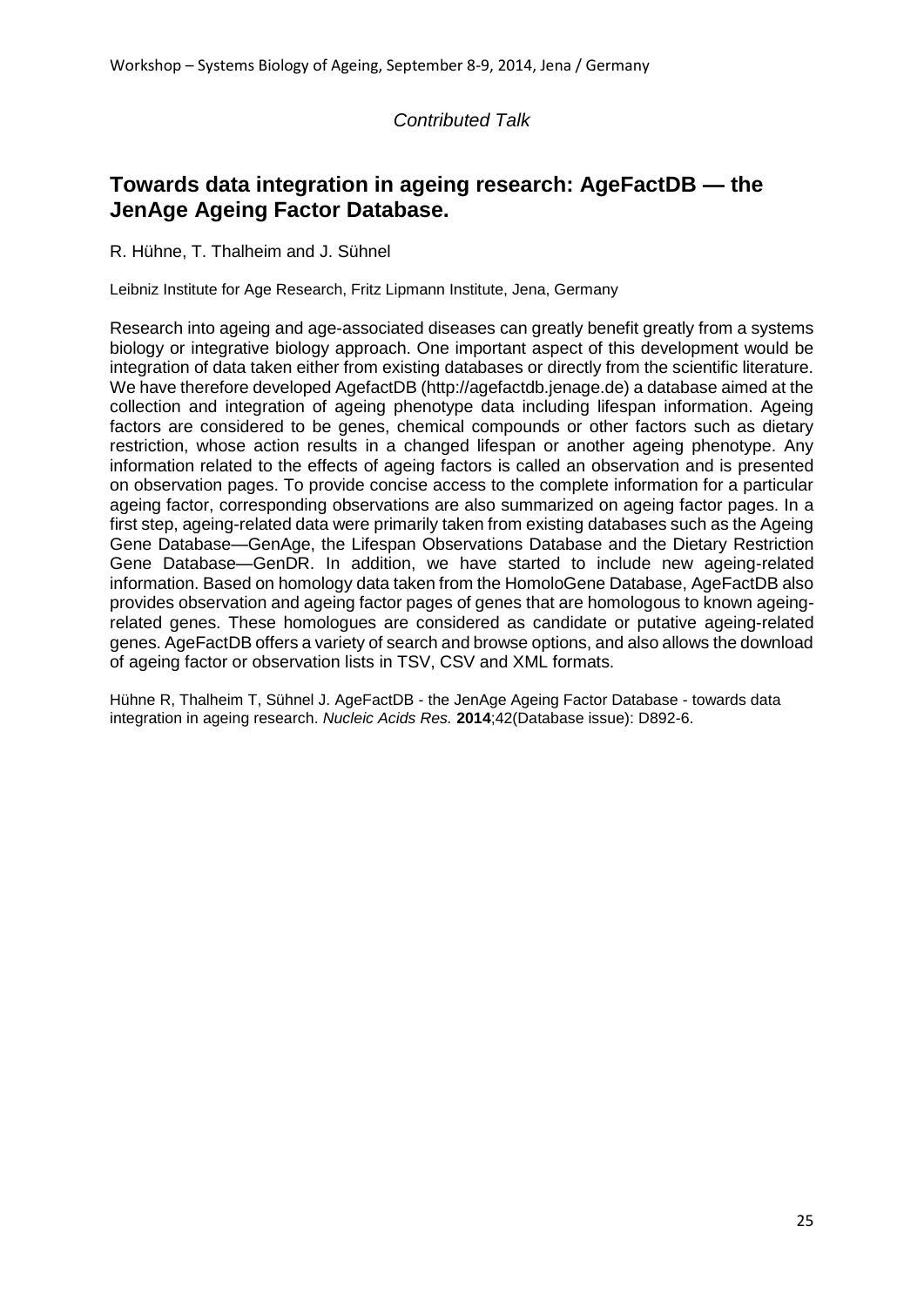# **Poster Abstracts**

Listed in alphabetical order by family name of first author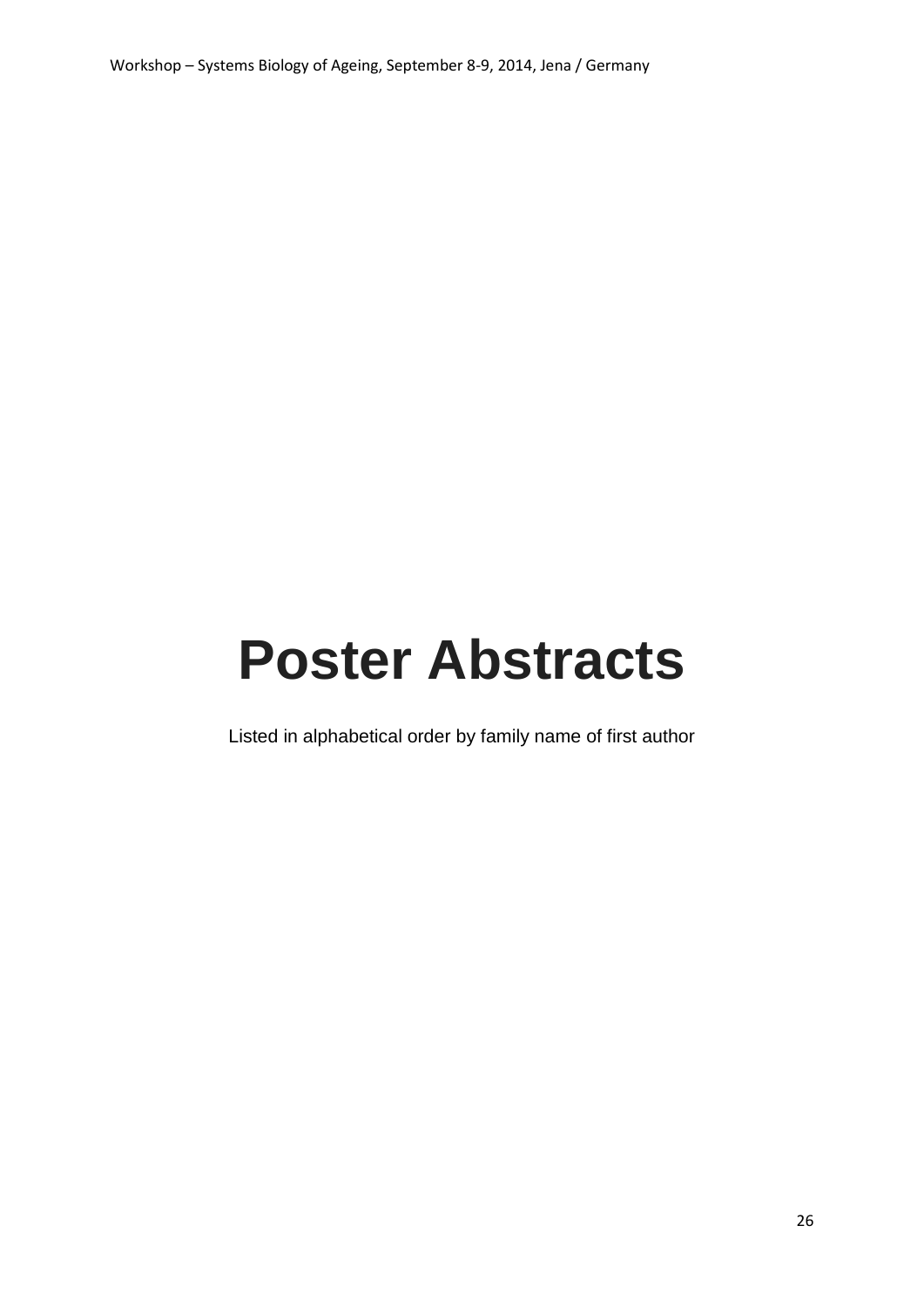## **MicroRNA expression during ageing – A multi-species comparison.**

M. Baumgart<sup>1</sup>, M. Groth<sup>1</sup>, A. Savino<sup>2</sup>, P. Sieber<sup>3</sup>, S. Priebe<sup>3</sup>, U. Menzel<sup>3</sup>, R. Guthke<sup>3</sup>, M. Platzer<sup>1</sup> and A. Cellerino<sup>1,2</sup>

<sup>1</sup> Leibniz Institute for Age Research - Fritz-Lipmann Institute, Jena, Germany

<sup>2</sup> Scuola Normale Superiore, Pisa, Italy

<sup>3</sup> Leibniz Institute for Natural Products Research and Infection Biology - Hans-Knöll-Institute, Jena, Germany

MicroRNAs (miRNAs) modulate mRNA translation and stability and therefore represent a novel layer in the regulation of gene expression, taking place after transcription. We used small RNAseq (Illumina) to analyse the miRNA expression changes occurring during ageing in the model systems studied in our consortium (JenAge): *C. elegans*, *N. furzeri*, zebrafish, mouse, human fibroblast cell lines (MRC-5 and HFF), and human blood and skin biopsy samples donated by volunteers. We sequenced a total of 471 small-RNA libraries: between 2 and 3 different organs (brain, skin, liver, and blood) were analysed in up to 5 biological replicates at 4 to 5 different time points in each species. Bowtie and miRBase version 20 were used for annotation of miRNAs. Differentially-expressed miRNAs were identified by the use of DESeq2 (FDR < 0.05). Using Venn analysis, we could identify a small set of miRNAs consistently up- or downregulated with age in all vertebrate species. We also analysed the effects of ageing on global miRNA editing in the brain of *N. furzeri*, zebrafish and mouse. In all three species, ageing is associated with increased editing of the 3' end of miRNAs and progressive enrichment of shorter isomiRs. Finally, we investigated the genome-wide effects of miRNAs by RNA-seq of zebrafish embryos injected with two different miRNAs up-regulated with age. The results were compared by generally applicable gene-set/pathway analysis (GAGE) with those obtained in the ageing brain, liver and skin of *N. furzeri* and all three comparisons showed that overexpression partially mimics the effects of ageing on gene regulation.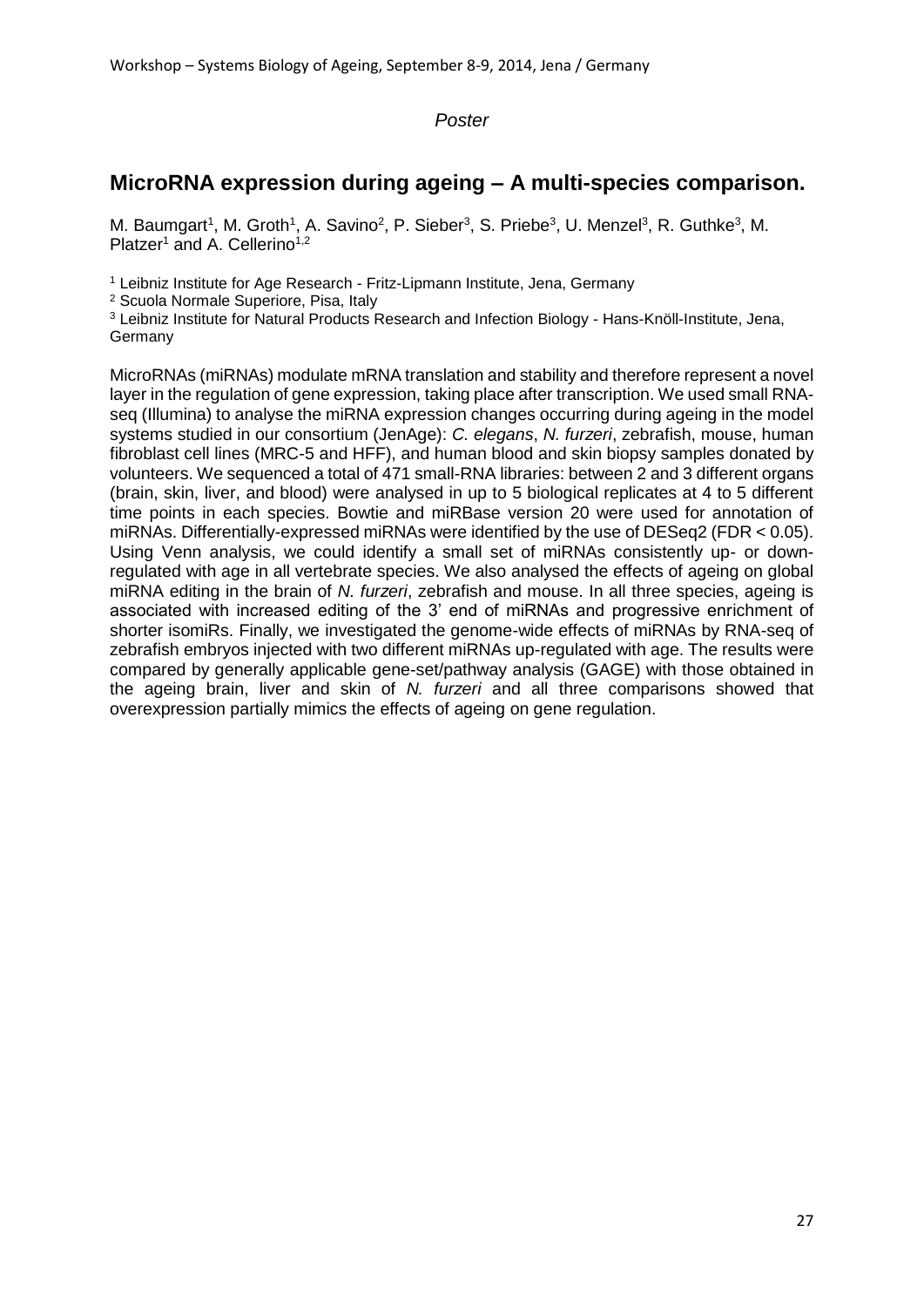## **High-quality assembly of the naked mole-rat transcriptome.**

M. Bens, K. Szafranski and M. Platzer

Genome Analysis, Leibniz Institute for Age Research – Fritz Lipmann Institute, Jena, Germany

Knowledge of transcript sequences is a prerequisite to study qualitative and quantitative aspects of transcripts. Advances in next-generation sequencing technology, like growth in throughput, quality and read length, offer an affordable approach to near-complete snapshots of transcriptomes. Assembly programs were introduced to reconstruct mRNA molecules from next-generation sequencing data, but despite improvements in technology and algorithms, *denovo* transcriptome assembly is still difficult. Difficulty arises from artifacts in RNA-seq data, like nonuniform transcript coverage, and from transcriptome complexity of mammalian cells with different alternative splice variants, highly similar paralogues and repeats. Therefore, reconstructed transcripts may be fragmented or misassembled (Martin and Wang, 2011; Grabherr et al., 2011).

Here we present a genome-independent (*de novo*) transcriptome assembly pipeline, that specifically addresses post assembly tasks, such as annotation of assembled transcript contigs, identification of misassembled contigs, scaffolding of fragmented contigs, coding sequence identification and 3' UTR clipping. We used our pipeline to *de novo* assemble and annotate the transcriptome of the naked mole-rat (NMR) (*Heterocephalus glaber*), a mousesized rodent with an exceptional long lifespan of >30 years in captivity and an important nonmodel organism in ageing research (Mele et al., 2010; Austad, 2009). Starting our pipeline with 352 million stranded reads obtained from 10 different tissues and using 19,178 human RefSeq mRNAs as a reference, we find NMR counterparts to 88% of human genes, covering 90% of genes annotated in GO Terms. Scaffolding was applied to 18% of all NMR counterparts, with a median increase in length of 20%. Comparison between human and identified NMR coding sequence length shows 71% of genes with ≥ 90% reconstructed CDS length.

Our data provides the basis for gene expression studies and qualitative analyses in NMRs investigating molecular causes leading to its long and healthy life.

Austad SN. Comparative biology of aging. *J Gerontol A Biol Sci Med Sci.* **2009**; 64:199–201. Grabherr MG *et al.* Full-length transcriptome assembly from RNA-Seq data without a reference genome. *Nat Biotechnol.* **2011***;*29:644–652.

Martin JA, Wang Z. Next-generation transcriptome assembly. *Nat Rev Genet.* **2011;**12:671–682. Mele J *et al.* Mechanisms of aging in the naked mole-rat: The case for programmed aging. *Russ J Gen Chem.* **2010;**80:1455-1464.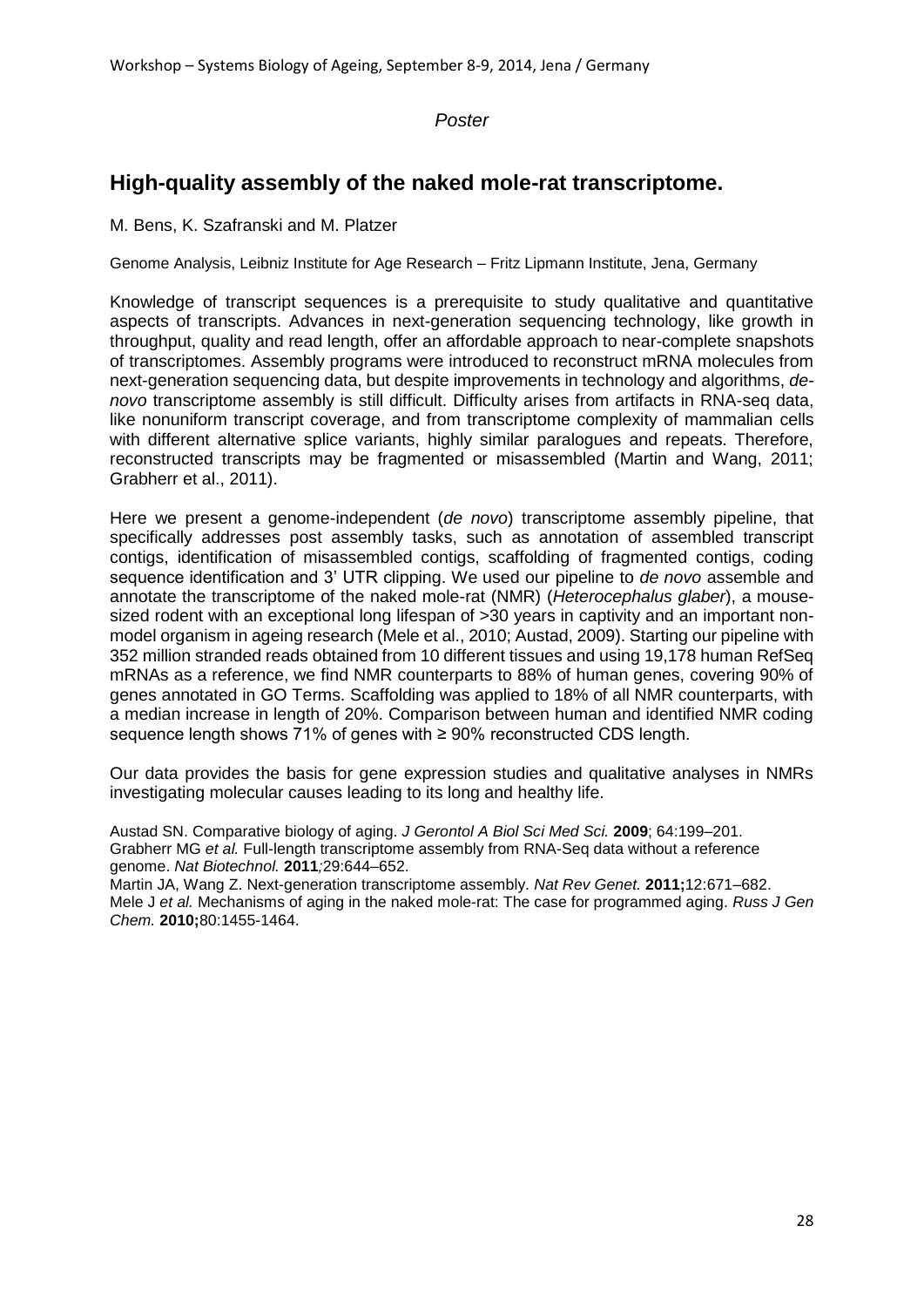## **Detecting and investigating substrate cycles in a genome-scale human metabolic network.**

J. Gebauer<sup>1,2</sup>, S. Schuster<sup>1</sup>, L. F. de Figueiredo<sup>1,4</sup> and C. Kaleta<sup>1,3</sup>

<sup>1</sup>Department of Bioinformatics, School of Biology and Pharmaceutics, University Jena, Jena, Germany

<sup>2</sup>Theoretical Systems Biology, School of Biology and Pharmaceutics, University Jena, Jena, Germany

<sup>3</sup>Computational Biology Lab, Institute for Biochemistry and Molecular Biology, Syddansk Universitet, **Denmark** 

<sup>4</sup>Cheminformatics and Metabolism, European Bioinformatics Institute (EBI), Wellcome Trust Genome Campus, Hinxton, Cambridge

Substrate cycles, also known as futile cycles, are cyclic metabolic routes which consume energy by hydrolysing cofactors such as ATP. In this work, we analyse a large number of futile cycles in human metabolism and discuss their statistics. For this purpose we use two recently published methods, the EFMEvolver and the K-shortest EFM method, to calculate samples of 100,000 and 15,000 substrate cycles, respectively. We find a surprisingly high number of futile cycles in human metabolism with up to one hundred reactions per cycle, flowing through up to six different compartments. An analysis of tissue specific models of liver and brain metabolism shows that there is a selective pressure acting against the uncontrolled dissipation of energy by avoiding the coexpression of enzymes belonging to the same futile cycle. This selective force is particular strong against futile cycles that have a high flux due to thermodynamical principles.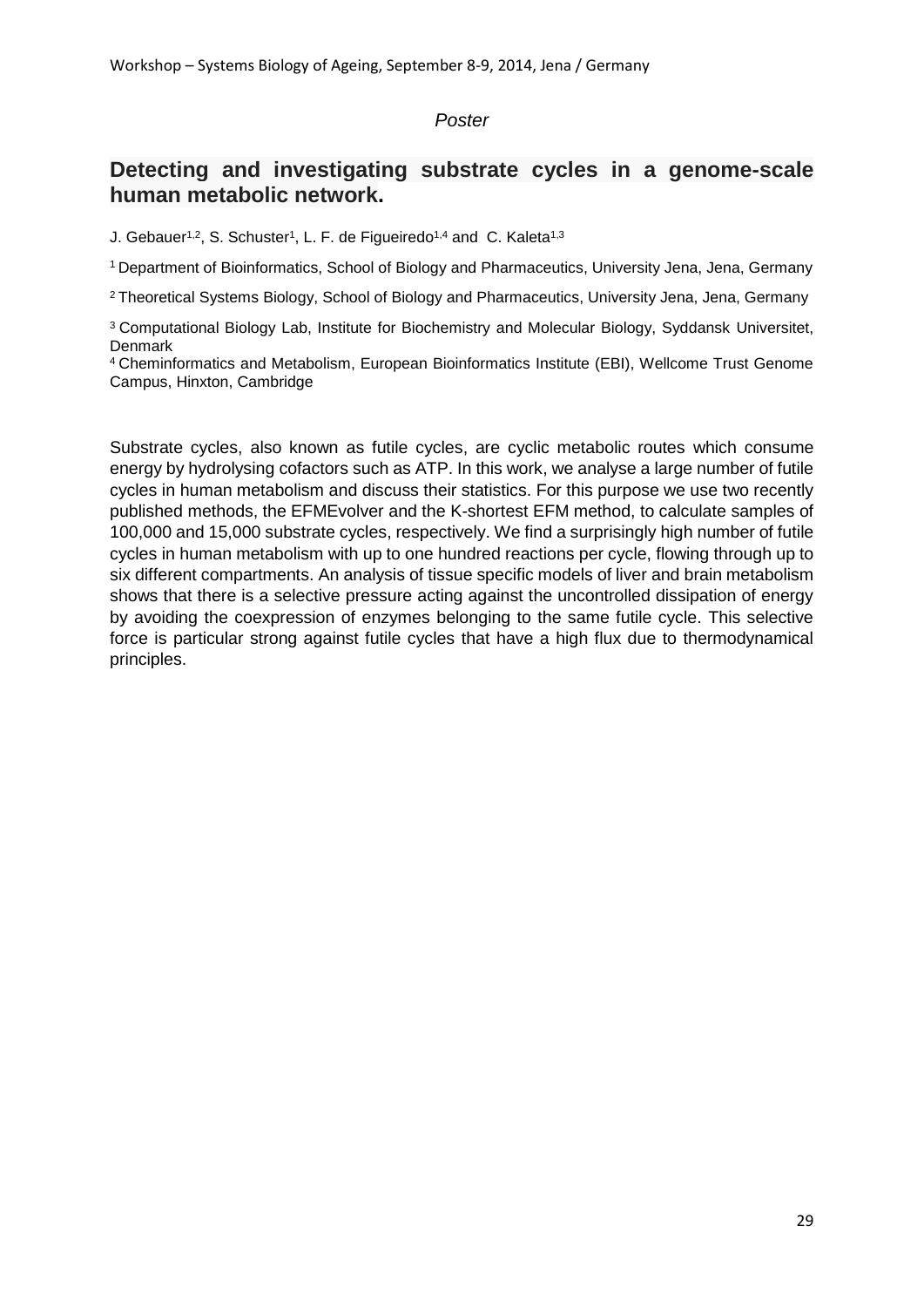## **Predicting the dynamic behavior of Wnt/β-catenin and Wnt/JNK signaling by a rule based probabilistic modeling approach.**

A. Groß<sup>1</sup>, B. Kracher<sup>2</sup>, J. M. Kraus<sup>1</sup>, K. Luckert<sup>3</sup>, O. Pötz<sup>3</sup>, T. Joos<sup>3</sup>, L. de Raedt<sup>4</sup>, M. Kühl<sup>2</sup>, and H. A. Kestler<sup>1</sup>

<sup>1</sup> Medical Systems Biology, Ulm University, Ulm, Germany

2 Institute for Biochemistry and Molecular Biology, Ulm University, Ulm, Germany

<sup>3</sup> NMI Natural and Medical Sciences Institut at the University of Tübingen, Reutlingen, Germany

<sup>4</sup> Department of Computer Science, Katholieke Universiteit Leuven, Leuven, Belgium

Recent data indicates that a large number of proteins participate and interact in intracellular signal transduction forming large signaling networks. Due to the inherent complexity of such networks prediction of their behavior requires mathematical models and computational simulations. Here, we show that a static interaction network can be transformed into a semiquantitative simulation model, which is able to reproduce the global behavior of the modeled signaling network. The model is based on the specification of probabilities for the actual occurence of so-called protein interactions including binding, enzymatic activation or phosphorylation. A set of local rules derived from experimental data and literature modifies these interaction probabilities according to the interdependencies between the different interactions. This enables the model to respond to external stimuli. Moreover, the model behavior can be observed under different conditions like knockout of network components or inhibition of specific interactions. The new rule-based probabilistic approach is able to represent dynamics of common network motifs found in signal transduction networks. We applied the presented computational method to Wnt/β-catenin and Wnt/JNK signaling. These signal transduction networks are involved in various biological processes ranging from development to aging. Our in-silico observations are in agreement with previously published findings as well as our own experimental data. These results suggest that protein-protein interaction maps augmented by local interaction rules can be a suitable means of predicting the global behavior of complex intracellular signaling networks under physiological and pathological conditions.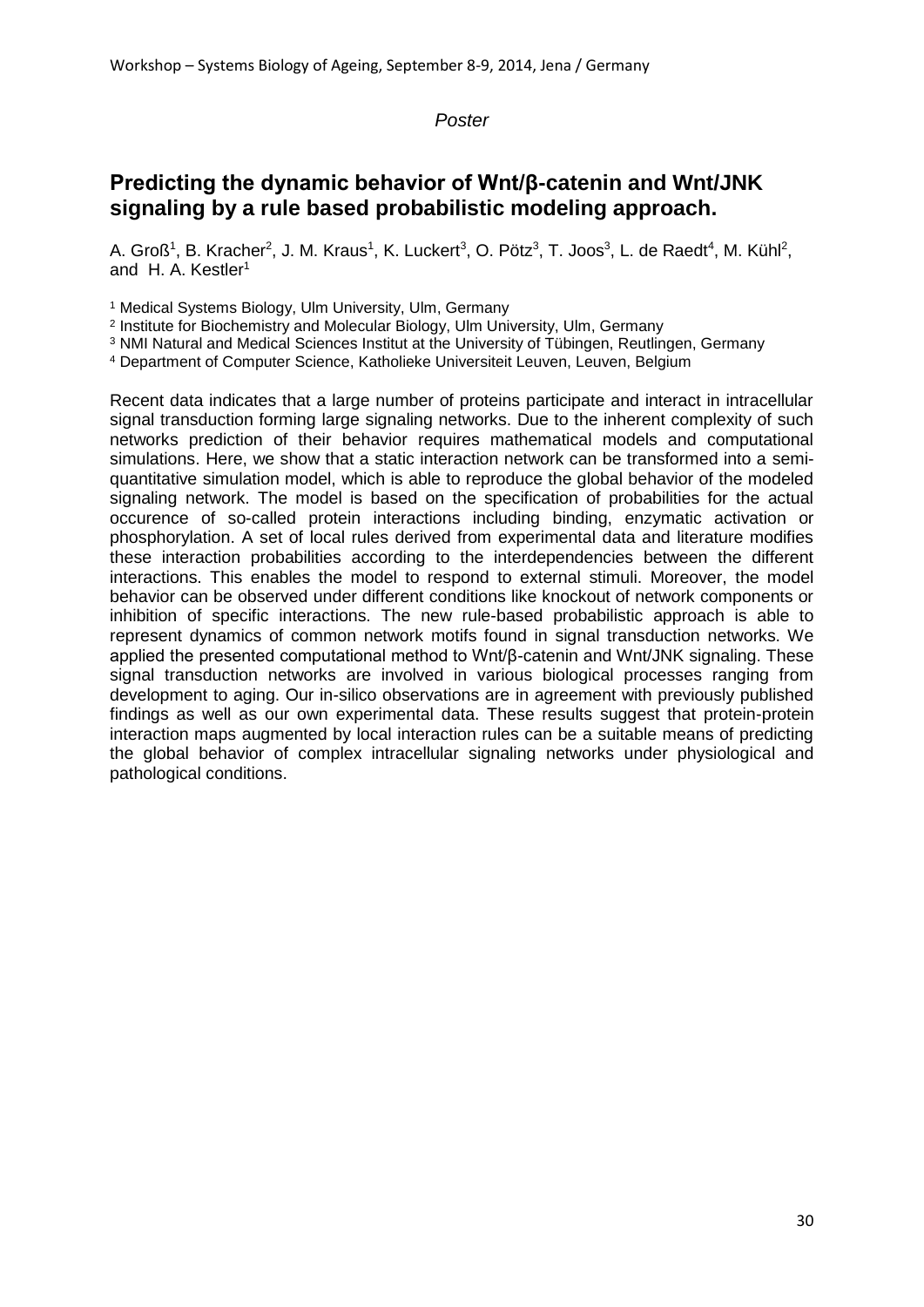## **Alteration of mitochondrial activity with age in the short-lived fish**  *Nothobranchius furzeri.*

N. Hartmann and C. Englert

Molecular Genetics Laboratory, Leibniz Institute for Age Research - Fritz Lipmann Institute (FLI), Beutenbergstr. 11, 07745 Jena, Germany

Among vertebrates that can be kept in captivity the annual fish *Nothobranchius furzeri* has the shortest known lifespan. It also shows typical signs of ageing and is therefore an ideal model to assess the role of different physiological and environmental parameters on ageing and lifespan determination. Here we use *N. furzeri* to study whether ageing is associated with any mitochondrial alterations. We observed that mitochondrial DNA copy number, expression of mitochondria-related genes, and mitochondrial respiration significantly decreases with age in *N. furzeri*.

To manipulate the level of mitochondrial activity in *N. furzeri* and to study the effect on aging, we designed two approaches: i) Physical exercise and ii) over-expression of mitochondriarelated genes. Physical exercise is achieved by forcing the fish to swim against a water current. Swimming performance and exercise conditions were tested in a swim tunnel. Long-term exercise experiments are performed in small tanks equipped with pumps that generate a defined water current. Preliminary experiments where fish were daily exercised (15 min per day) for six weeks showed a significant increase in the expression of numerous mitochondrial genes. We are currently analysing the effect of life-long exercise experiments on mitochondrial function and longevity.

To over-express mitochondrial genes, we have recently developed a protocol how to inject DNA transgenes into the 1-cell embryo of *N. furzeri*. At the moment we are generating several transgenic lines that over-express the *mitochondrial transcription factor A (Tfam)* and the *peroxisome proliferator-activated receptor γ coactivator-1α (Pgc-1α)* under different promoters. The amount of Tfam has been described to regulate mitochondrial DNA copy number and Pgc-1α has been shown to increase mitochondrial biogenesis in mammals. Overall, our findings suggest that despite the short lifespan, ageing of *N. furzeri* is associated with an impairment of mitochondrial function. Whether increased mitochondrial function is sufficient to delay ageing and extend lifespan is currently investigated.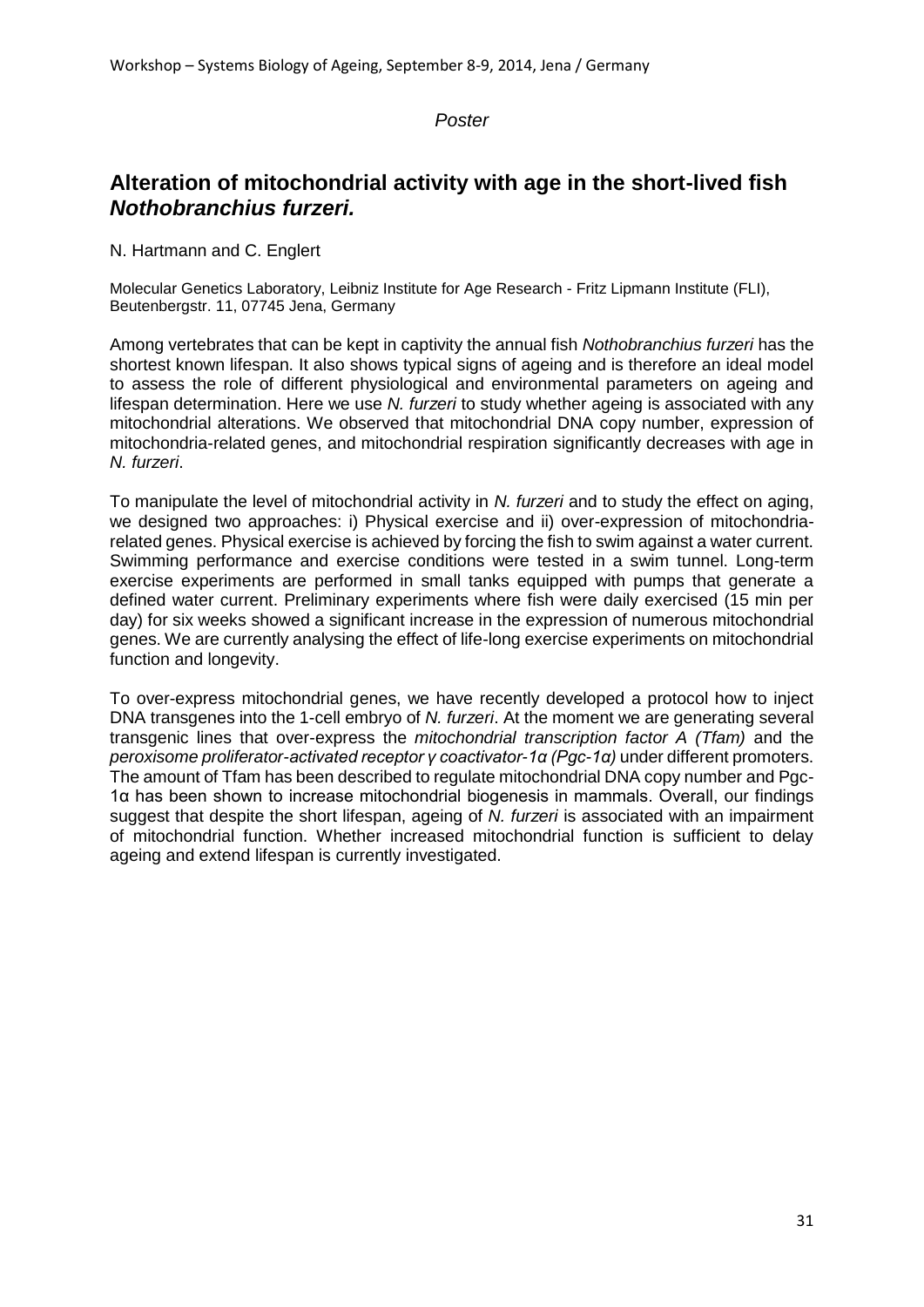## **Addressing kidney regeneration in** *N. furzeri***, a novel model organism for ageing research.**

B. Hoppe, S. Pietsch and C. Englert

Leibniz Institute for Age Research - Fritz Lipmann Institute (FLI) Jena, Germany

Loss of kidney function results in a number of diseases. Mammals can only partly repair the damaged functional units (nephrons) in the kidney. In contrast, fish and reptile nephrogenesis and renal regeneration persist throughout life. The mechanisms of kidney regeneration are not understood completely yet. Therefore it is important to clarify the underlying mechanisms of regeneration in this organ.

One focus of our research work is to study the kinetics of regeneration in the newly established ageing model *Nothobranchius furzeri*, to get an insight in the molecular mechanisms of this process. *N. furzeri*, which belongs to the group of killifish has an extremely short life span of less than 12 month and is found in ponds in the south of Africa, which desiccate during the dry season. To address a potential age-dependence, a renal injury was caused in young (16 weekold) and aged (42 week-old) *N. furzeri* by using nephrotoxic gentamicin. The regeneration process was followed over a period of eight days. To investigate kidney functionality FITCconjugated dextran was injected, which is taken up only by the proximal part of intact nephrons and fails to be filtered after an injury occurred. While young fish have regenerated completely after 6 days, a delay of several days is visible in aged fish. Using proliferation assays we found that young fish showed an increased expression after 2 days while old fish show only a slight increase at day 6 after gentamicin injection. To study the functionality of the kidney an assay was developed to measure the glomerular filtration rate. With this assay we could show the regeneration on a functional level in young fish. Performing RNA-sequencing, we found a group of genes with a peak expression after two days in young fish and a delayed response in old fish. Among this group were genes, which are involved in mesenchymal-to-epithelialtransition (MET) and EMT, such as vimentin and occludin. These processes might play a role in the development of new nephrons. Furthermore we found miR-21 to be up-regulated in the regeneration process. To investigate the function of this microRNA in the regeneration process, we performed knock down experiments. In addition we want to gain an insight in the ability of renal cells to form new nephrons. Therefore a cell suspension of whole kidney marrow of transgenic fish of different ages was transplanted to middle aged fish and the number of newly formed nephrons/cells in this heterochronic background was quantified.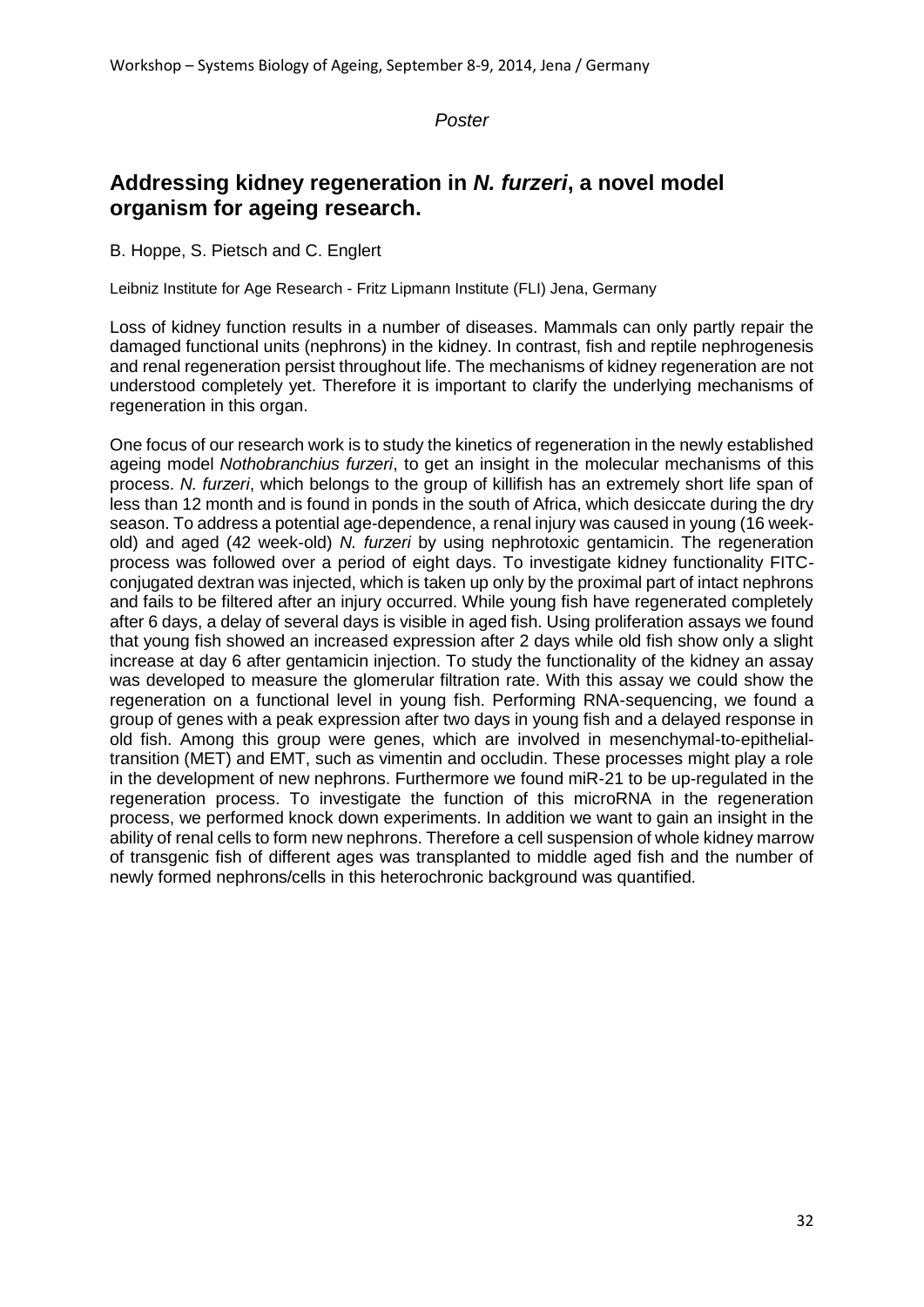## *Caenorhabditis elegans* **as a model organism for testing of antiaging activity of plant hormones cytokinins.**

A. Kadlecová, D. Schubert, J. Voller and M. Strnad

Centre of the Region Haná for Biotechnological and Agricultural Research, Institute of Experimental Botany AS CR, Olomouc, Czech Republic

*Caenorhabditis elegans* shares several conservative aging-related pathways with mammals including humans. It provides a more complex picture of biological processes than cell cultures and compared to mammal models, it is much easier and cheaper to maintain in the laboratory. This and also many other advantages make it an ideal organism to use in screening of compounds with anti-aging potential. Cytokinins, plant hormones derived from adenine, are one group of such compounds. Some of them previously delayed aging in cell cultures and also in flies. Moreover, they were able to suppress oxidative and glycation stress in a mouse model of brain aging. However cytokinins have never been tested in *C. elegans*. Our results suggest that some cytokinins including kinetin have anti-aging activity in this model. At present we are testing a library of synthetic cytokinin analogues that are being developed as drugs for skin diseases and as cosmeceuticals.

Supported by: OP VaVpI CZ.1.05/3.1.00/14.0327 (New biotechnology products of IEB AS CR)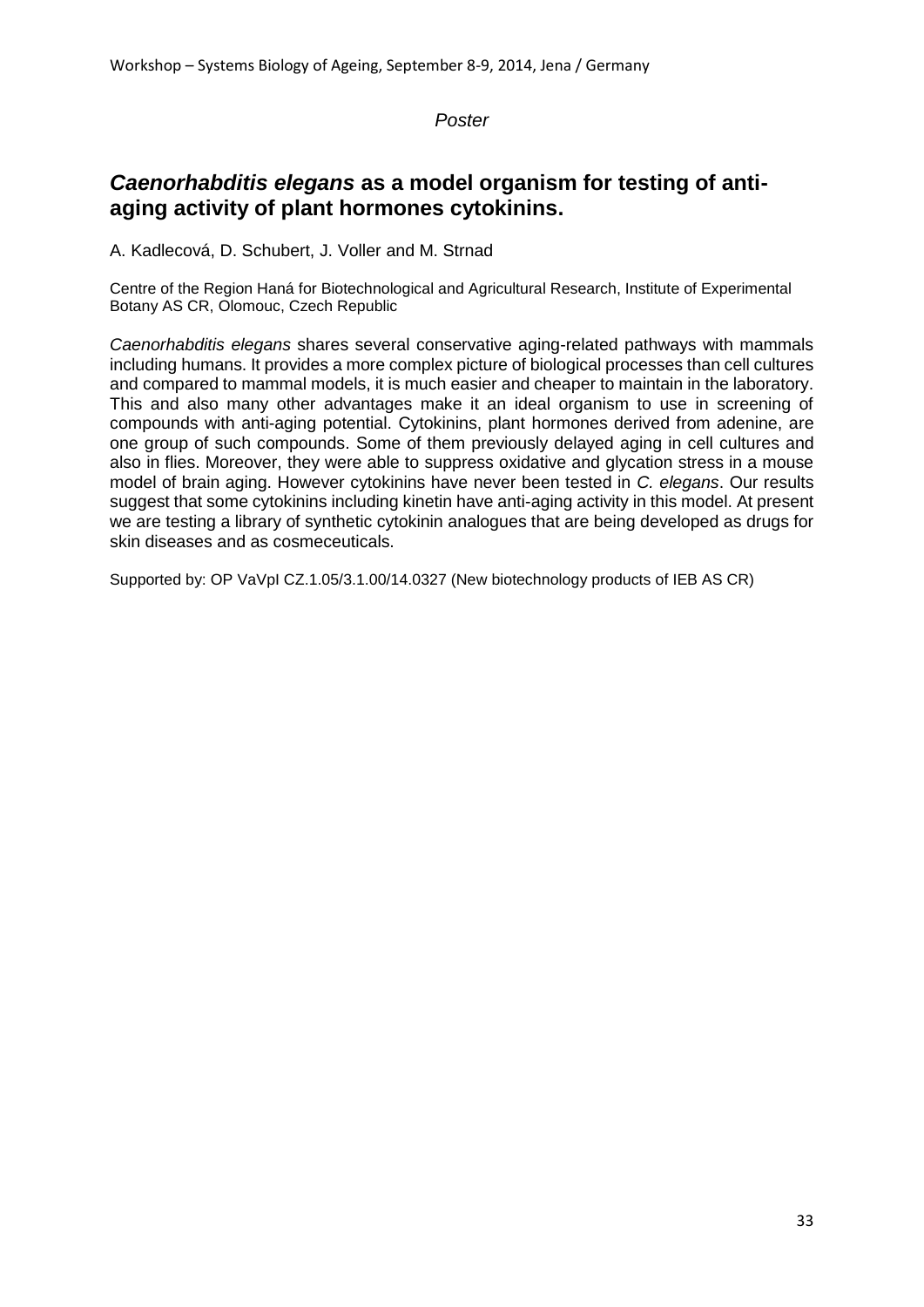## **Using a novel NGS read-based method for the discovery and annotation of repetitive elements in the genome of the short-lived killifish** *Nothobranchius furzeri.*

P. Koch<sup>1</sup>, B. Downie<sup>1</sup>, K. Reichwald<sup>1</sup>, D. Chalopin<sup>2</sup>, J.-N. Volff<sup>2</sup> and M. Platzer<sup>1</sup>

<sup>1</sup> Genome Analysis, Leibniz Institute for Age Research – Fritz Lipmann Institute, Jena, Germany ² Institut de Génomique Fonctionnelle de Lyon, Ecole Normale Supérieure de Lyon, Lyon, France

Many *de novo* assemblies of complex eukaryotic genomes sequenced by next generation sequencing (NGS) technologies face the challenge of a high repeat content. These NGS reads are too short to span many types of repeats which may comprise several kilobases. In order to properly identify repeats (e.g. ~50% of the human, 55% of the zebrafish and 80% of the barley genome, respectively), species-specific repeat libraries are required. We have recently reported a k-mer based method ("RepARK") [1] for the discovery and annotation of the fraction of genomic NGS data sets representing repetitive elements.

We thoroughly analyzed the repeat content of the genome of the short-lived killifish *Nothobranchius furzeri*, which is a new model organism for aging research. This genome has an estimated size of 1.6-1.9 Gb [2], for which initial analyses showed a repeat content of 64% (21% of which are tandem repeats). Combining repeats identified by RepARK with those identified by reference based programmes produced a comprehensive library of repetitive elements (25,000 elements, 5.6 Mb). Using this library, we identified 62.4% of the NGS reads and 38% of the current 1.2 Gb genome assembly as repetitive. We also calculated the evolutionary history of individual repeat families which revealed a possible recent transposon activity in the *N. furzeri* genome. These potentially active DNA transposons (hAT & TcMar) and LINE retrotransposons (L2, REX-Babar & RTE) are currently further analyzed with regard to representation in transcriptome data and their potential role in development and aging.

[1] Koch P *et al.* RepARK - de novo creation of repeat libraries from whole-genome NGS reads. *Nucleic Acids Res.* **2014**;42:e80.

[2] Reichwald K *et al.* High tandem repeat content in the genome of the short-lived annual fish Nothobranchius furzeri: a new vertebrate model for aging research. *Genome Biol.* **2009**;10:R16.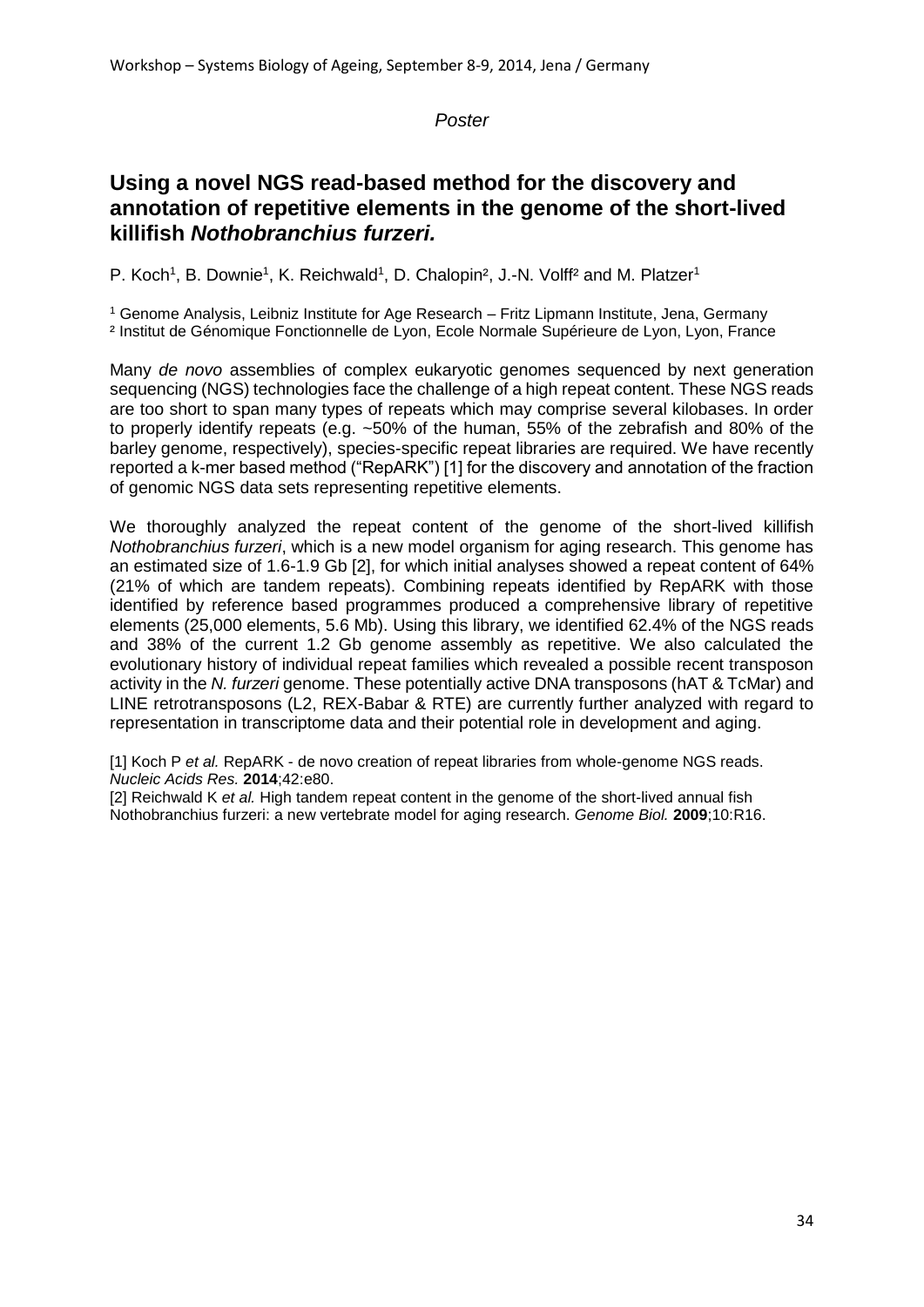## **Identification of longevity biomarkers in** *Nothobranchius furzeri* **by transcriptome measurement and random forest analysis.**

U. Menzel<sup>1</sup>, S. Priebe<sup>1</sup>, M. Baumgart<sup>2</sup>, M. Groth<sup>2</sup>, M. Baumgart<sup>2</sup>, A. Cellerino<sup>2</sup> and R. Guthke<sup>1</sup>

<sup>1</sup> Leibniz Institute for Natural Products Research and Infection Biology Hans Knöll- nstitute <sup>2</sup> Leibniz Institute for Age Research – Fritz Lipmann Institute

Fin biospies were obtained from 152 individuals of the shortlived teleost fish *Nothobranchius furzeri* (maximum lifespan ~ 60 weeks), at the age of 10 weeks and 20 weeks. Importantly, the biopsies were taken from the fish without sacrificing them, so that lifespan data were available for each individual.

Fishes could be selected from 3 lifespan groups: shortlived, middlelived and longlived, each including 10 individuals. Transcriptome data have been generated using RNASeq. In order to identify genes which are predictive for lifespan, a Random Forest analysis has been performed, considering the expression at both time points as well as the change of the expression between the two time points. Proximity values for the most predictive genes, derived from the Random Forest analysis, have been used to establish multidimensional scaling (MDS) plots. The MDSplots reveal that the individuals cluster very well according to the lifespan groups, therewith confirming the lifespanpredictive power of the identified biomarkers. Additionally, the MDSplots show that, for the majority of the samples, the individual sample is determining the transcriptome, rather than the age. A gene set enrichment analysis revealed Gene Ontology categories that are strongly affected by ageing, and KEGG pathways which are significantly different between the lifespan groups. Therefore, we conclude that individuals differing in longevity show differences in gene expression patterns already at young age.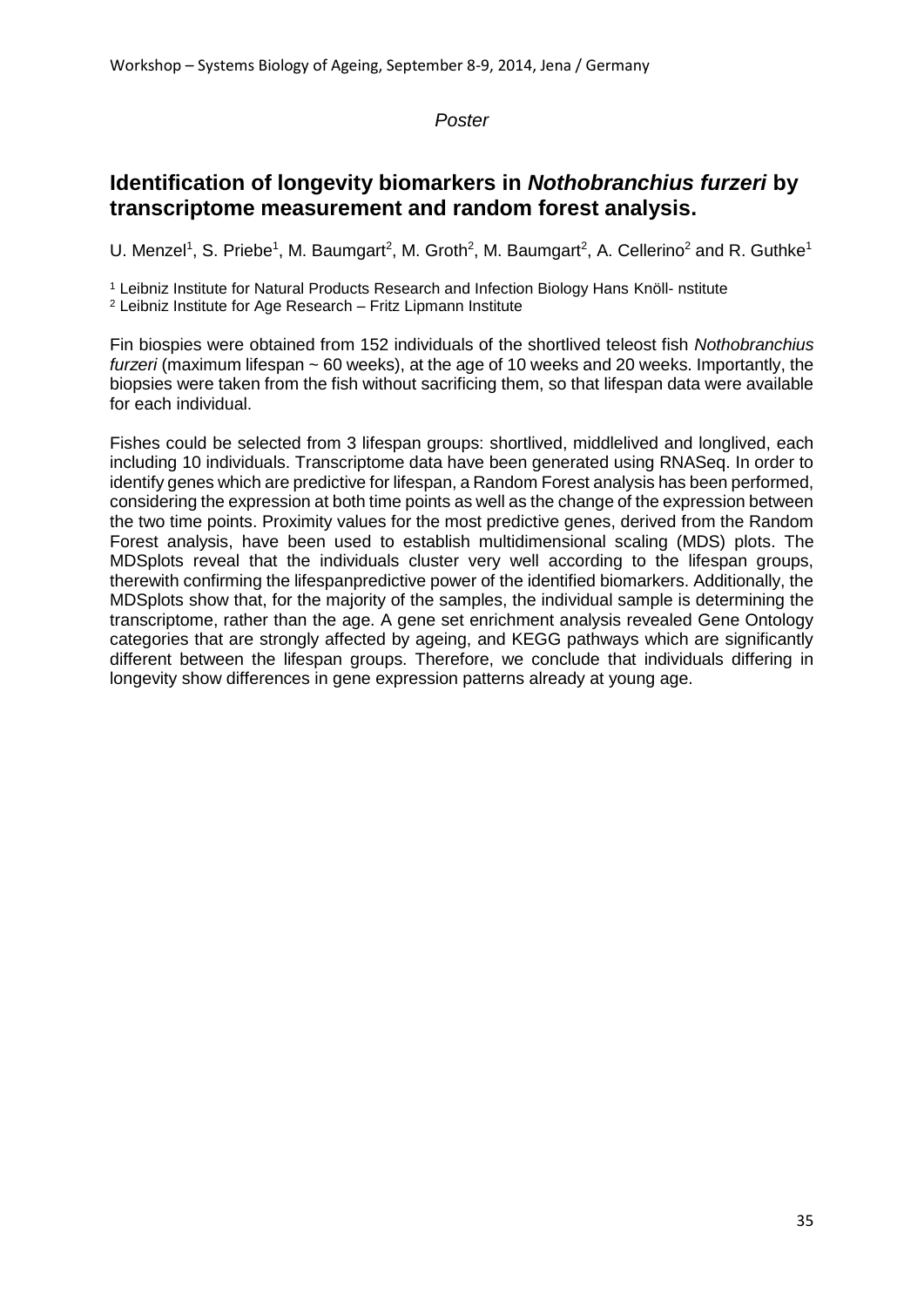## **Annotating the** *N. furzeri* **genome assembly.**

A. Petzold, P. Koch, K. Reichwald and M. Platzer

Leibniz Institute for Age Research – Fritz Lipmann Institute, Jena, Germany

The African annual killifish *Nothobranchius furzeri* has been established as a new model organism for the studies of ageing and lifespan determination. To provide the genetic and genomic resources that are required for experiments and studies, its genome has been sequenced and assembled at the institute during the last few years. The resulting assembly is of a high quality, e.g. it consists of long sequences with sizes comparable to those of typical chromosomes. Subsequently, the next step in the *N. furzeri* genome project is to annotate protein-coding and non-protein-coding genes in the genome assembly.

Annotation of protein-coding genes was based on a number of different sources of evidence. Transcriptomes of five different organs (whole body, brain, embryo, kidney, liver and skin) were sequenced with Illumina and assembled de novo, i.e. genome-independent, as well as splicedaligned on the genome. Additionally, known protein sequences from the UniProtKB database were aligned to the translated genome sequence. Finally, various gene predictors were trained based on available sequence data and applied to predict putative gene structures. Combining all generated evidence provided annotations for 26,142 protein-coding genes and 59,154 protein-coding transcripts.

Annotation of non-protein-coding genes relied on secondary structure prediction with miRDeep\*, Infernal and other dedicated programs and also included additional MicroRNA-seq and RNA-seq data. In total, 1,411 non-protein-coding genes were predicted; the majority were miRNA (598) and tRNA (453) genes.

In summary, 27,553 *N. furzeri* genes were annotated, which is comparable to annotations of other already sequenced fish genomes. Future analyses will concentrate on the identification of gene symbols and products to complete the gene annotation of the *N. furzeri* genome.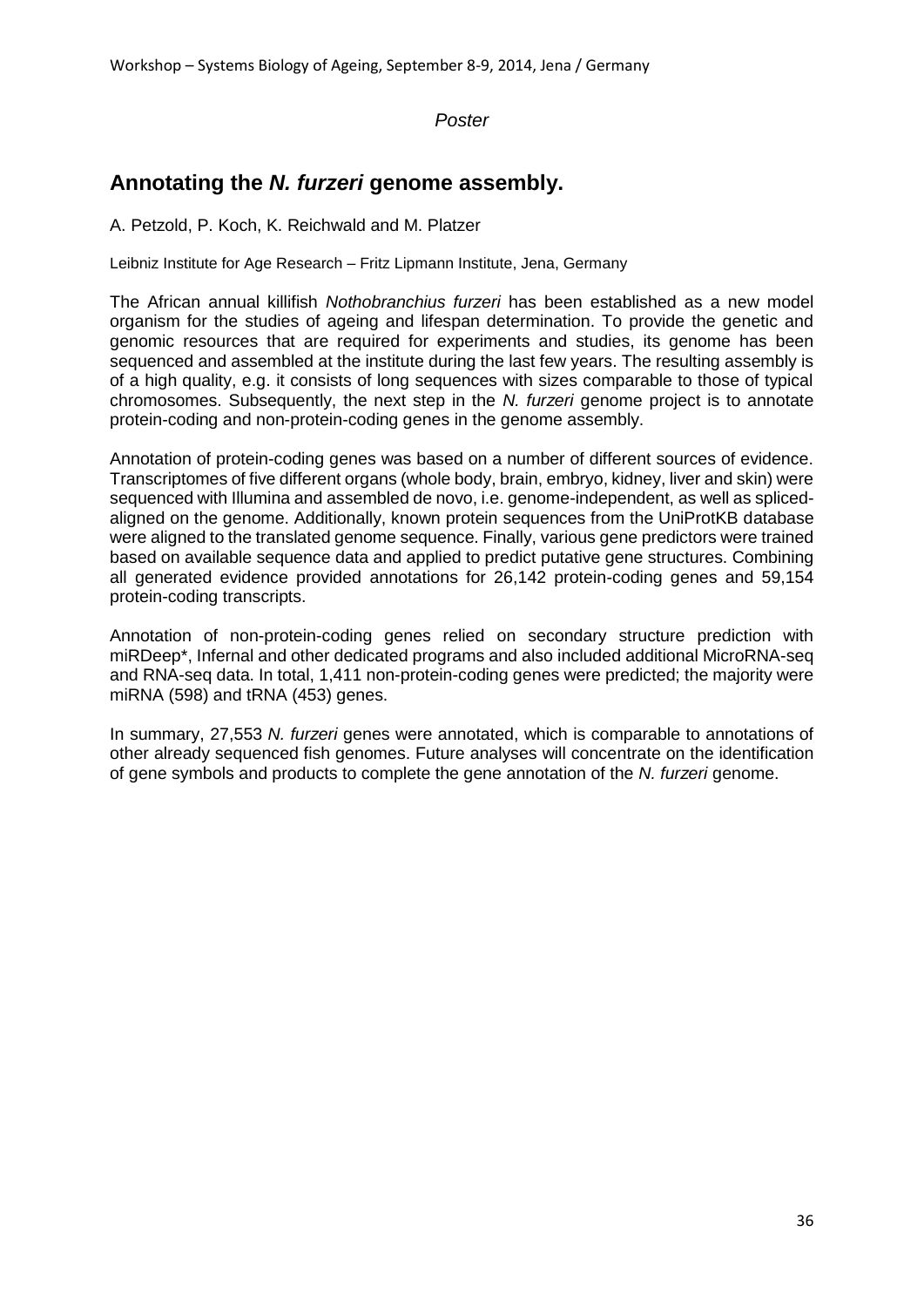## **Exploring kidney homeostasis and regeneration using high throughput analysis.**

S. Pietsch, B. Hoppe, L. Dong and C. Englert

Leibniz Institute for Age Research - Fritz Lipmann Institute, Jena, Germany

To aim for new insights in regeneration and homeostasis of kidney we followed 2 approaches. We investigated regenerative processes after damage induction in the new model Organism *Nothobranchius furzeri* using RNA-Seq and to examine mechanisms of homeostasis we applied a Wt1 ChIP-Seq experiment in mouse.

The Wilms tumor suppressor gene 1 (Wt1) is known for its essential role in development of multiple organs, e.g. the kidney. In adult kidneys, Wt1 expression is restricted to podocytes, which are cells that keep the integrity of the glomerular filtration barrier and contribute to the maintenance of kidney homeostasis<sup>1</sup>. We applied the Wt1 ChIP-Seq approach from isolated adult glomeruli.

We could prove already known functions for Wt1 and show potential binding sites near known kidney disease genes using MACS<sup>2</sup> for the detection of enriched genomic regions. New targets for Wt1 could be found and confirmed in wet-lab experiments. In addition, we calculated a new binding motif for Wt1.

After renal injury with gentamycin injection, fish show the ability to form new nephrons, the functional units of the kidney. The regeneration process is mediated by a variety of yet unknown genes, involved in apoptosis and proliferation of nephrons. We used the newly established ageing model organism *Nothobranchius furzeri* to study renal regeneration and whether regeneration declines with age using different time points after damage induction for the RNA-Seq experiment in young and old fish.

We could identify a cluster of genes showing an expression pattern matching the observations from regenerating nephrons at 2, 4 and 8 days post injection of gentamicin. Some of these "regeneration pattern" genes show also a delayed expression in old fish. In a GO Term enrichment analysis<sup>3</sup> using human orthologs this cluster showed a significant relation to extracellular matrix disassembly.

- 1. Gebeshuber CA *et al.* Focal segmental glomerulosclerosis is induced by microRNA-193a and its downregulation of WT1. *Nat Med.***2013;**19:481-7.
- 2. Feng J, Liu T, Qin B, Zhang Y, Liu XS. Identifying ChIP-seq enrichment using MACS. *Nat Protoc.* **2012**;7:1728–40.
- 3. Bindea G *et al.* ClueGO: a Cytoscape plug-in to decipher functionally grouped gene ontology and pathway annotation networks. *Bioinformatics.* **2009***;*25:1091-3.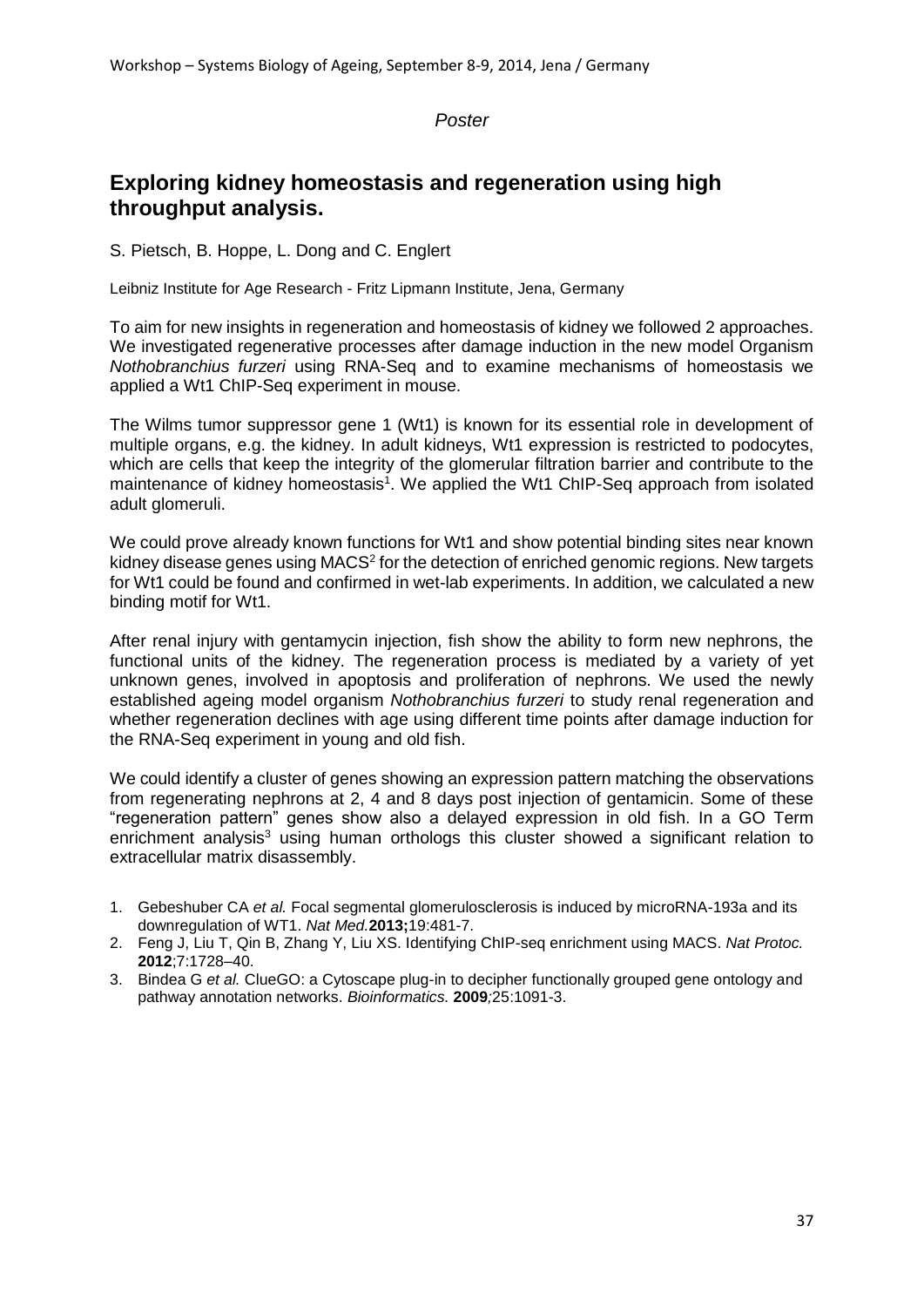## **Pipeline for identification of genes with an evolutionary history of positive selection.**

A. Sahm, K. Szafranski and M. Platzer

Genome Analysis, Leibniz Institute for Age Research - Fritz Lipmann Institute, Jena, Germany

Positive selection describes the phenomena that beneficial mutations are distributed across a species. Genes under positive Darwinian pressure can be assumed to be gone through major structural and functional changes during these phases of their evolutionary history.

A pipeline for genome-wide detection of positively selected genes in specific branches of evolution will be presented. Our application case aims to identify genes which cause certain African mole rat species to outlive all other rodents.<sup>[1]</sup> Based on user-provided coding sequences of different species the pipeline constructs an orthologue-catalogue, calculates and processes alignments and performs genome-wide tests of positive selection.[2] Such a test compares a model H0, in which all sites are assumed to be under purifying or neutral selection, against a model HA, in which sites are allowed to be under positive selection in user-defined branch of evolution.

- 1. Lele J, Edrey YH, Lewis KN, Buffenstein R. Mechanisms of aging in the naked mole-rat: The case for programmed aging. *Russ J Gen Chem*. **2010**;80(7):1455-1464.
- 2. Yang Z. PAML 4: phylogenetic analysis by maximum likelihood. *Mol Biol Evol.* **2007**;24(8):1586- 91.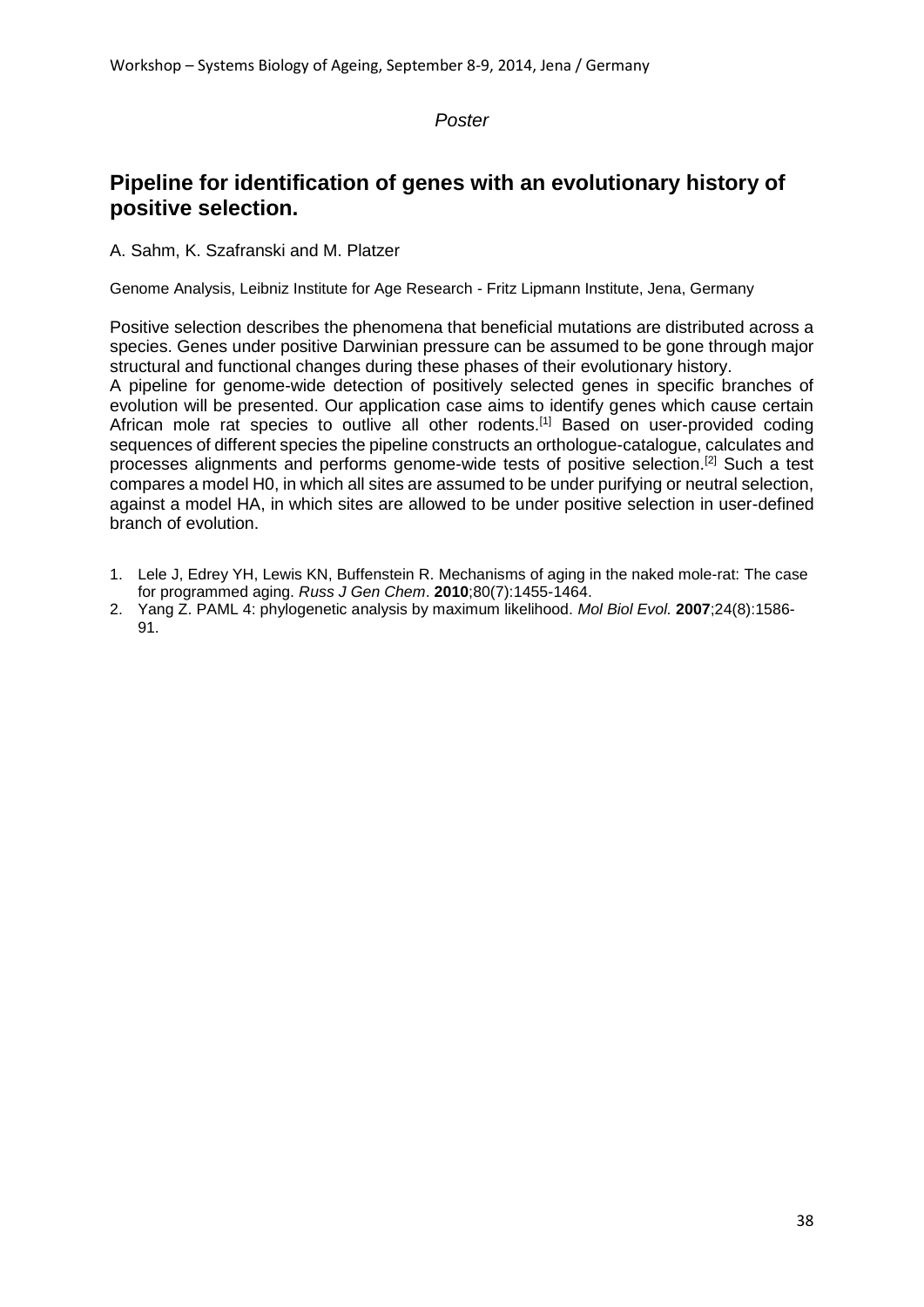## **Caloric restriction and life-time expectancy – Insights from a generic agent-based model.**

P. Sieber<sup>1</sup>, S. Schäuble<sup>1</sup>, S. Schuster<sup>1</sup>, S. Germerodt<sup>1</sup> and C. Kaleta<sup>2</sup>

<sup>1</sup> Department of Bioinformatics, Friedrich Schiller University Jena, Germany

<sup>2</sup> Computational Biology lab, Institute for Biochemistry and Molecular Biology, Syddansk Universitet, Odense, Denmark

Aging is an ubiquitous phenomenon observed across most of the tree of life. However, still little is known about which of the physiological changes that occur during aging are due to the aging process itself (i.e. the continuous deterioration of an organisms' functions) and which are adaptations to the aging process. To investigate this important question from an evolutionary point of view, we use an individual-based resource allocation model in which organisms are constantly exposed to an external stressor. The accumulation of damage eventually leads to the death of the organism. Through an evolutionary algorithm we evolve organisms to determine how they should optimally allocate their resources between reducing stress levels through this stressor and reproduction. Analyzing the evolved organisms, we find a very particular regulatory program that sheds new light onto the relevance of previously reported physiological changes during aging for the survival and longevity of organisms. Moreover, this model allows us to explain previously observed links between obesity as well as dietary restriction with life-span and the onset of age-specific diseases.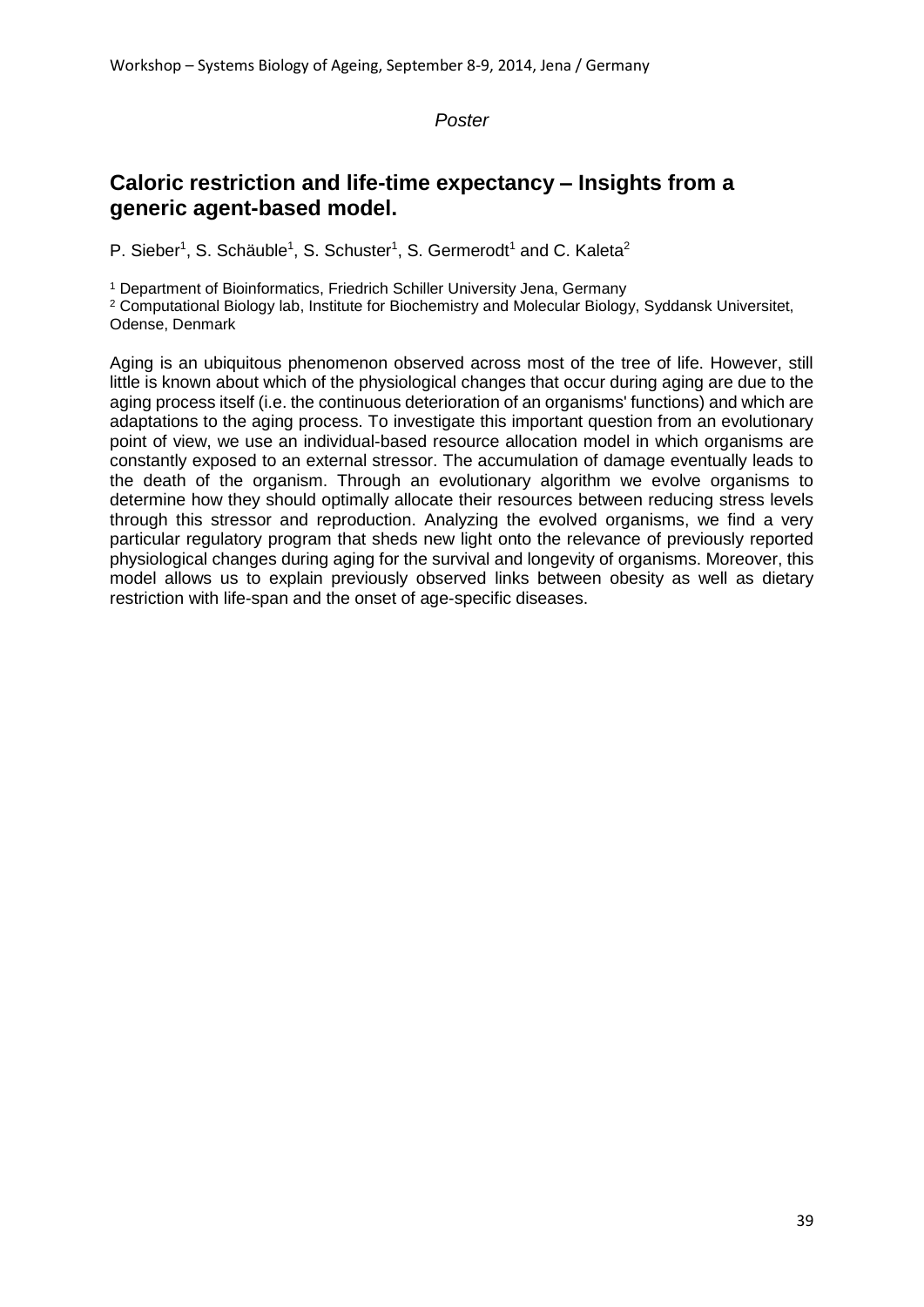## **Blood is thicker than water – Calculating the optimal hematocrit**

H. Stark<sup>1,2</sup> and S. Schuster<sup>1</sup>

<sup>1</sup> Friedrich Schiller University, Department of Bioinformatics, Ernst-Abbe-Platz 2, 07737 Jena, Germany.

<sup>2</sup> Friedrich Schiller University, Institute of Systematic Zoology and Evolutionary Biology with Phyletic Museum, Erbertstr. 1, 07737 Jena, Germany.

The oxygen flow in humans and other higher animals depends on the erythrocyte-to-blood volume ratio, the hematocrit. It is physiologically favourable when oxygen transport rate is maximum. If the hematocrit were too low, too few erythrocytes could transport oxygen. If it were too high, the blood would be very viscous, so that oxygen flow would again be reduced. We here calculate that hematocrit value that is optimal for transporting a maximum amount of oxygen per time. This can be done by using the Hagen-Poiseuille law and considering the dependence of blood viscosity on the hematocrit. Different empirical or theoretically derived formulas for the dependence of viscosity on the concentration in a suspension have been proposed in the literature. We check which formulas lead to the best agreement between the theoretical and observed values. We show that especially a formula proposed by Svante Arrhenius (1917) is very appropriate for this purpose, leading to an optimal value of 40 %. This conforms very well to the observed values in humans and many other species.

The results are valid and useful in spite of considerable simplifications such as considering blood as a Newtonian fluid and neglecting the deformation, orientation and aggregation of erythrocytes. Also the prediction that the ratio between the viscosities of the blood and blood plasma at high shear rates nearly equals Euler's constant (2.718) is in good agreement with observed values.

Finally, we discuss possible extensions of the theory. We give an explanation for the difference in hematocrit between genders. Moreover, we derive the theoretical optimal hematocrit for persevering divers among marine mammals such as seals to be around 65 %, in excellent agreement with the values observed in several species.

This theoretical analysis has important implications for understanding human and animal physiology since oxygen transport is a crucial factor for medicine and physical performance. In particular, our results imply that blood doping in sports is physiologically questionable.

Stark H, Schuster S. Comparison of various approaches to calculating the optimal hematocrit in vertebrates. *J Appl Physiol.* **2012;**113:355-367. Schuster S, Stark H. What can we learn from Einstein and Arrhenius about the optimal flow of our blood? *Biochim Biophys Acta.* **2014;** 1840(1):271–276.

Acknowledgement: We thank Jörn Behre for stimulating discussions. Financial support by the University of Jena and the Virtual Liver Network funded by the German Ministry for Education and Research (BMBF) is gratefully acknowledged.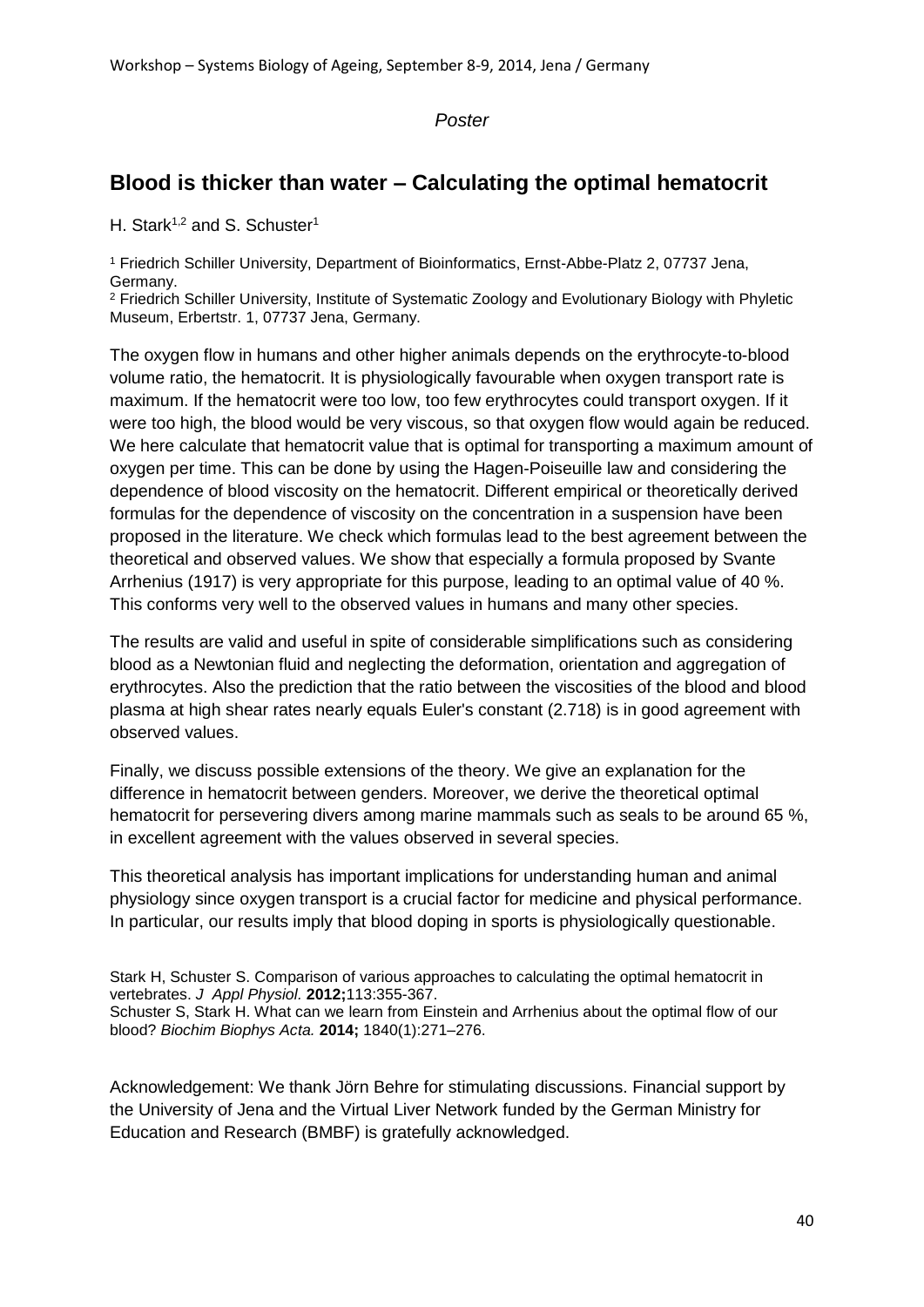## **Systems biology of mild stress in healthy ageing – A multi-species approach. Research profile of the Jena Centre for Systems Biology of Ageing – JenAge.**

J. Sühnel<sup>1</sup> and the JenAge consortium

<sup>1</sup> Leibniz Institute for Age Research – Fritz Lipmann Institute, Jena, Germany

Research into ageing and age-associated diseases can greatly benefit from a systems biology approach. The aim of the Jena Centre for Systems Biology of Ageing – JenAge (www.jenage.de) is to join forces both in age research and systems biology. Previous work on model organisms demonstrated that mild stress can increase lifespan and delay ageing. The generally favorable biological response of an organism to low dose exposure of stressors, called hormesis, has been repeatedly suggested to be the biological mechanism underlying the effects of calorie restriction and other life-extending treatments. The JenAge Centre aims to identify conserved transcriptional and metabolic networks activated by mild stress and to investigate their role in preserving functional integrity in old age. JenAge adopts a multi-species approach to characterise network modulations by environmental, pharmacological and lifestyle perturbations. The JenAge groups are studying the effects of genetic, environmental and pharmacological perturbations on age-related networks in human tissue cultures, in various model organisms and in humans. The model organisms studied range from worm (*Caenorhabditis elegans*) over two fish models, the extremely short-lived turquoise killifish (*Nothobranchius furzeri*) and zebrafish (*Danio rerio*), to mice (*Mus musculus*). In an iterative process, experimental data are communicated to the analysis and modelling groups to generate testable hypotheses which in turn are validated by genetic and other manipulations in model organisms. Automatic text mining will be used to cope with the ever-increasing flood of age-related scientific documents in a systematic way and to generate plausible hypotheses on ageing and age-related diseases through text analytics. This information is used, together with data from other databases and from the JenAge Centre, to set up a new database on molecular, cellular and organismic aspects of ageing (agefactdb.jenage.de). The general JenAge objective is to gain new insights into the complex interplay of maintenance and repair networks that govern the accumulation of damage and finally lead to age-related diseases and death. Since the end of 2009 the JenAge Centre has obtained many interesting results described in more than 50 publications.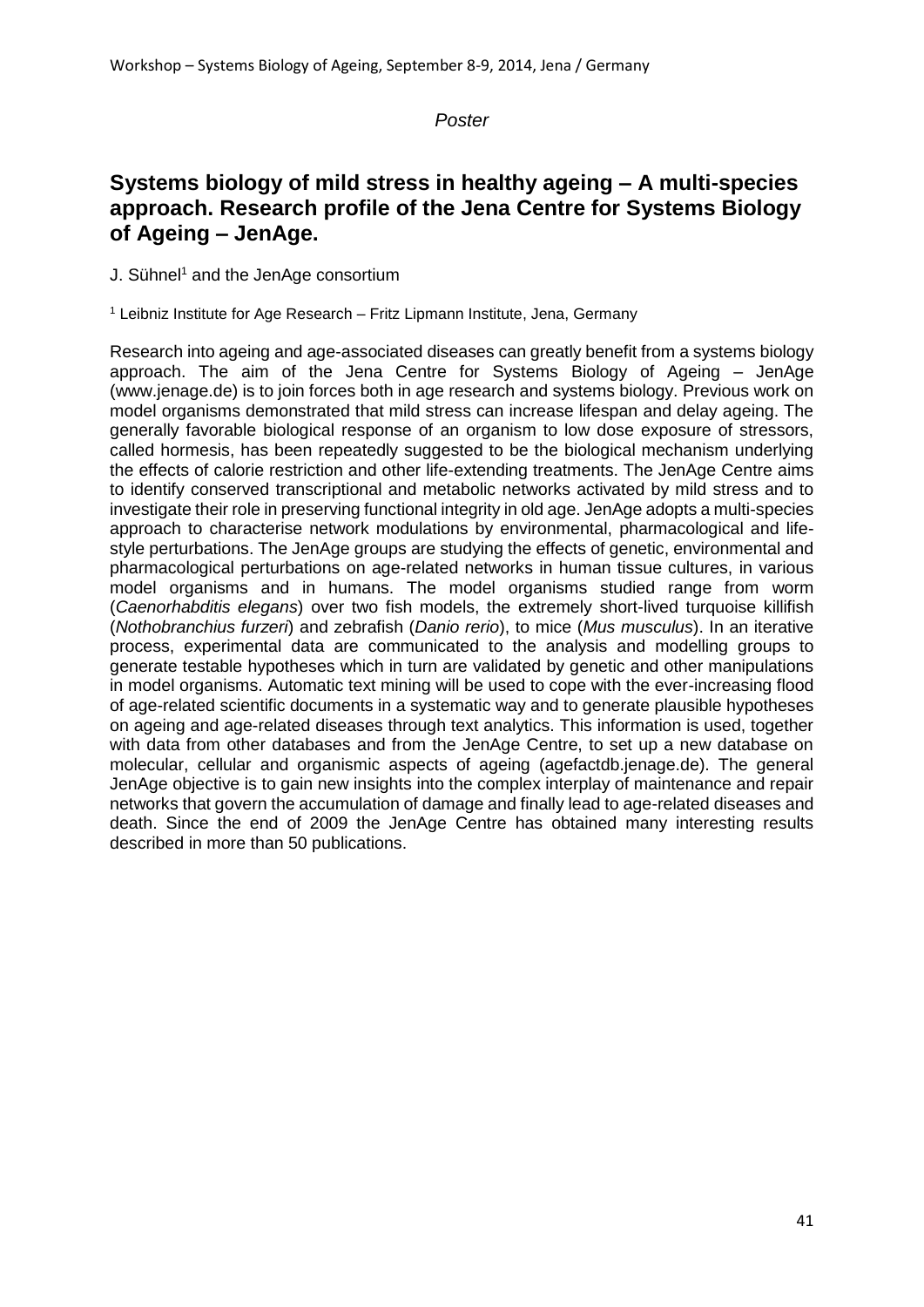## **The JenAge Information Centre – An information hub for ageing research and systems biology.**

T. Thalheim, J. Schleicher, K. Wagner, R. Hühne and J. Sühnel

Leibniz Institute for Age Research – Fritz-Lipmann Institute (FLI), Jena, Germany

The JenAge Information Centre (info-centre.jenage.de) is an information hub that collects and provides information on ageing, age-related diseases and systems biology. Its aim is to assist researchers in these fields. The Information Centre is not community-driven but contributions and suggestions from the scientific community are welcome.

The examples shown on the poster have a focus on ageing research and not on systems biology. In this field the Information Centre offers information on ageing-related centres & institutes, interest groups, organisations, blogs, science news and a meetings calendar. It also includes a rather comprehensive collection of ageing-related databases, books, journals and papers. The paper subsection contains a hit list of most cited papers related to ageing research and also current and historical papers. Examples for historical papers are the Parkinson paper from 1817, the Alzheimer papers from the beginning of the  $20<sup>th</sup>$  century, the classical ageing paper by Sir Peter Medawar entitled 'An unsolved problem of biology' from 1952 and the Hayflick papers from 1961 and 1965. The database collection currently includes 63 entries with information on biological, demographic and disease data, except cancer, as well as metadata. The JenAge Information Centre collection of biological databases has been the starting point for the development of the JenAge database AgeFactDB.

The website is regularly updated. According to a rather conservative statistics excluding robots and counting external visitors only once a day between 3400 and 4400 hosts per month have accessed the JenAge Information Centre in 2014.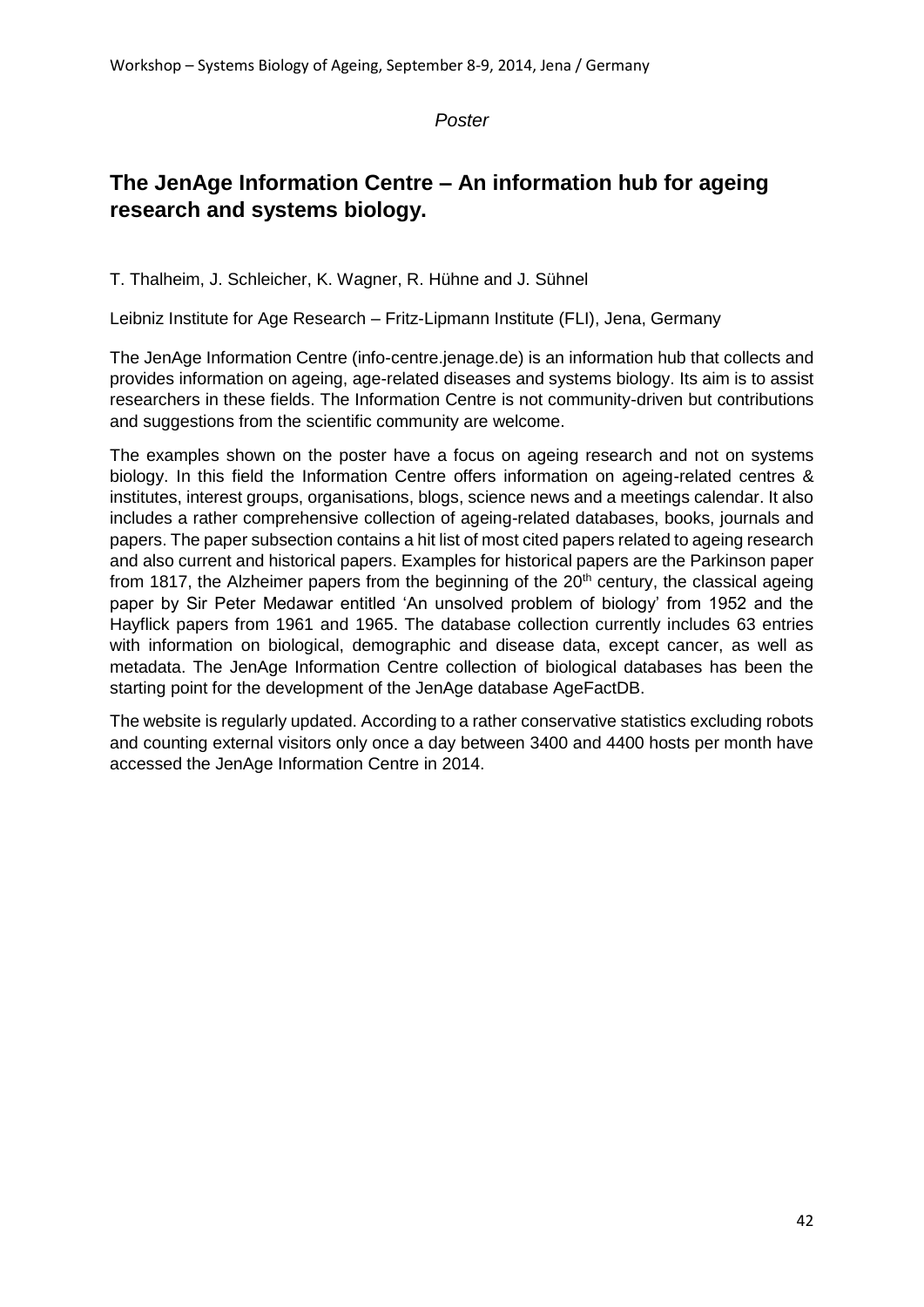## **Analysis of time and space dependent high-dimensional epigenetic data.**

M. Thüne, J. Przybilla and T. Rohlf

Interdisciplinary Center for Bioinformatics (IZBI), University of Leipzig, Germany

We are interested in quantifying temporal changes of chromatin organization, as they are observed in cell differentiation as well as during ageing. Since epigenetic dynamics affect chromatin on many scales, the classical gene-centered view has to be broadened. Going beyond the restriction to preselected single loci of the genome, one is faced with genomewide, parallel analysis of multiple factors, e.g. histone modifications, CpG distribution, chromatin insulators. Due to the amount and high dimensionality of these data, detection and intuitive visualization of patterns and correlations across different cell types, or different time points requires the development of specific tools.

Here, we study the global epigenetic (re-)organization of the human and murine genome by analysing publicly available ChIP-Seq experiments for several histone modifications (H3K4me1/2/3, H3K27ac, H3K27me3 and H3K36me3) and CTCF binding sites during adipogenic differentiation. The methods we present are very generic and are readily applicable to any (time dependent) data, e.g. for comparison between tissues from different age groups.

Specifically, we investigate the length distribution and the averaged positional distribution of CTCF binding sites in the vicinity of consecutive modified regions, confirming the important role of CTCF positions on a rather fine scale. We found a peak of CTCF enrichment on the boundaries of H3K4me1 and H3K27ac regions, homogeneous enrichment within regions of H3K4me2/3 and suppression within regions of H3K27me3 and H3K36me3. Considering the distribution of CpG, points were modified regions split up during differentiation are found to be clearly distinguished within a range of a few 100bp.

Further, we combine a straight forward genome-segmentation (based on the combinatorial pattern of histone modifications) with self-organizing maps and demonstrate the potential of this method for data reduction and intuitive visualization of the epigenetic landscape and its reorganization over time. Several key features, e.g. bivalent chromatin or mutual exclusion of H3K27ac and H3K27me3, can be seen at a glance.